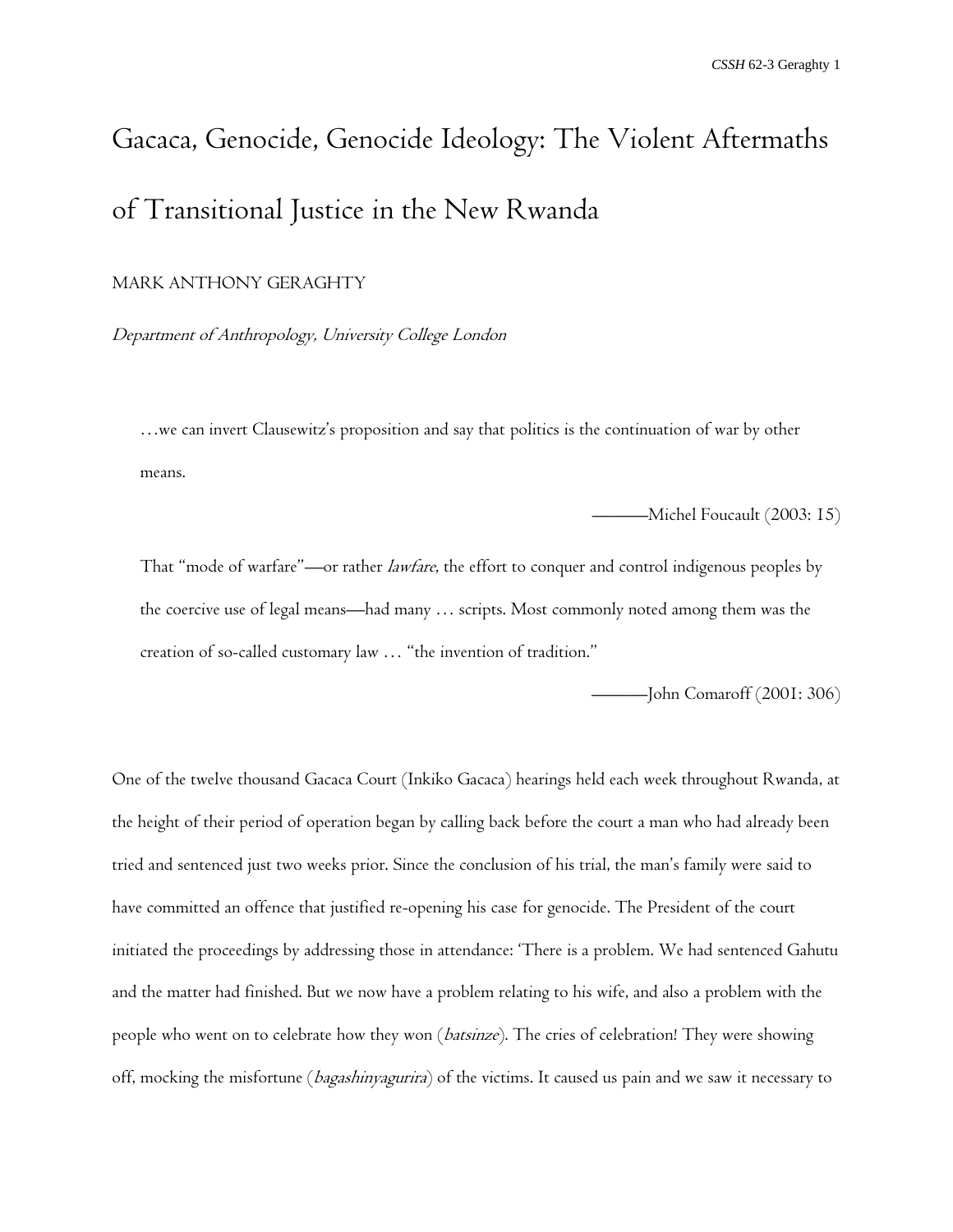return to that problem so that the citizens (abaturage) can speak about it.'

Although the man had been sentenced to five years of TIG (Travaux d'Intérêt Général, or 'works of public interest')—manual labor in state construction projects—the President here referred to him and his family as having 'won' the case.<sup>1</sup> This was because Gahutu had avoided a lengthy prison term, which had become the expected outcome of Gacaca trials in this area, following his acquittal on one of the charges. However, since that trial's conclusion, the President was suggesting, the court had come to learn that Gahutu's family had celebrated the 'lenient' sentencing. This, according to the President, had caused further suffering to the "victims" (abahohotewe) in the case, the official "survivors" (abacitse ku icumu) of the "Genocide Against the Tutsi" (Jenoside Yakorewe Abatutsi). This, in turn, caused 'pain' to the Inyangamugayo, the officials authorized to preside over and decide Gacaca cases—already pointing to the great expansion in practice of the latter's authority and mandate, to seemingly that of 'protectors' of "genocide survivors." The court's decision to reopen the concluded case, like much of the practice of Gacaca, contravened the writ of the law that ostensibly governed these courts. However, it was further justified in the name of allowing the *abaturage* ('citizens'/'people') to speak, thereby invoking the official self-legitimating discourse of Gacaca as a mechanism of "grassroots democracy" aimed at delivering "Truth," "Justice," and "Reconciliation" for and by the people of Rwanda.

Inkiko Gacaca were specialized tribunals instituted by the Rwandan state in 2001 ostensibly to prosecute crimes of genocide committed between 1 October 1990 and 31 December 1994. They were solely concerned with crimes committed as part of the event that they helped to officially constitute as the "Genocide Against the Tutsi." They had no mandate to examine atrocities committed against ethnic Hutu by the former "guerrilla" forces—now the ruling Rwandan Patriotic Front (RPF) party—either during or after its campaign to capture the country during its 1990–1994 "Liberation" war (Corey and Joireman 2004; Ingelaere 2016). The RPF was formed by descendants of those who had been exiled from the country, as the hitherto ruling "Tutsi" elite, by the 1959 "Hutu" "Revolution"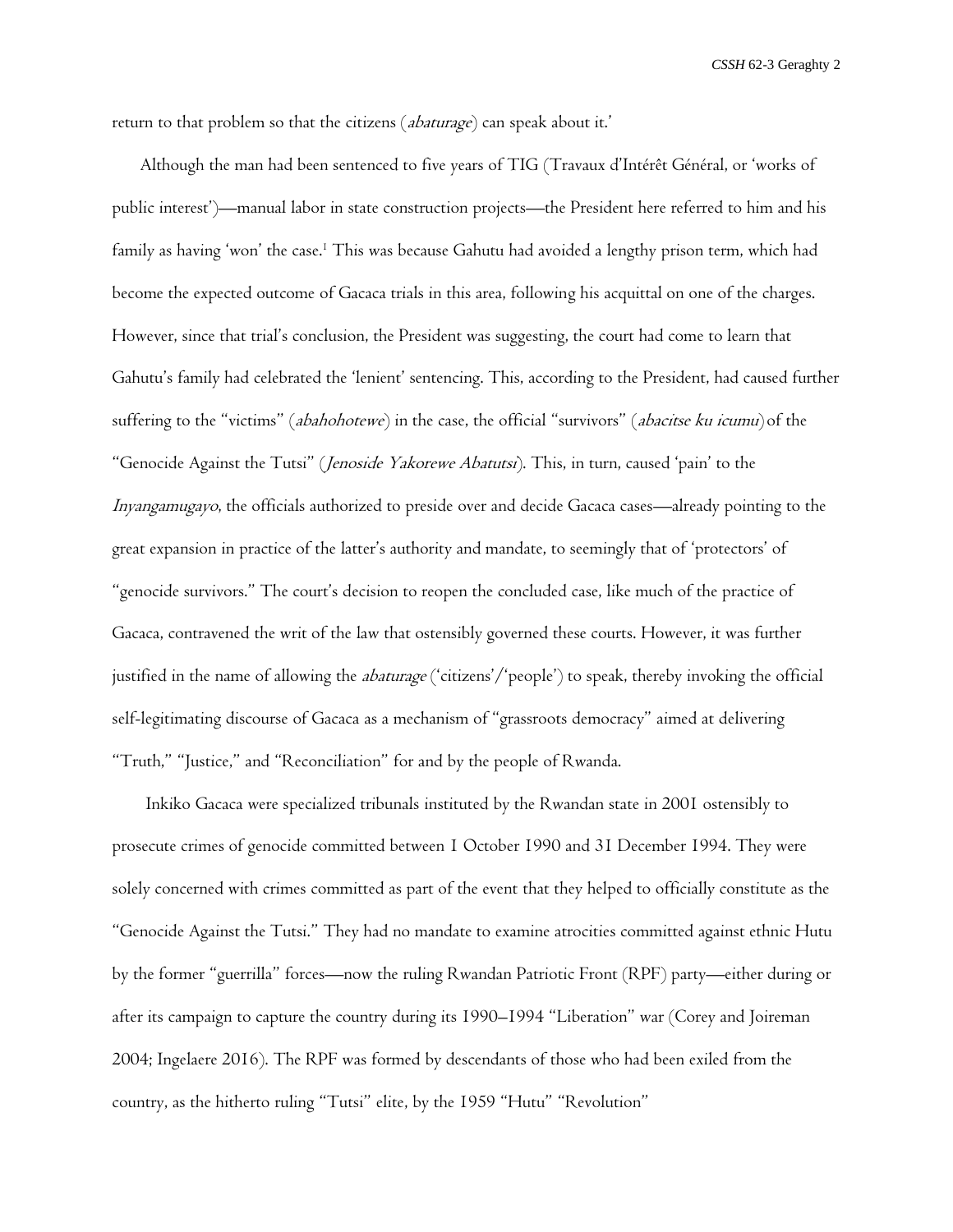(Impinduramatwara/Revolusiyo). This Revolution occurred on the eve of Independence from Belgian colonial rule, and was constituted by the successive regimes founded upon it as having overturned a "feudal" system of monarchical rule by the Tutsi "minority" to establish a "democratic" republic championing the rights of the Hutu as the demographic "majority." The RPF's "Liberation" or 'Victory' of 1994, which founded the self-proclaimed "New Rwanda," has been narrated unofficially, by those who support it as much as those opposed, as having 'overturned' or 'defeated' the 1959 Revolution.

Gacaca courts differed from Rwanda's conventional courts of law in that they claimed to allow the active participation of the local population in their operation (theoretically enabling all attendees to speak and ask questions of the accused); restricted recourse to representation by lawyers (requiring accused persons to defend themselves); and, in lieu of legally trained judges, authorized panels of selected local officials named Inyangamugayo to act as de-facto judges, prosecutors, and juries in an inquisitorial-styled system to pass sentences of up to life in prison. *Inyangamugayo* were chosen from among the 'ordinary people' (abaturage basanzwe) to preside over genocide cases in their own neighborhoods. Legally trained lawyers, judges, and local government officials were generally formally excluded from these positions. Inyangamugayo possessed no legal training or experience and their only required qualification was that they be literate and "thereby" able to understand the law. Each court was formally required to have at least five Inyangamugayo, with a maximum of nine, who were differentiated according to a hierarchy of positions, such as President, ranked Vice Presidents, and a Secretary. But in practice, court proceedings and judgments were dictated by a few powerful members, who were invariably (though secretly) members of the ruling RPF.<sup>2</sup> Thus, via such reiterations of national-level structures and positions, these tribunals officially spoke for the people while acting as the state. After initial 'exploratory' and 'information gathering' phases, the courts began to conduct trials on a national scale by early 2007. And although they had virtually drawn to a close by August 2010 (and were officially declared over in 2012), according to official records they tried a staggering 1.9 million cases, involving over a million defendants, with a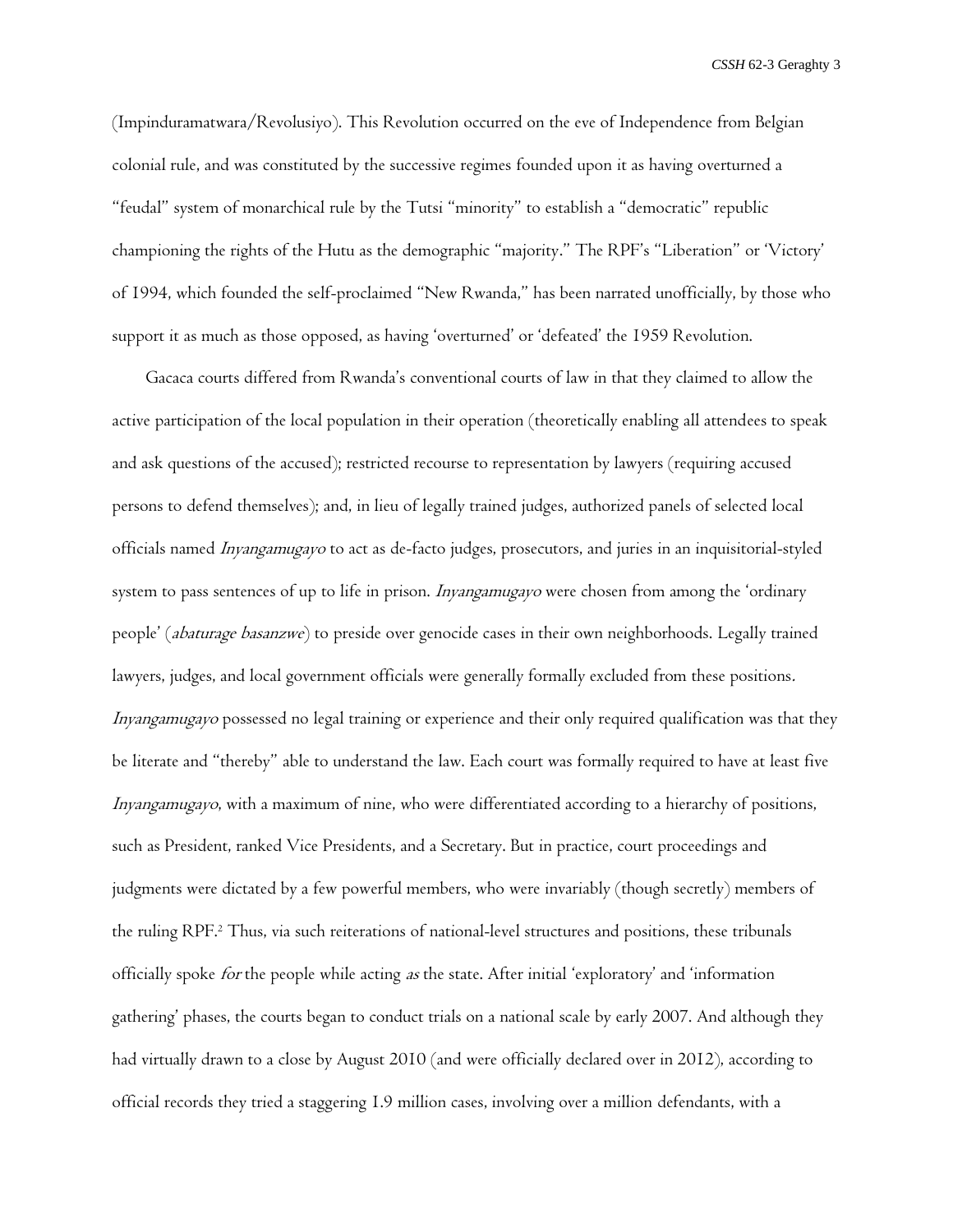conviction rate of 86 percent.

The name "gacaca" previously referred to a local mechanism for resolving disputes between neighbors, whether over land, theft, or other social conflicts (Reyntjens 1990). The word *gacaca* also referred to the area of 'short grass' where 'elder men' (abagabo) would gather to discuss such problems. The more recent institution of Inkiko Gacaca claimed its name in part by their often meeting in areas of open grass, but many courts were held under makeshift tarpaulin structures on the gravel yards adjacent to local government (Umurenge) offices, where there was a detention cell, or in school classrooms or community halls. The earlier forums of gacaca did not decide on serious crimes, such as killings, nor had they the power to imprison people. They operated according to different logics or practices than did the state penal institution charged with adjudicating crimes of genocide (Ingelaere 2016: 18ff.). By appropriating the name, however, the Rwandan state claimed that Inkiko Gacaca were rooted in precolonial Rwandan "tradition" (however "invented"; see Hobsbawm and Ranger 1983), and therefore represented a legitimate "Rwandan" solution to a "unique" Rwandan "post-genocide" context.

In addition to such claims for local cultural and historical particularity, Inkiko Gacaca's selflegitimating narrative framed itself as part of the internationally recognized genre of "peace-building" mechanisms known as "transitional justice" (Teitel 2008; Waldorf 2006). It thereby cited precedence for its establishment from politico-legal initiatives across a wide range of historical contexts, such as the "Truth and Reconciliation Commission" in South Africa (Wilson 2001), as well as those in Sierra Leone (Shaw, Waldorf, and Hazan 2010), Canada (Henderson and Wakeham 2013), and Colombia. Jean and John Comaroff (2012) have critically argued that such institutions of collective "truth-telling," which are used "to generate authoritative accounts of the past" though "a simulacra of legal procedures," involve both a fetishization of memory and a silencing of certain pasts. And despite heterogeneous logics, processes, and effects, such institutions have recently become an internationally recognized means for ritually demarcating the boundary between "new" political dispensations and those now officially "past" large-scale conflicts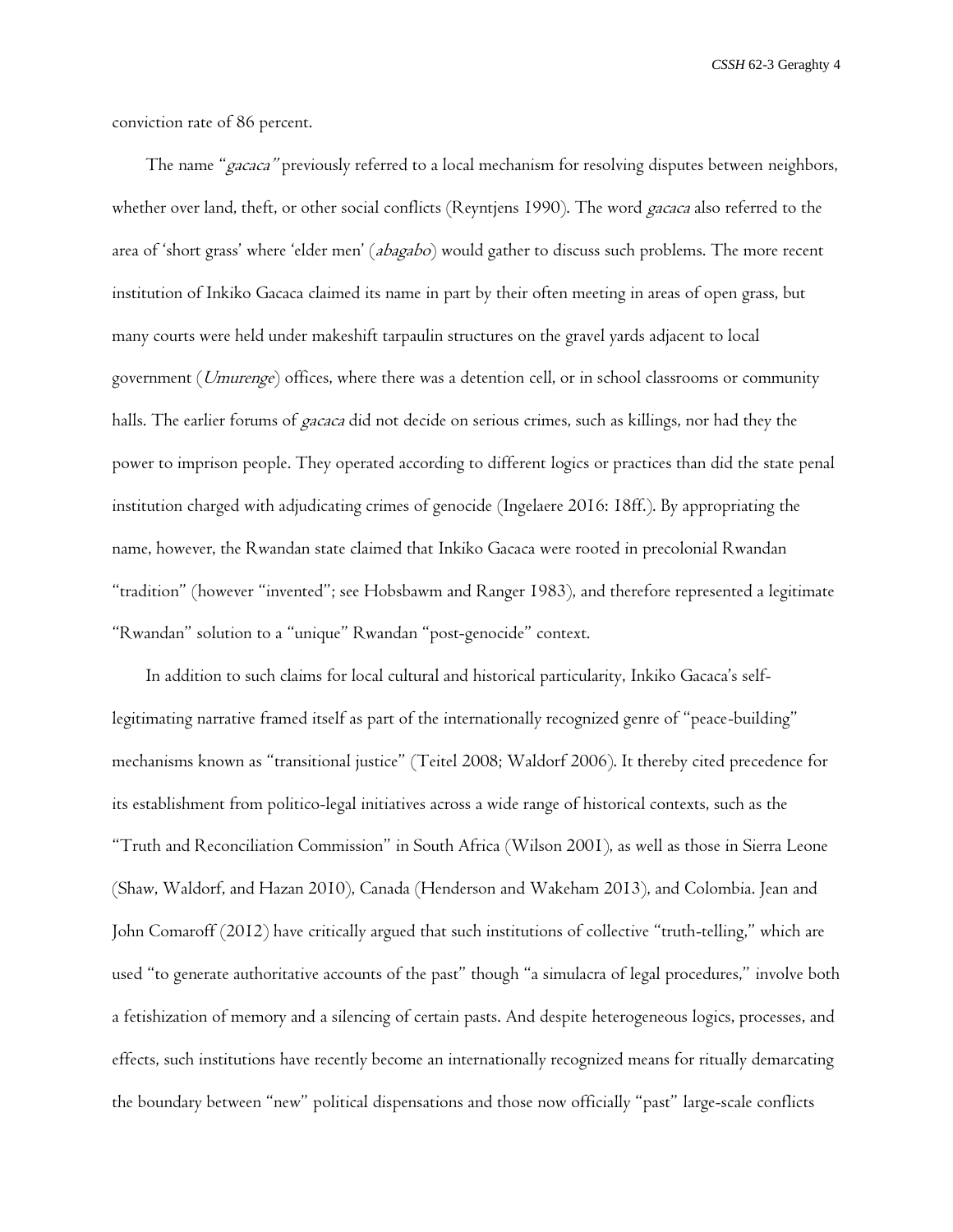that inaugurated their rule (Mamdani 2000; Henderson and Wakeham 2013; Feldman 2015). This highlights how such institutions of peace-building and justice, and their forms of knowledge, are not external to conflicts but instead play a constitutive role within them (Merry and Coutin 2014: 1; Shaw, Waldorf, and Hazan 2010: 137). Indeed, such political processes have become a global citational form for performatively inscribing what Benjamin (1997[1921]) once referred to as the "necessary sanctioning" of the peace ceremony, marking the transition, not between violence and its end but rather between "lawfounding" and "law-preserving" forms of violence (Geraghty 2016). For no matter how violent "peacetime" is felt to be (e.g., Doughty 2016: 21), all that may have been formerly recognized as "political" transgression henceforth comes to be officially re-inscribed more narrowly as "criminal" (see Moodie 2010), a political practice with longstanding liberal-imperial genealogies (Amin 1995; Foucault 2003). Which is to say that the political practices of violent aftermaths often have less to do with rendering conflict "post" than with establishing new self-legitimating narratives to render it less visible (Derrida 2002; cf. Perez 2008). Following a dominant neoliberal dynamic, the success of such institutions in masking their own politics (Shaw, Waldorf, and Hazan 2010; Merry and Coutin 2014), in part through the continual reiteration of a self-legitimating discourse of "human rights," is evident even in the vast academic literature that reproduces such political claims as "neutral" statements of fact, narrowing the space of critique to identifying *external* "corruptions" of otherwise universally legible and "genuine" "original" "aims" or "intent" (e.g., Ingelaere 2016, Doughty 2016).

Critically, for Derrida (2002), Benjamin's "law-founding" violence already necessarily entails its "preservation," for to maintain or stabilize the law, the violence upon which it is founded will have to continually repeat or re-inscribe itself in new forms and ways. Foucault similarly recognized that the unequal relation of forces achieved through war will re-inscribe itself throughout the discourses, practices, institutions, and wider structures of the new state of "peace" (2003: 15–16). The term "violent aftermaths" seeks to invoke this very doubling of violence during the moment of its discursively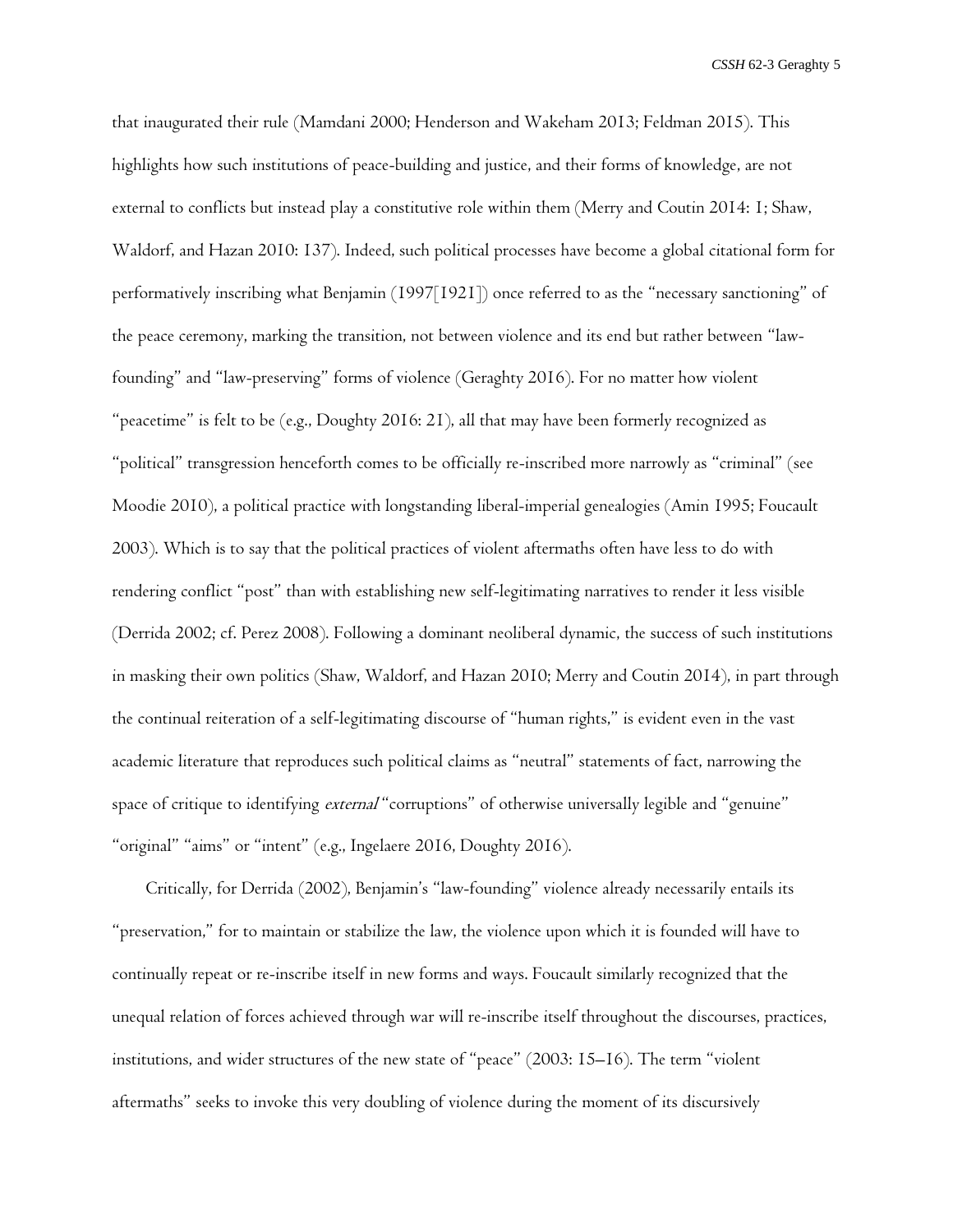constructed aftermath—its transformations, even as it reproduces itself in different registers, in its supposed wake. Recognition of this is subject to erasure by academic reiterations of self-legitimating political claims to the "post-conflict," the "post-genocide," the "post-colonial," or any other "end of history" narrative claiming absolute finality. Following Benjamin allows us to grasp what often eludes those blinded by (binary colonial) self-legitimating narratives (e.g., Slotta 2015: 131): how the "peace-building" mechanisms of transitional justice, and the wider fetishization of law (Comaroff and Comaroff 2012), are as essential to "liberal democratic" states as they are to their "authoritarian" others, the systems of law of all of which are constituted through violence. That is to say, the chronotope, or space-time, of violent aftermaths cannot be relegated to those "post-conflict" zones consigned to the "periphery" of Western liberal democracies (Taussig 1989), but constitutes the very grounds of a shared global history (see Benjamin 2006: 392), where the "(post-)genocide" statuses of states such as Australia, Canada, or the United States (Madley 2016), continue to be subject to erasure by the victors' self-legitimating narratives, and repressed or non-generated guilt (see Adorno 2010) is thereby often subject to uncanny returns (Lepselter 2016).

Shoshana Felman (2002) traces the establishment of legal proceedings as a theatrical mechanism for inscribing responsibility for the traumas of war to the Nuremberg trials that followed Europe's most catastrophic episode of war and annihilation in the mid-twentieth century. From this perspective, the Rwandan state's deployment of Gacaca Courts can be seen, contra its self-legitimating discourse, not as a local Rwandan model but one that is preeminently European modernist—that is, colonial (see the opening epigraph by John Comaroff). And indeed, as has been noted elsewhere (Shaw, Waldorf, and Hazan 2010; Theidon 2014), the Western tradition of "truth telling" (Nietzsche 1998; Foucault 2014), among other transitional justice conventions, was frequently at odds in Gacaca with local understandings (Ingelaere 2016). For example, relatives of genocide victims I spoke to, who avoided these courts, often referred to public "confessions" to killings as unbearable 'heroic boastings' (ibyivugo—self-praise recitals by warriors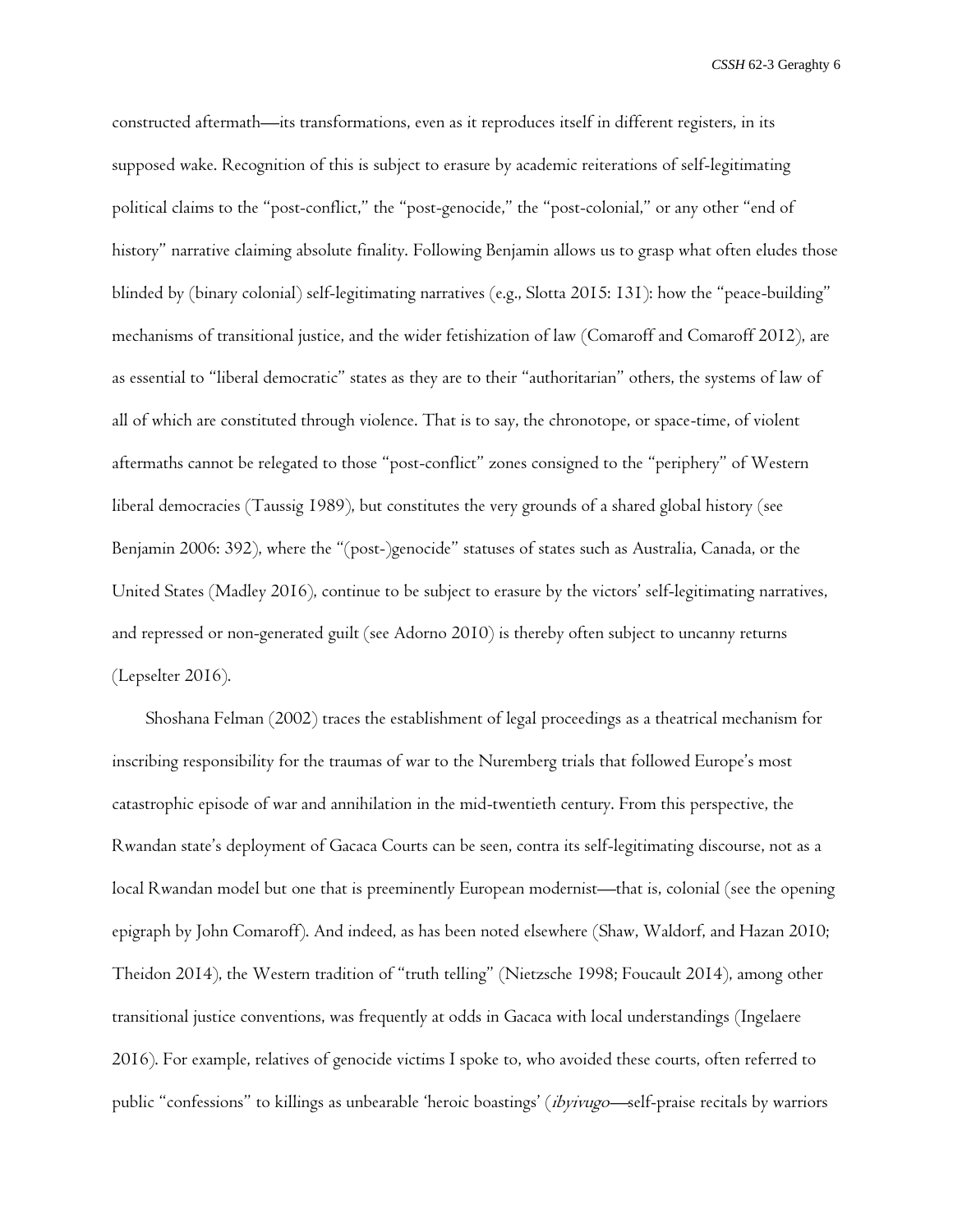in times past [see Kagame 1969: 15ff.]) by their enemies. The deeper genealogy of such courts in this region, and throughout the colonial world, stretches back to the imposition of the liberal-imperial state and, notably in Africa, its bifurcation of "law" from (equally colonially constructed) "custom" (Chanock 1985; Fields 1985) or "invented tradition" (Hobsbawm and Ranger 1983; Comaroff 2001). And the concern of colonial law and courts with "preventing conflict" and forging calculability and systematizing commensurabilities furnishes the historical terrain for a genealogy of the transitional justice mechanisms of the neoliberal era of colonial capitalism.

All of this does not preclude other genealogies. Western-centric readings of Rwandan history narrowly through the narrative of the Holocaust have curtailed conceptual and methodological investigations of Gacaca and its construction of the crime of genocide. The precedents that may also become evident in the account that follows, but have been ignored in most writings about Gacaca,<sup>3</sup> point to the long history of public "show trials" in communist contexts (Hodos 1987; Viola 2017). That history would not have been lost on the RPF, which has long inscribed itself within a transnational network of Maoist "guerrilla" liberation movements across Africa and beyond (Clapham 1998). The RPF's use of public "confessions" (Whyte 1974: 74ff) and its parading of "criminals" in "legal" spectacles of sovereign power extended beyond Gacaca. Even people accused of non-genocide crimes have been paraded in front of the media, prior to their trials (see Mwambari 2019:10). RPF members frequently cited their genealogical links to communist histories in their Maoist (Ingando/Itorero) "re-education" camps, that target not just their designated "cadres" but the population as a whole (Geraghty 2016). Other neglected genealogies include the local discursive practices I focus on here first, following Siegel (2006: 3), such as the hierarchical dynamics of the 'dominant'/'victorious' versus the 'dominated'/'defeated' which pervade local socio-political relations in Rwanda. All these genealogies informed the multifarious and discontinuous mediations of the global, national, and local discourses, practices, and institutions that constituted Gacaca.

Though many scholars have sought to construct normative boundaries between the typological ideals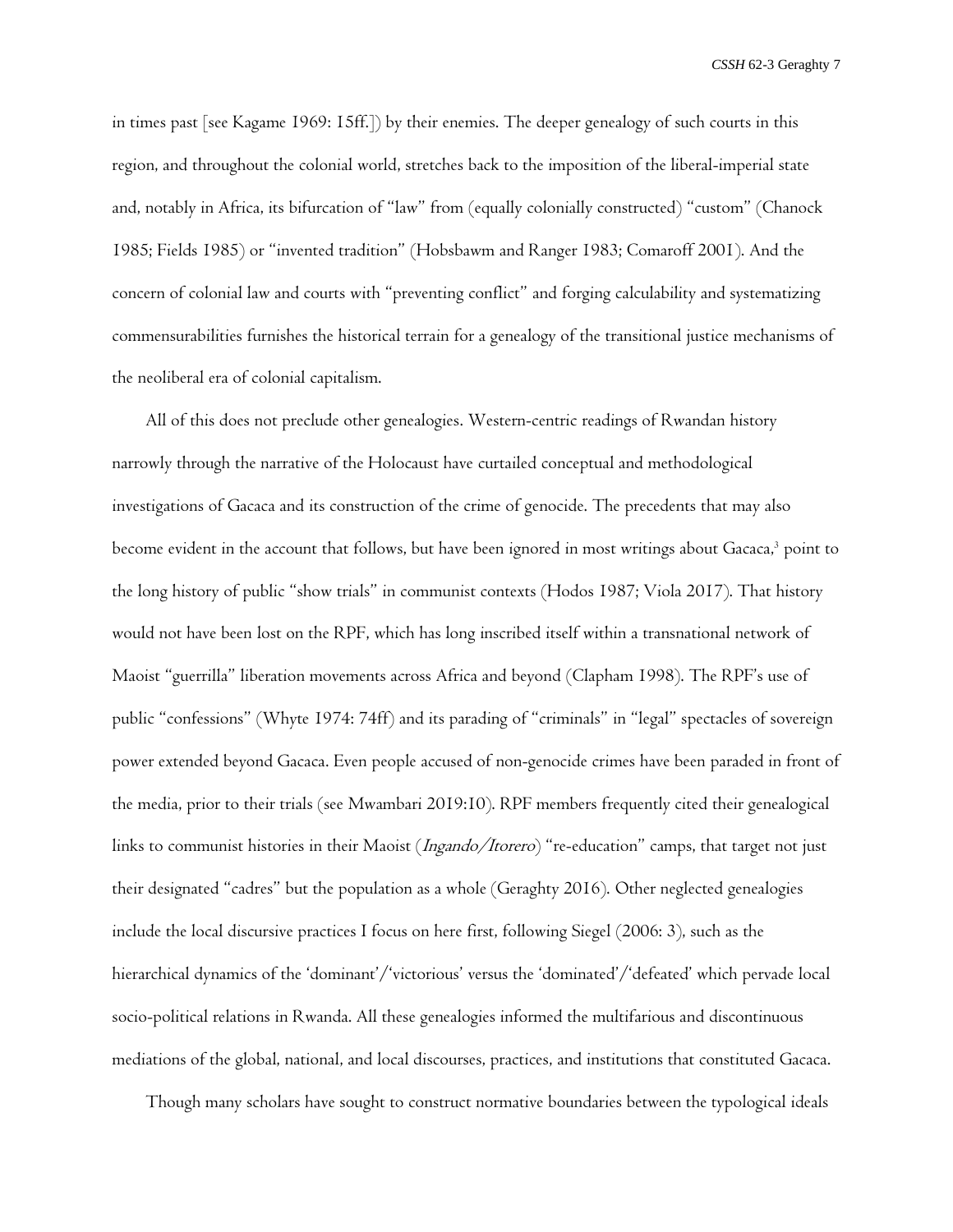of "trials" and "truth commissions" (Humphrey 2003), in contrast to some well-known cases that have gone under the latter name, Gacaca Courts had the power to imprison people and with sentences of up to life. Given the deprivations of Rwanda's prisons, even sentences of fifteen years were looked upon during the early days of Gacaca trials, by those seeking to imprison as well as those being imprisoned, as equivalent to a death sentence in both the social and corporeal senses. However, certain constraints were placed upon the ability of these courts to punish indiscriminately. One was the official policy of "Reconciliation," which for many who identified with the New Rwanda meant that by the time Gacaca was inaugurated it was, in general, no longer standard practice to exact 'revenge,' as was usually desired, by killing those made to stand in for the perpetrators (Prunier 2009; Geraghty 2016: 359–71). For those involved in organizing Gacaca trials, "Reconciliation" also meant that it was not possible (and the state media often pointed out, not economically sustainable) to imprison the entire Hutu population, however much such a fantasy structured the desire of many who identified with the "new" state. These resented restrictions were widely understood to be due to "observation," however limited, by the "international community" upon which the Rwandan government directly depended for over 50 percent of its annual budget (Reyntjens 2013: 134). Large sums of international money were also donated directly to Gacaca, but since *Inyangamugayo* were not paid for their services, that money went primarily to the paid government officials at the National Service of Gacaca Courts, which claimed to "sensitize," "monitor," and "advise" the "independently" operating courts while maintaining records of their caseloads and verdicts. Documenting a certain number of "acquittals" became part of the process of internationally legitimizing these courts. Those organizing Gacaca locally enthusiastically would call "acquittals" to my attention, however few there were, narrating them as a sign fetishized by Euro-American foreigners (Abazungu) as a hallmark of "justice."

This article departs from much of the existing literature on Gacaca by not simply taking the object of these courts at face-value and instead investigating precisely how they came to constitute the crime of genocide. Here I do not approach the work of Gacaca reductively in terms of its written laws or explicitly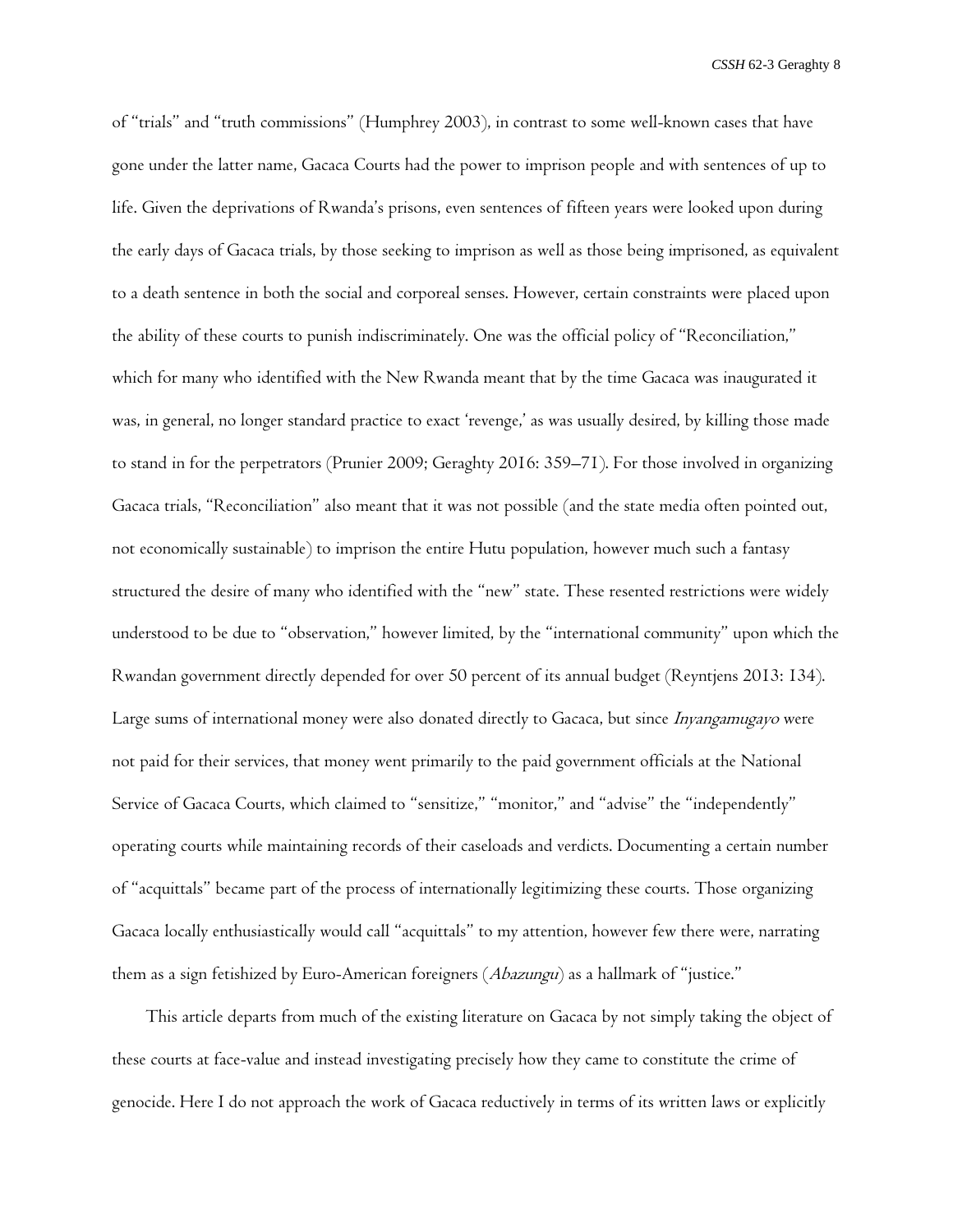professed "aims," the seemingly self-evident terms of its self-legitimating narrative. Instead, I examine the logics inscribed by its situated practice, building upon the more critically researched scholarship on these courts (e.g., Chakravarty 2016; Doughty 2016; Ingelaere 2016). I pursue these questions not at the level of ungrounded generality or simple generalizability, but rather through the irreducible singularities of the trials themselves. I read an emergent discourse by attending to the time and place of a single hearing: the retrial of Gahutu. The argument I make for a wider discursive movement beyond this particular case recognizes the essential possibility that the event, however singular, is structured through its necessary repetitions (always with difference), whether the trace of those past or to come, and at the same time any (iterative) generality, or iterability, is constituted solely upon these differential and discontinuous instantiations (Derrida 1977). This essential iterability ruptures any simple empirical-structural divide and precludes any self-same generality that could be bounded with certainty, since it can only appear or be repeated as other than itself.

Without dismissing the irreducible contingency of beginning my analyses of Gacaca with this trial, my reading of this singular case is informed by my weekly attendance at Gacaca hearings, continuously within the same neighborhood and intermittently in other areas, over three and a half years from 2007 to 2010. This trial's significance, for my purposes, lies in something that was at once peculiar to it and yet thereby proved to be especially revealing of the operations of these courts more widely: a singular "excess" which to a generalizing gaze may be dismissed as an "aberration" or marginal element, yet demonstrates a critical dynamic at play throughout Gacaca's broader practice. That this case initially involved an acquittal for a genocide charge, which the same court overturned just two weeks later, following the alleged improper conduct of the family of the accused, highlights a hermeneutic that I argue reiterated more widely throughout Gacaca's practice. This was the role that a particular iteration of "genocide ideology" had at the local level in constituting the crime of genocide—or *jenoside*, a newly coined term in Kinyarwanda, as a transliteration of the French word "génocide"—thereby shaping the practices of these courts in a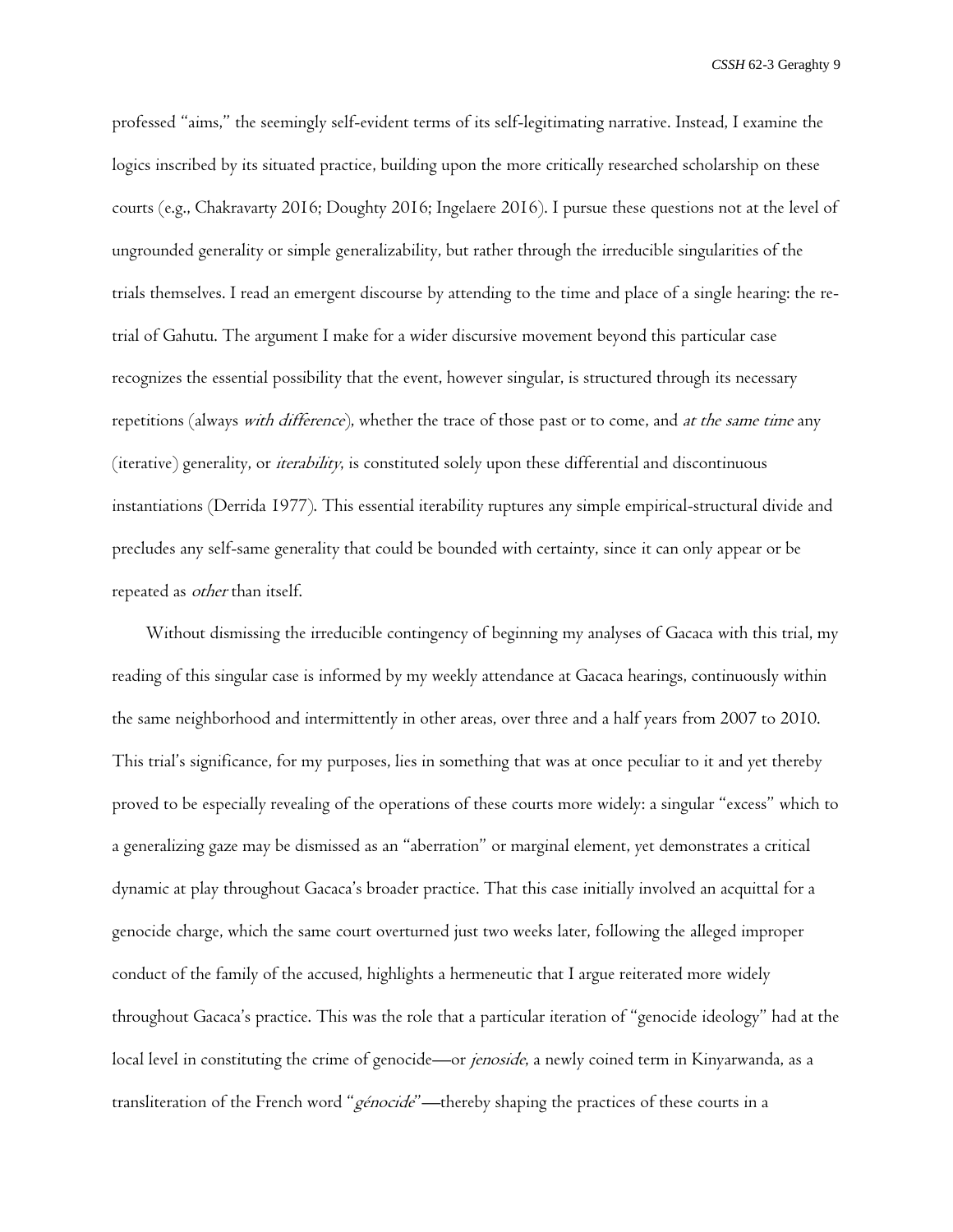determinate way. To begin to examine this, we need to return to the words of the President of the court at the opening of Gahutu's retrial.

According to the President, the act(s) of celebrating, which justified Gahutu be retried, constituted gushinyagura. Gushinyagura was often narrated to me as an act of maliciously mocking the misfortune of others to inflict further pain upon them. To ask a mother sitting alone, knowing that her children had died, "Where are your children? Are they away at school?" would be an act of *gushinyagura*. Though virtually everyone I asked agreed that *gushinyagura* was a morally reprehensible act, it was not at the time of this trial specifically prohibited in law, either in Gacaca or the regular courts. Previously, gushinyagura had not followed ethnic boundaries as an act that could be committed by any 'evil' (ubugome) person. However, in the New Rwanda (uRwanda Rushyashya), forged through the event constituted and officially named since 2008 as the "Genocide Against the Tutsi," the recognition of past traumatic suffering was granted only to ethnic Tutsi, and *gushinyagura* came to be increasingly translated into "genocide ideology" (ingengabitekerezo ya jenoside)—a crime leveled almost exclusively against ethnic Hutu (Geraghty 2016). When the law against genocide ideology formally entered the statute books in 2008, *gushinyagura* was listed as one of its possible characteristics, though independent of ethnicity it was not legally prohibited. Importantly, both violations depended upon a locally understood motivation of 'malicious intent.'

According to the writ of the law, the crime of genocide ideology prosecuted "thoughts," revealed through speech, writings, or other actions, "aimed" at inciting ethnic hatred and "thereby" threatening a recurrence of genocide. Gacaca Courts, however, as specialized genocide tribunals, technically had no jurisdiction over crimes of genocide ideology, and such prosecutions were supposed to be taken to Rwanda's regular courts. Furthermore, legally, acts and utterances could only could be prosecuted as genocide ideology, or the related crimes of "divisionism" or "trivializing genocide," if they had occurred subsequent to the enactment of the laws proscribing these crimes, which was from 2001 onward. By contrast, crimes of genocide prosecuted through Gacaca were legally confined to acts committed between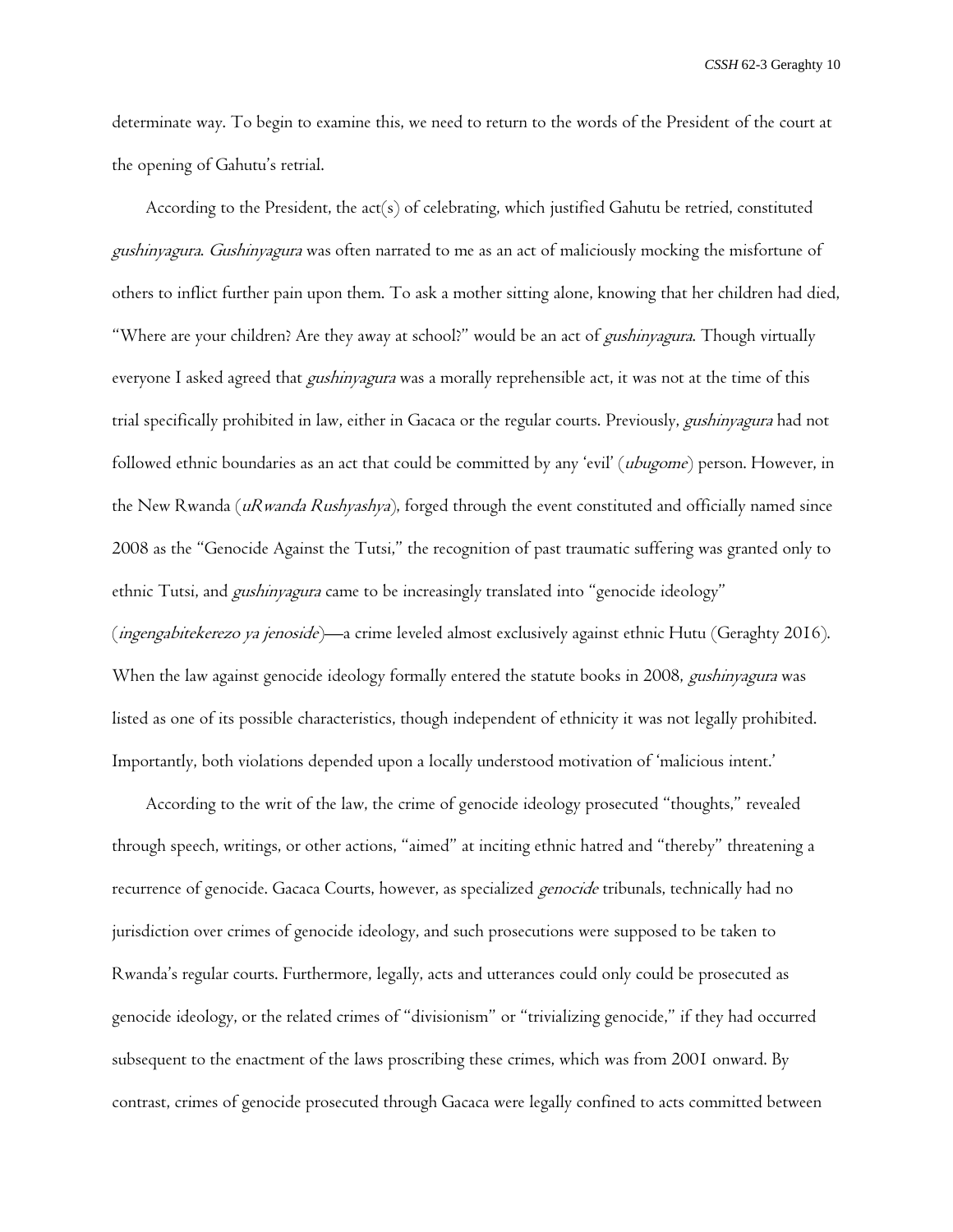1990 and 1994. However, imprisonments for crimes of genocide ideology were initiated at the very same time that Gacaca began to operate and became one of its critical conditions of possibility, dictating what could be said and what voices would be heard in a forum officially promoted as 'enabling the ordinary people to speak.'

The practice of Gacaca, as we will see, provided a critical public forum wherein "*ingengabitekerezo ya* jenoside" (genocide ideology), a phrase comprised of words newly coined by the state, came to be negotiated in terms of local categories that had long structured ordinary, or non-ethnic, conflicts between neighbors. These related to 'poisoning' or 'witchcraft' (uburozi), and through its practice the institution of Gacaca came to operate as a kind of witch-hunter, pursuing those to be purged from the New Rwanda. The new witch, I argue, was not the perpetrator of crimes committed in 1994, but rather those divined to be inhabited in the present by a popularly understood "genocide ideology," the divined presence of which proved one's capability--past, present, or future--to commit genocide. In this way, genocide (jenoside) was constituted as a crime whose contours extended far beyond the boundaries of any international legal definition to include a wide range of acts, utterances, and inner states whose criminal nature could not be known in advance but only post-factum, when detected by these courts. One of the primary effects of these courts was that, rather than working to demarcate the boundaries of this newly identified crime, they came to render them, for the general population, all the more elusive.

From the point of view of the adjudicators, they could be said to have been acting upon their intuitions about the communicative nature of the signifying phenomena they were analyzing, even if they were unable to locate in them determinate violations of particular laws. Their processes of "intuition," however, rather than being based on any certainty shared throughout the neighborhood, were excessive and subject to a paranoid hermeneutics (see Hofstadter 1965; Sedgwick 2003), which extended through all levels of the state's 'war' against genocide ideology (Geraghty 2016). It led them to project an interiority within 'others' that was constantly on the verge of erupting into insurrectionary or law-founding violence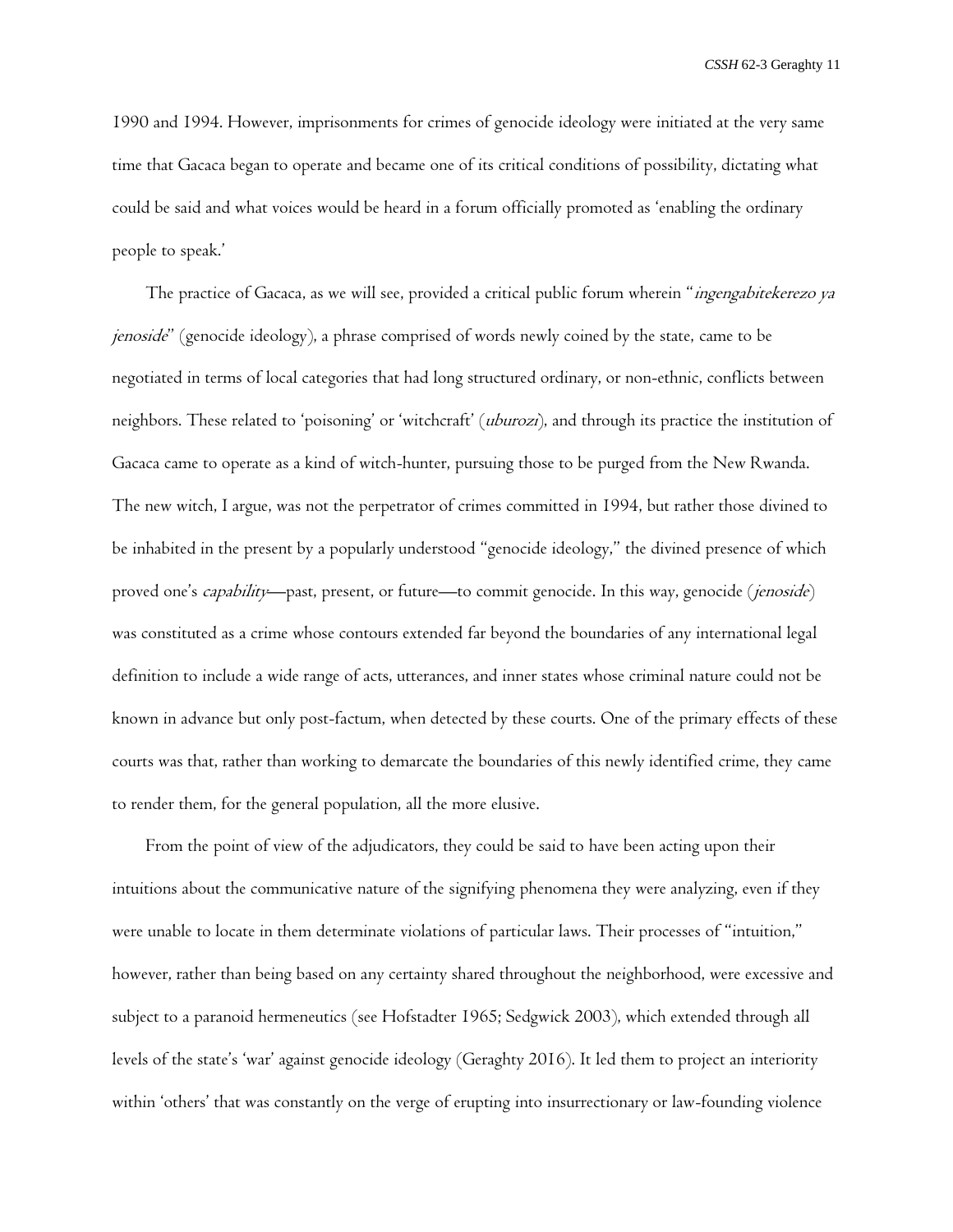(Benjamin 1997), threatening the very existence of the "new" state.

From the perspective of the state, the ambiguity of the crime of genocide proved to be a highly productive modus operandi—an effective means of exercising power locally, even if it was also driven by that which exceeded the political and eventually came to undermine the interests of the state. It increased the terror of these courts among the citizenry, requiring all who wished to avoid being called before them to adopt practices of self-surveillance of their quotidian acts and utterances—though these could never prove to be sufficient<sup>4</sup>—in an effort to avoid betraying signs that could potentially mark them as inhabited by genocide ideology and thereby capable and guilty of genocide. This was not the guilt of those who sought to hide their complicity in acts widely recognized as heinous, but rather a new realization brought about by the sovereign spectacle of Gacaca that the wide range of signs now authorized as evidence leading to the weekly imprisonment of one's neighbors were states, acts, and utterances so diffuse they could potentially incriminate any "Hutu." That is, through the theatrical process of the trial, "Hutu" itself was transformed into a negative political category. And through its practice, Gacaca came to effect the realization throughout the vast population of all those who knew they could easily be marked "Hutu" that the crime of "genocide" could potentially inhabit any and perhaps even all of them, thereby producing a generalized fear and pervasive silence.<sup>5</sup>

## THE TRIALS OF GAHUTU

Gahutu had originally been tried for two counts of genocide. The first was a crime of speech, his having been accused of verbally 'persecuting' (gutoteza) one of 'the hunted' (uwahigwaga). The latter term was commonly used in Gacaca to refer to those targeted by the Genocide, in lieu of naming the ethnicity of those inhabiting the officially "post-ethnic" space-time of the New Rwanda—a practice subject to forced avoidance at this time (see Geraghty 2016). Gahutu was accused by the victim of his speech, who was a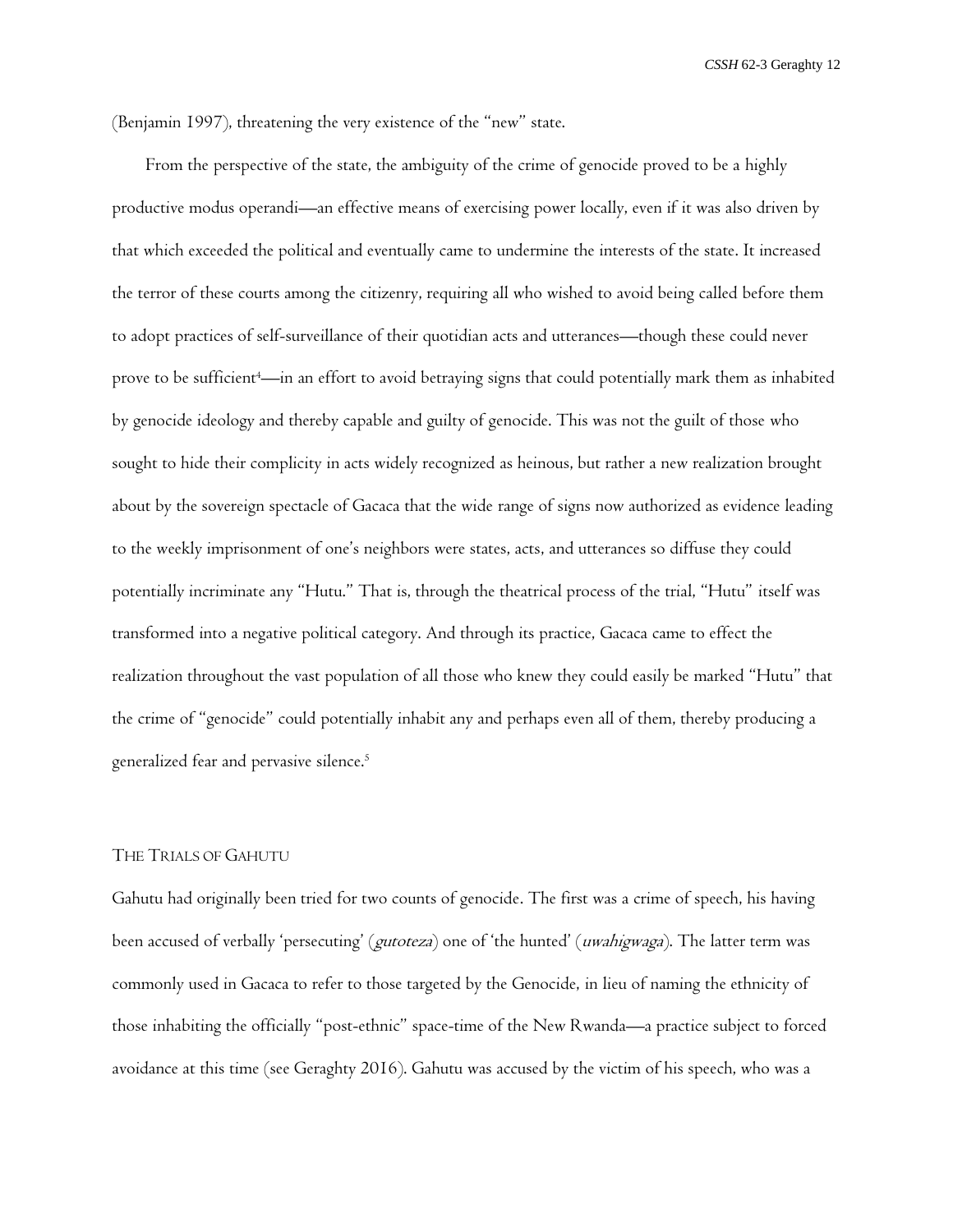long-term neighbor and previously a friend of his family. In court, this woman testified that one day during the Genocide when she was visiting Gahutu's wife, Gahutu returned home and began to utter menacing words. He declared that things were going to become worse, and as one of the hunted she felt threatened and feared for her life. Gahutu and his wife argued in court that his words were 'not intended to intimidate their neighbor but were an expression of despair following the news that Gahutu's brother's son had been killed by shellfire. For the court, however, the neighbor's status as one of 'the hunted,' that is, as a Tutsi victim, not only determined that her version be recognized as the "truth" but also overdetermined the significance of his utterance. According to a logic we are about to examine, it was deemed an act possessed by a certain 'intent,' or *internally located compulsion* to menace Tutsi, and was thereby revealed to constitute genocide.<sup>6</sup>

Several factors seem to have allowed Gahutu to avoid a lengthy prison sentence. The most important, I would argue, was the way he conducted himself in court. Perhaps out of fear, he rarely spoke, doing so only when the *Inyangamugayo* directly questioned him, and he generally sat before the court with his head bowed in silence. These were all potential signs of humility and repentance. To the court, this man posed little threat. That is, as we will come to examine, his utterances and bodily comportment exhibited few signs that he was *presently* possessed by any resistance to the court or (metonymically) by any 'hatred' towards Tutsi in general that could be read as signs of genocide ideology. By contrast, Gahutu's wife, who in keeping with the Rwandan custom of teknonymy we will name Mama Ishmail, not only knew how to speak but proved herself a formidable defender of her husband and family in court. As a result, during the first trial the Inyangamugayo ordered that she be forcibly removed from the court by the state's extraconstitutional militia, the Local Defense Forces, armed with AK-47s, who were charged with "security" during Gacaca trials. The court had continually warned her, contra the writ of the law, that if she persisted in defending her husband she herself would be convicted for 'lying,' a threat they later carried out at the end of the retrial when they sentenced her to six months imprisonment. With his wife locked up in a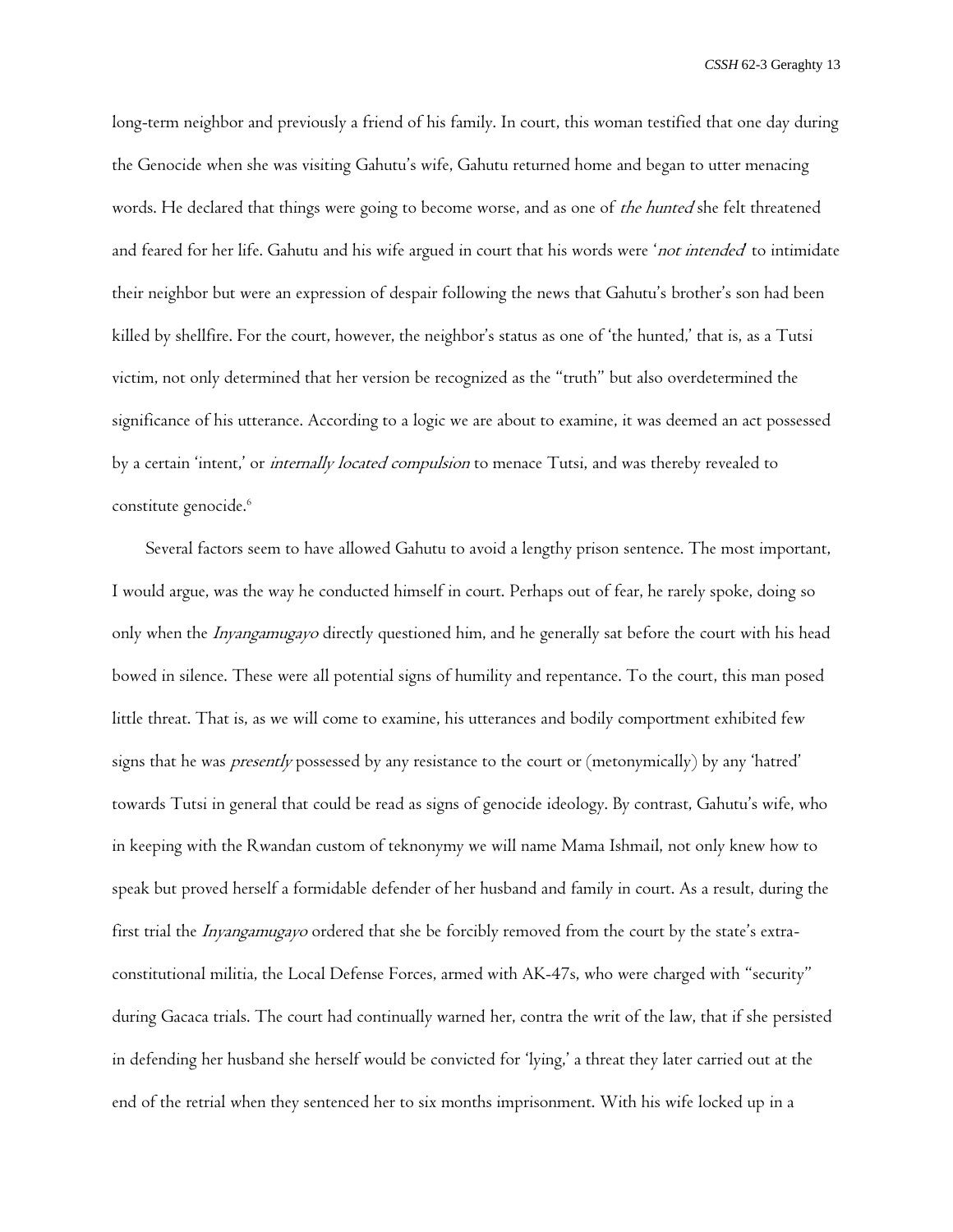detention cell, Gahutu bowed to pressure and 'asked for a pardon' for the words he had said to his neighbor's wife. This earned him a reduced sentence—though not in accordance with the writ of the law and also appeared to enable his acquittal for the second crime he was accused of. For his "confession" to the first crime was also a sign that he *now no longer continued* to hold any 'ill-will' toward his Tutsi victim $(s)$ .

The second crime that Gahutu was accused but not convicted of during the first trial concerned the death of his neighbor's child. As it was narrated by all sides during the trial, when he and his family were fleeing the country in July 1994 (along with millions of others), as the RPF rebel forces were on the verge of capturing power, they took with them the child of their neighbors, who they had planned to accompany into exile. When their neighbors belatedly reversed their decision to undertake the arduous journey, since the mother had just given birth to a second child, Gahutu's family had already left with the first child, a young girl who subsequently died along the way. According to Gahutu's family, the child succumbed from diarrhea. For over a decade, her family remained silent and according to neighbors testifying in court appeared to have accepted her death as a tragic instance of 'misfortune' (ibyago)—a death not due to any human agency or malevolence. According to all narratives presented in court, the two families, at least publicly, had continued to live together as close 'relatives' (umuvandimwe/abavandimwe)—as longstanding good neighbors—seemingly as before. However, some thirteen years later, in the late stages of the Gacaca courts process, the death of this child came to be raised as a case of genocide.

The mother, who we will call Mama Hassan, had given birth to the child who died before she met her current husband, a man who had long considered Gahutu as his 'brother' (umuvandimwe, baranywanye) according to a dominant local discourse connecting those who shared prolonged spatial and social intimacy. Although previously publicly unknown, when the case was raised in Gacaca, Mama Hassan declared that the father of her first child was a man who had left the area to go 'fight for the RPF.' That was to indirectly say that he was a Tutsi, and though no other detail about him was ever revealed, the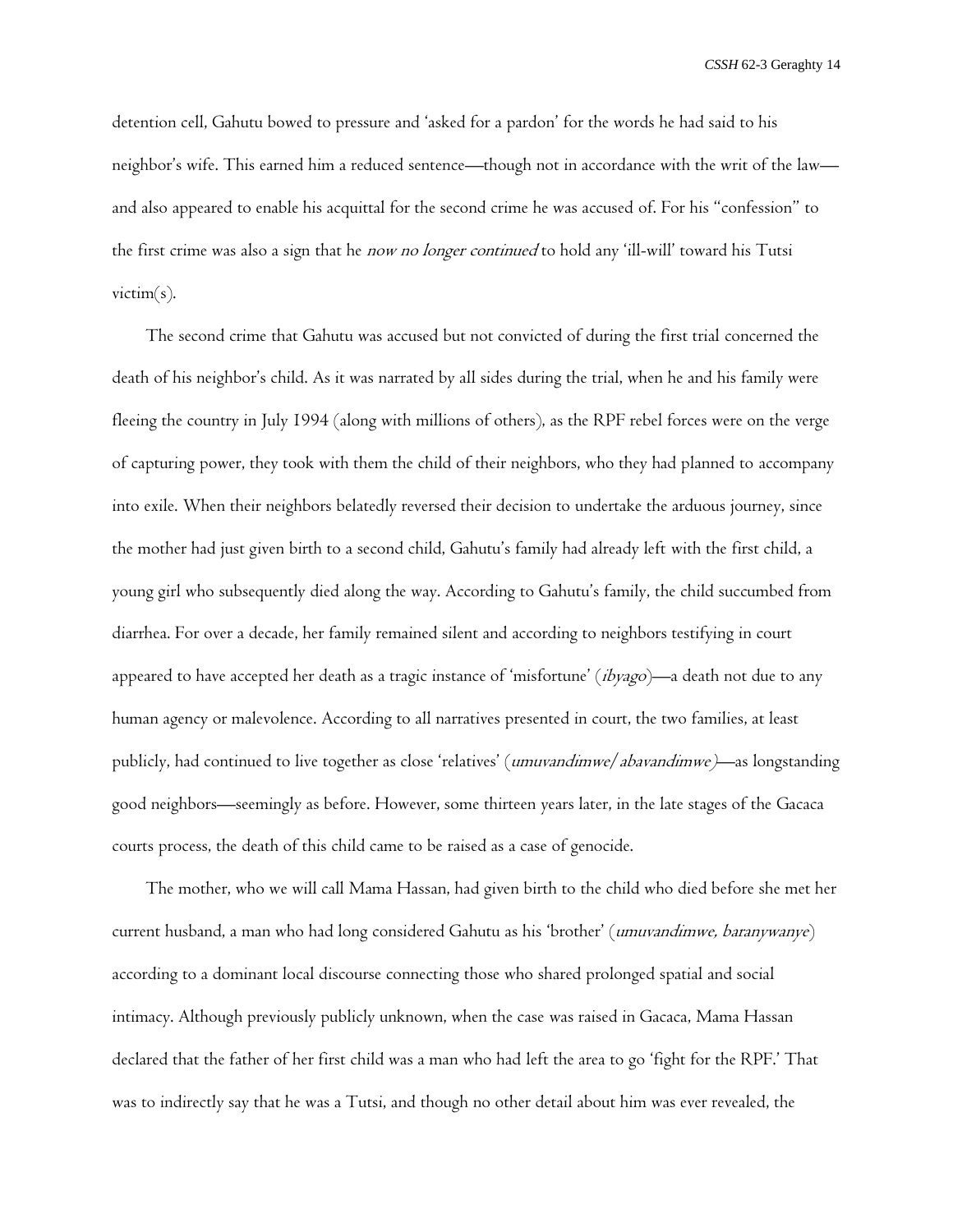custom of patriliny stipulated that he had bequeathed his ethnicity (ubwoko) to his child. What gave the mother's story credibility in Gacaca was that she herself was recognized as a "survivor" of the Genocide. This was relevant not for determining the child's ethnicity but rather for accepting her word as "truth" in a forum that privileged, above all others, the word of survivors who sought to accuse. The ethnicity of the child's stepfather, who was locally recognized as a Hutu, was made irrelevant. And since Gahutu and his family had already been inscribed as ethnically Hutu during the pretrial process of accusation, covert investigation, and identification, the case came to be constituted as one of Hutu killing Tutsi, that is, inscribed within the narrative of the "Genocide Against the Tutsi." It was this child's death that Gahutu's retrial came to focus on.

## MISFORTUNE, HATRED, GENOCIDE IDEOLOGY

Those who sought Gahutu's conviction worked to undermine the explanation that the child's death had been the result of 'misfortune.' Madame Ndabateze, the neighbor who had accused Gahutu of verbally persecuting her, argued in court that when he and his wife went into exile, they also took two children of their own who were just as young as the one who died. So why had they managed to bring back safely their own children and not the one who did not belong to them? Though there was a local idiom for negative chance occurrences—namely, 'misfortune' (ibyago), or the transliterated French term 'accident' (agisida) it was argued that this was not sufficient to explain such a death. The vociferous group who led the accusations in court suggested that another force, variously named, was at work. The shifting nature of attempts to characterize that which would render this death "genocide" (*jenoside*) was in part an index of the recent introduction of this foreign-derived term in Rwanda and the on-going process of local attempts to make it meaningful.

One category that continually appeared was that of a certain 'hatred' (*urwango*), which those who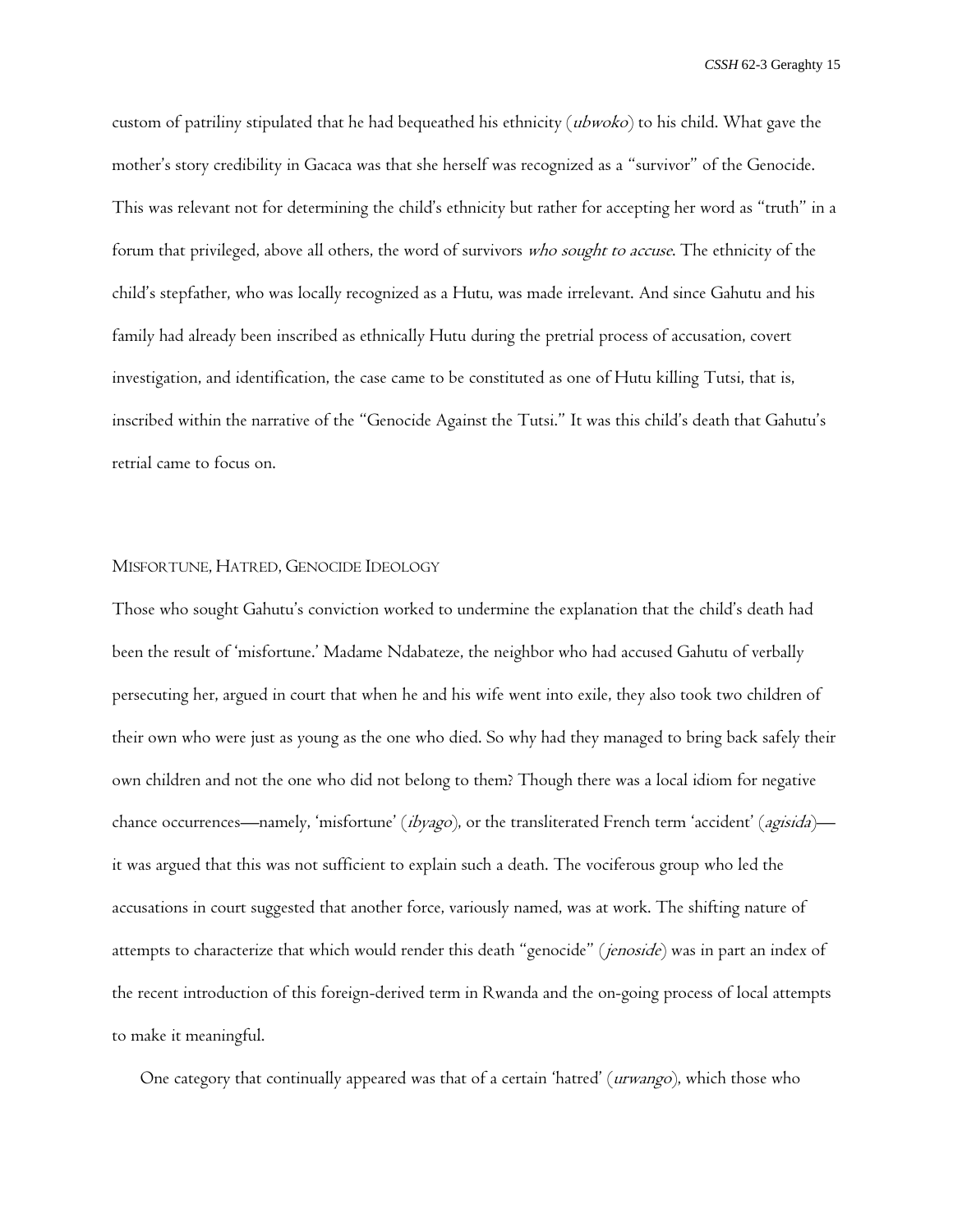spoke to defend Gahutu were at pains to stress that neither he nor his family possessed. As all the witnesses called by both sides testified that Gahutu's wife and other female family members had carried the child on their backs throughout the journey into exile, it was suggested that this showed that they had borne no 'hatred' toward her. Had they wanted to kill her, it was even initially suggested by the President, they would have done so earlier rather than after carrying her so far. Among the first to challenge this narrative was a 'young man' (umusore) the son of Madame Ndabateze. As was common in Gacaca and elsewhere, his focus was on explicating the insidious logic of the crime, the necessary interior state considered its 'driving force': 'That old man [Gahutu] told them [those attending the first trial] he had rage (umujinya) because his brother's child was hit by a rocket, that that is the reason he said those words [which Gahutu was convicted of saying to this man's mother]. Then he left with the Tutsi child. The Cockroaches (Inyenzi) are shooting them! Can you carry *that child* on your back?'

Gahutu had just lost a child, the son of his brother, whose death was haunted by an unspeakable absence. He had been killed by RPF rebels who were shelling even residential areas in their campaign to capture the country. Though the speaker here partially reveals this tabooed topic, he only invokes it sufficiently to ascribe an ethnic character to Gahutu's internal state, which is then fully revealed when linked to the words he was already convicted of, persecuting one of 'the hunted.' These words were driven by an internal 'fury' that exceeded reasonable (non-ethnic) response to personal loss.

Next, Gahutu is narrated as having fled with a *Tutsi* child. For the first time in the trial an ethnic label was explicitly used. What had hitherto been unspeakable is starkly announced to conjure for the court, with maximal affect, the ethnic nature of the crime. Both the child and the family of the accused are constituted as opposing social types, and the case is now one of an innocent Tutsi victim and a thereby aggressive Hutu perpetrator. This family of fleeing Hutus are being fired upon by the approaching rebel forces, identified as 'Cockroaches.' Violently inserting this term of violence into the narrative, the speaker invokes the extremist discourses of those who spearheaded the 1994 extermination campaign against Tutsi.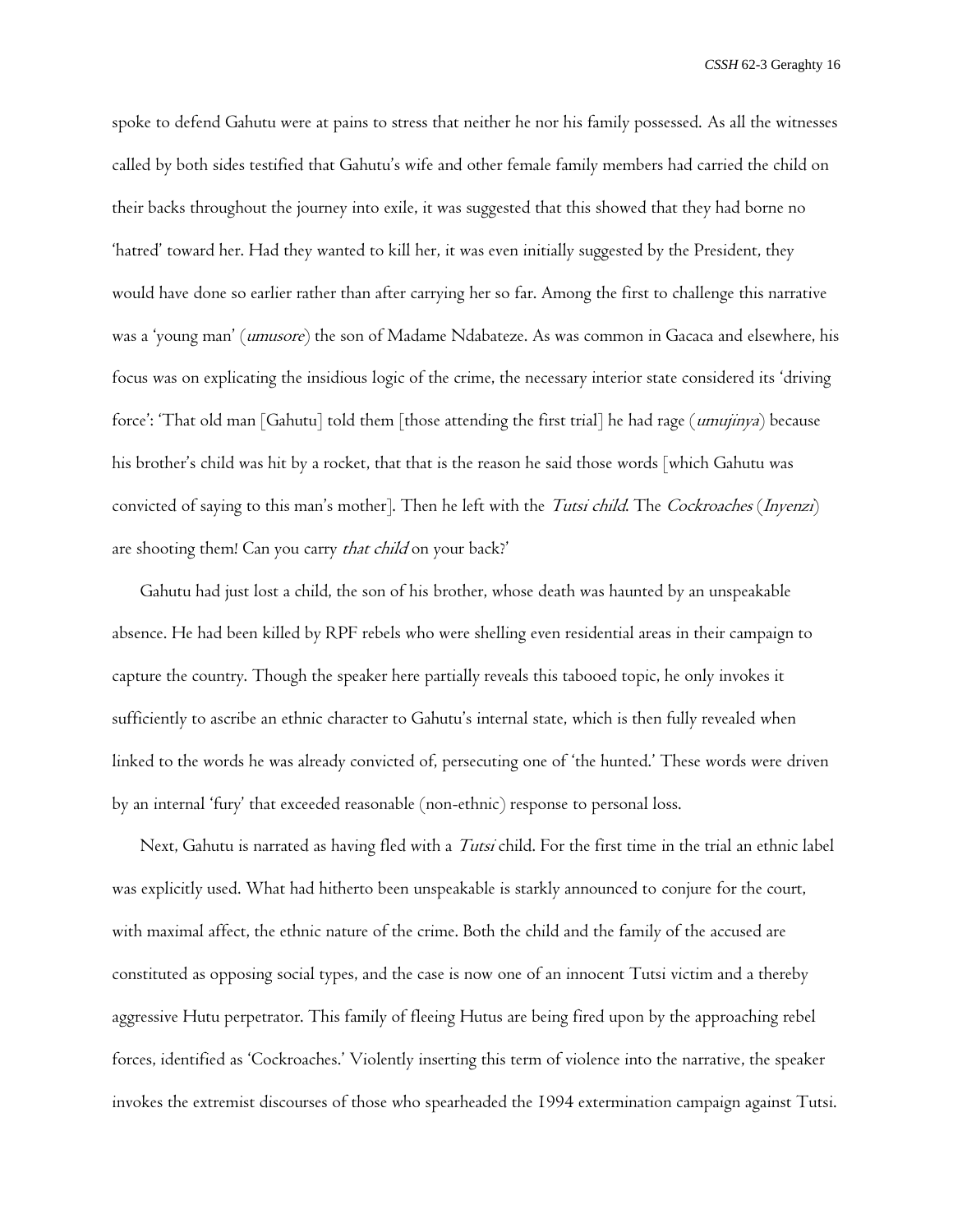Through this virulent anti-Tutsi discourse, the speaker voices the internal state of the accused, and ascribes it the same character as the most active perpetrators of the "Genocide Against the Tutsi." He thereby conjures a collective "Hutu" "mentality," or criminal state of interiority. That the 'Cockroaches' are shooting at 'them' now is revealed as referring not simply to the accused's family but to *all Hutu* perpetrators of the Genocide who (reiterating an unofficial yet popular RPF discourse) are fleeing the country precisely to escape their crimes. It now becomes untenable to claim that the family of the accused acted like 'good neighbors' or 'family' by carrying that Tutsi child.

Next to speak was another young man, also a relative of Madame Ndabateze, with whom he lived as a 'son.' Like the previous speaker, however, he did not identify himself as related to any of those accusing Gahutu, nor did any of these very vocal family members sit next to one another in court. They thereby projected an image that they formed part of a broad consensus of public opinion, for any outside observers unfamiliar with local dynamics, such as researchers or even those officials from the national level occasionally sent to 'monitor' trials. Like his 'brother' who spoke before him, this man was an active participant in local meetings of IBUKA, the RPF-infiltrated organization representing genocide survivors nationally. He began with what now, following the insertion of the term 'Cockroach' into the narrative, for the first time is explicitly named as the 'genocide ideology' of Gahutu : 'For me, the way I have seen these things, I see you [the court] can halt ideology (*ingengabitekerezo*).... When I heard the reason why he got summonsed the second time I was shocked. Within that, there is a serious crime which deserves to be punished by the law.'

This, we should note, was the voicing of a state discourse that constructed genocide ideology as dangerously contagious (see Geraghty 2016). It was also a reiteration of a demand by genocide survivor activists that Gacaca courts punish this crime despite having no legal jurisdiction over it. This formally unschooled young man's use of the recently coined word 'ideology' (ingengabitekerezo), which at this moment still had not gained much currency amongst 'ordinary villagers' (abaturage), as opposed to political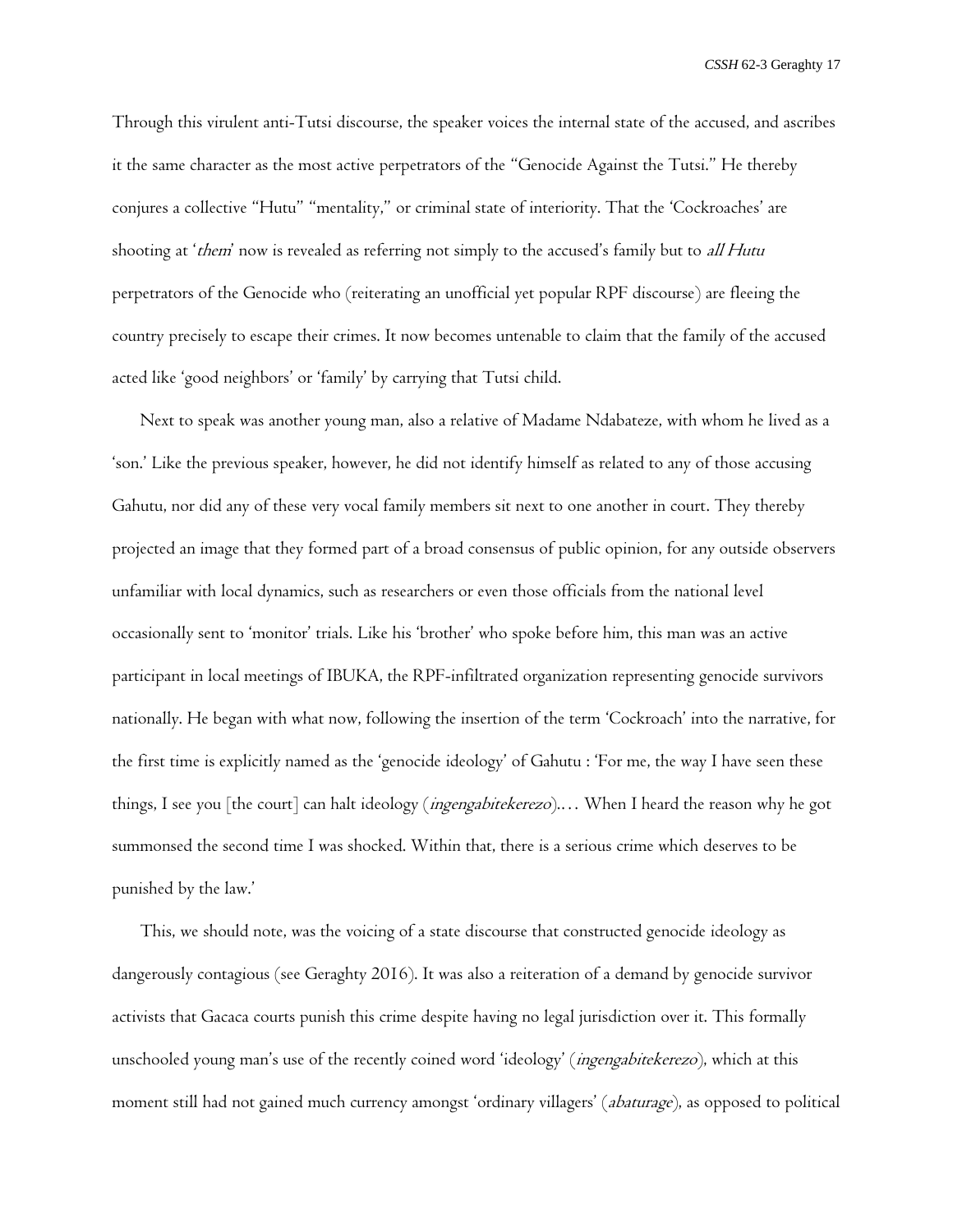elites, suggested that he, like his brother, had rehearsed what to say with those who secretly organized Gacaca trials in meetings in homes and bars prior to hearings, something I was able to witness myself after a number of years in the neighborhood. The acts or utterances that the President deemed *gushinyagura* are now translated, via co-reference, into genocide ideology, which at this time was the subject of daily warnings by national leaders and the media. The young man then went on to reiterate the narrative his brother had introduced, explicating the criminal interior state, while continually repeating, to great incendiary affect, that for Gahutu the child was of the enemy 'Cockroach.'

In this narrative, the key piece of evidence unlocking guilt for the death of the child is the charge from the first trial, which Gahutu had already been found guilty of, that he had uttered menacing words to one of the hunted. The two crimes become symptoms of a singular, perduring, and ethnically motivated, internal state: a shared Hutu mentality or affect of rage intent on menacing innocent Tutsi, a criminal interiority that interdiscursively sutures these acts as their immanent cause. When then tied to the presentday act of *gushinyagura*, despite their great disparity across time and space and the differences between their alleged victims and perpetrators, all *three* "crimes" are posed as disparate manifestations of a popularly understood genocidal ideology. The force of this narrative was that it linked the act(s) of 'mocking the misfortune' of the victims, which had outraged the President, to the death of the child, about which the President had shown ambivalence by originally acquitting the accused, as well as to the genocidal act of verbal persecution that this court had already found Gahutu guilty of.

This narrative also drew its persuasive force from the way it enabled a crime that was previously 'concealed' to be revealed, its former invisibility being a hallmark of its 'truth.' The two crimes of speech now acted as 'evidence/signs' (*ibimenyetso*) for that which made possible the previously invisible crime of killing. This interpretative mode was common throughout wider Rwandan society, and in this case was a common focus of fascination in the constant repetitions of this narrative beyond the trial by more senior figures in the neighborhood, including those who likely helped to formulate it. It was thus informed by a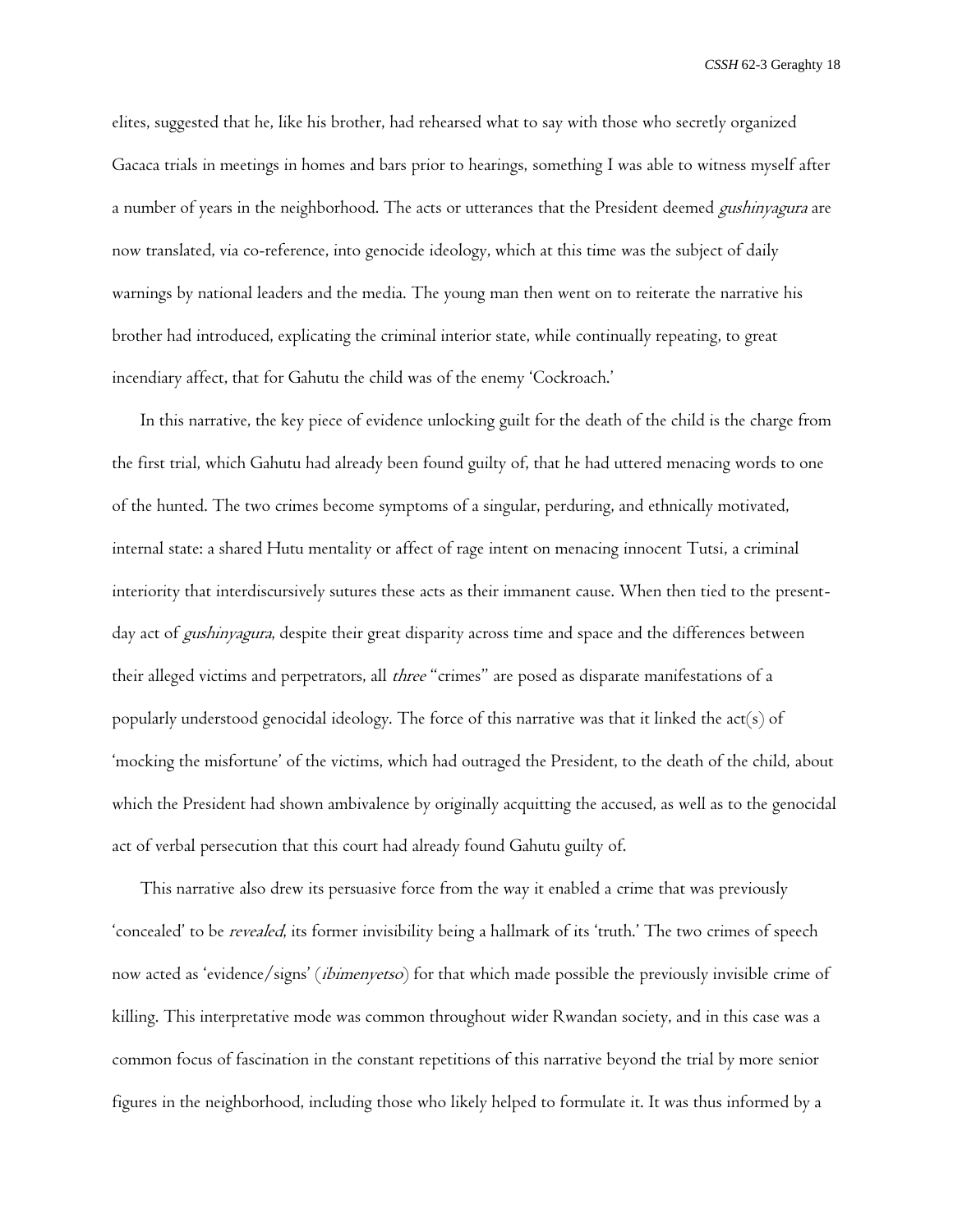dominant local hermeneutic that positioned 'truth' or 'reality' as something always concealed, hidden deep beneath surface appearances. Within this commonplace practice of suspicion, surfaces could index truths, but they always had to be 'deeply analyzed' (*gusesengura*) to unlock their hidden meanings. Surfaces, that is, were always potentially uncanny: seemingly ordinary appearances potentially concealed alarming threats, thereby producing intensified forms of distrust and suspicion.

Quite some time after these two young men had spoken, Gahutu used the first opportunity granted him to speak, not to respond to the question he was asked but to return to that word that had inscribed an entire history of traumatic violence upon his relationship with the dead child.

Gahutu: But there is a word someone mentioned, saying that I left with a young baby. I didn't think/know about those things of 'Cockroach.' This person, when we were going to ask for marriage, we met her at her home, she already had that child. We went to ask for a person, I didn't think/know about that we were going to ask for a 'Cockroach.'

President: What if you knew it?

Gahutu: They gave us a bride.

President: What if you knew it?

Gahutu: No, it is because he said that 'You were carrying a Cockroach child,' but she wasn't a Cockroach, in my heart she wasn't a Cockroach, she was a person like others.

Speaking as the 'brother' of Mama Hassan's husband ('they gave us a bride'), Gahutu tries here to protest that they were not thinking of the mother and child as ethnic enemies but as family. His internal state ('in my heart') was not one of hatred or malevolence but rather of familial affection.

Ignoring his claims of affinity, the President instead took the opportunity to press Gahutu on the issue that he had not *known* (rather than had not been *thinking*) that the child was a Tutsi. From the viewpoint of a Western observer, one of the major contradictions that arose during the trial was that the mother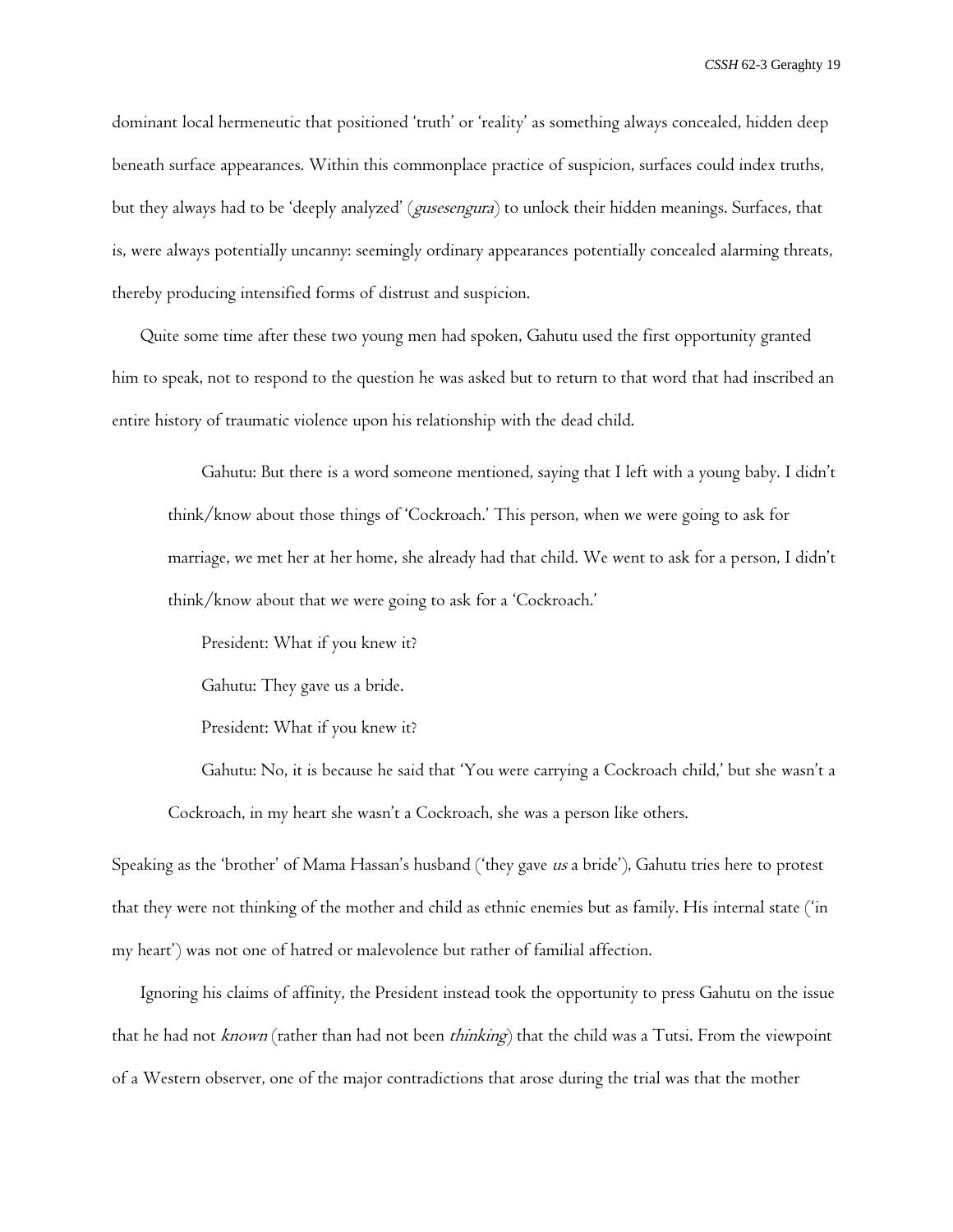insisted that neither Gahutu, nor anyone else, not even her own husband, had known the identity of the father of her first child. One would expect this admission would invalidate the genocide case against Gahutu since he could not have killed the child for being a Tutsi if he had not known her ethnic identity. Yet, the court never granted that much significance. Here, we can see why this should be the case. In repeatedly asking the hypothetical question, 'What if you knew?' the President was rhetorically asking Gahutu whether he was not possessed by a certain genocide ideology, a virulent hatred or desire to menace Tutsi, and therefore would have killed that child had he but known she was a Tutsi. The President's insistence reveals what appears to us to be an unusual focus for the court, by demonstrating it was less concerned with whether Gahutu actually knew the child was a Tutsi and thus with whether he *actually* killed her. Instead, it was focused on whether he was possessed by a certain *potentiality*—which "genocide ideology" would only be one possible and recent name for—that would have made him capable of killing that child even if he did not actually kill her. For it was possible that, even if he did not actually kill her, this could have merely been due to a contingent factor, that he did not know that she was a Tutsi. The court, like the two accusing young men, was interested in the element of necessity—the 'driving force' behind any potential or possible crime, regardless of whether or not the crime was committed. It was the necessary *capability* of killing that made one guilty of genocide. And evidence for such a capacity could be detected in the present-day, or even future acts or utterances of suspects, or even members of their families. The crime of genocide was to be possessed by such a lethal force, even if its possibility, due to contingent reasons, had not been actualized. Genocide was a temporally unchanging and ever-present, lethal capacity to menace Tutsi.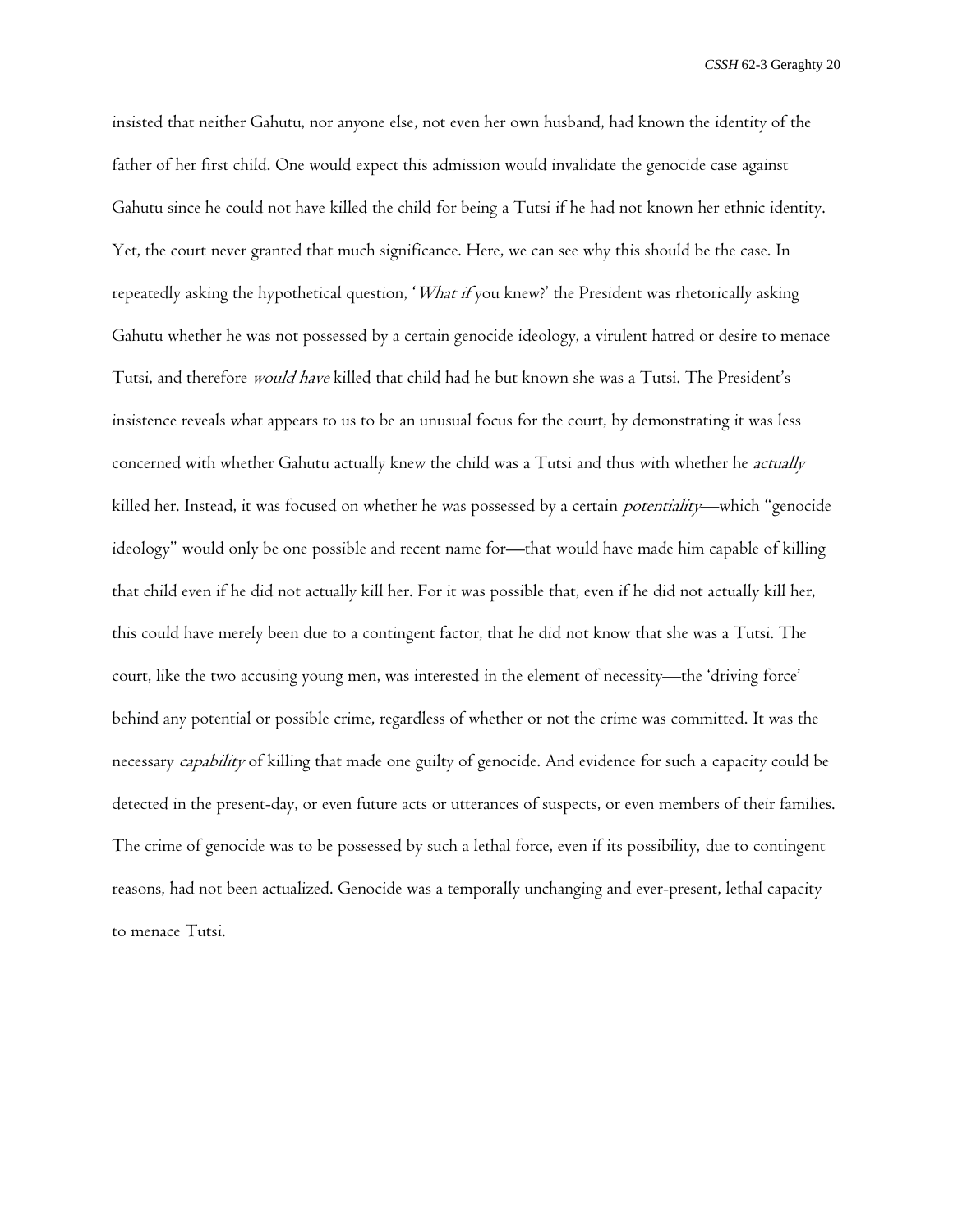#### DIVINATION, EVIL, WITCHCRAFT

Genocide ideology is a curse (umuvumo) which should be fought by everyone.

———*Imvaho Nshya* (Rwandan government newspaper), July 2004 During the retrial, the mother was asked why she had not reported the death of her child earlier, during the Gacaca 'Information Gathering' period. She explained her 'silence' as due to possessing 'little strength' (*intege nkeya*), and then addressed what belatedly brought her to raise the issue: 'Where things started, they started with that child, my son, called Hassan. So he…. Because…. But he told them about it. He told them that 'for me, because of the anger your children caused me, I immediately saw that, even my sister, what you must have done to her so that she died.''

She was impelled to bring the case before Gacaca because of her son, who forced the issue by declaring to their neighbors that, because of the way their children treated him, he came to realize that they—the parents—had killed his sister all those years ago. Hassan had been a newborn infant at the time of his sister's death and so had no recollection of the events surrounding it. As Gahutu's daughters also had been very young children in 1994, he was not claiming that it was they who brought about his sister's death, but rather their parents, with whom they shared a certain capacity to inflict not only anger but even death.

According to the neighbors I asked, Hassan's falling out with Gahutu's daughters was of the mundane sort between adolescents. However, out of the anger they caused him, he came to see something in them that they could not control, and that brought to his mind something else, namely, the death of his sister. Hassan's reported words portray him as innocent of anything that could have warranted his becoming the 'victim' of Gahutu's daughters. Their actions are positioned as having come to him unexpectedly, beyond the bounds of quotidian reciprocity, as an accident, as it were, or as Siegel (2006) has theorized it, as a Derridean "pure gift." "The accident which occurs 'for no reason' and affects my life, comes, like the [pure] gift ... from nowhere," Siegel writes, "as one cannot account for its origins" (ibid.: 9, 7). In Mama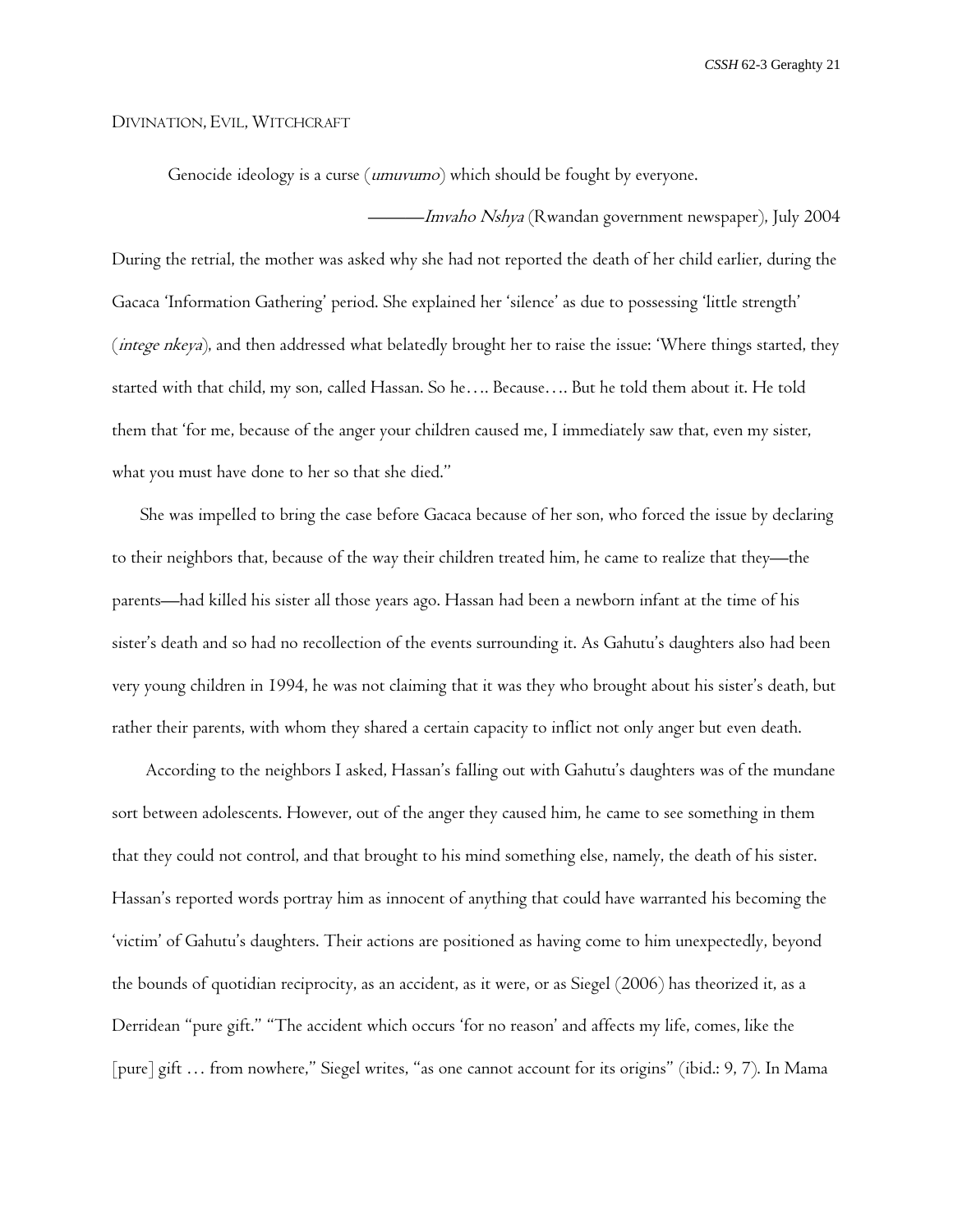Hassan's narrative, this experience made Hassan confront a limit, a space of *non-meaning, foreign* to the forms of recognition of quotidian reciprocity, an effect of which is that it brings to mind another moment of unrecuperated negativity, namely, the death of his sister. As Siegel notes, at such moments one may experience "trauma." Or, alternatively, through the *naming* of that which cannot be recognized, one may take the route of magic: "In the crucial moments of magic, one recognizes that one cannot recognize, that events are linked to each other in ways that seem to reveal something one cannot grasp" (ibid.: 79). Though neither Hassan nor his mother explicitly named the foreign power, which they accidentally came to feel that their hitherto seemingly ordinary neighbors possessed or were possessed by, rather than their narrative being structured by the repetitions associated with the psychoanalytic account of trauma, they appeared to have taken the path of the attempted domestication of the pure gift through the process of its naming. For as soon as the mother finished speaking, the President, who appeared to understand exactly what she was talking about, responded not by questioning but affirming what she had said. He explicitly summoned its culturally sanctioned name: 'evil' (ubugome), a purely destructive, anti-social force often narrated as the driving force behind 'witchcraft.' As Siegel notes, following Mauss and Kant, "At this point, a term heterogeneous to all judgment appears" (ibid.: 76). Such a term "accounts for linkages where otherwise there is no accountability" (ibid.: 79).

In his mother's narrative, Hassan's words are portrayed as originating neither from her own subjectivity—her deeply buried suspicions of her neighbors—or from his—his desire for revenge against the family of the children who caused him so much anger. Rather, they are but the effect of the negative experience that befell him like an accident. Despite the fact that he was but an infant at the time of his sister's death and could claim no direct sensory experience of what happened to her, something that has rendered his recent insight all the more significant, he comes to see what she herself could not. His estranged words, like an oracle, act to furnish the magical copula (ibid.: 84). They connect what otherwise could not be connected in a way that is felt to be meaningful, even if not fully explicable, and more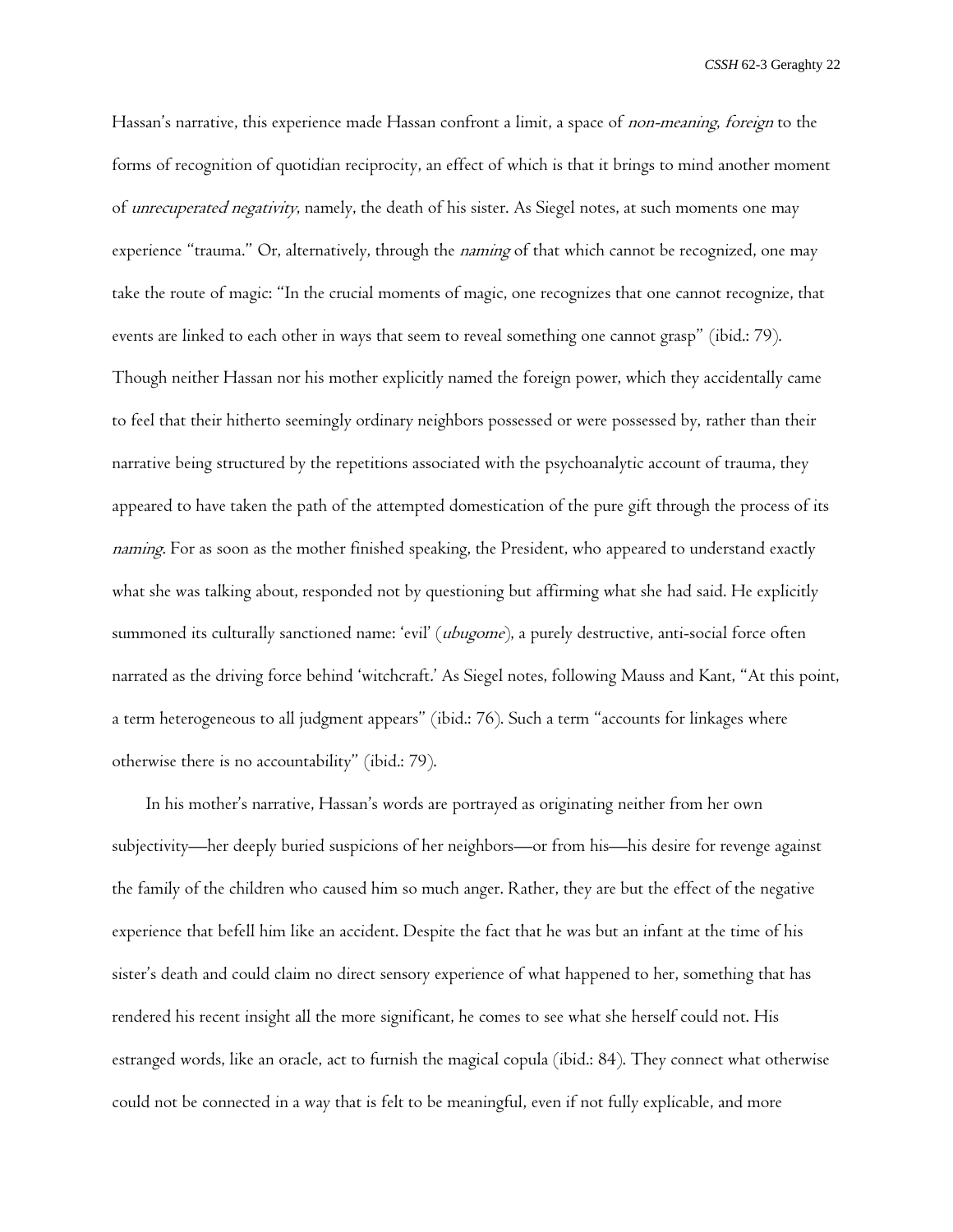significant than the mother's personal suspicions wracked by uncertainty. Even in reporting the crime, she is unable to find her own words ('So he.… Because.… But he told them…') and so reports those of her son, as if delivering the verdict of an oracle. Speaking through this third person, her words attain a "narrative voice" (Blanchot 1981; Siegel 2006: 88ff) and give her the 'strength' and authority to speak that she previously lacked. Such magical modes of divination were neither rejected nor questioned by the court but instead prompted the President to call others to also testify about how they came to suspect the evil committed by Gahutu's family.

The next person to testify in court was Umuhoza, a female relative of Mama Hassan's husband, who was well known in the neighborhood to have had a conflict with Mama Ishmail. Since Umuhoza had come to live with Mama Hassan and her husband at a young age, she was raised as one of their children. She told the court that what first brought her to realize that Gahutu's family had committed a crime was an event tied to the accidental death of her own child a decade or so after the 1994 Genocide:

Umuhoza: That one, Mama Ishmail, she usually, really, one time she told this one [Mama Hassan] that I said it was them [Mama Hassan's family] who bewitched (bandogeye) my child. So that one [Mama Ishmail], she made real conflicts between us [Mama Hassan and I]. I spent, I spent almost, I spent four years without going home, and we didn't talk to each other. So, it came to be seen that *that problem* is what caused those things....

President: Yes. Continue….

Umuhoza: So, then I said, so maybe in order for that one, Mama Ishmail, to say that word that they bewitched us [i.e., a member of our family], in order for her to say that....

President: Yes….

Umuhoza: Maybe even for our child [referring now to Mama Hassan's child, to emphasize they are one family] they were able to do evil  $(\textit{ubugome})$  to her so that she died. So, for me, that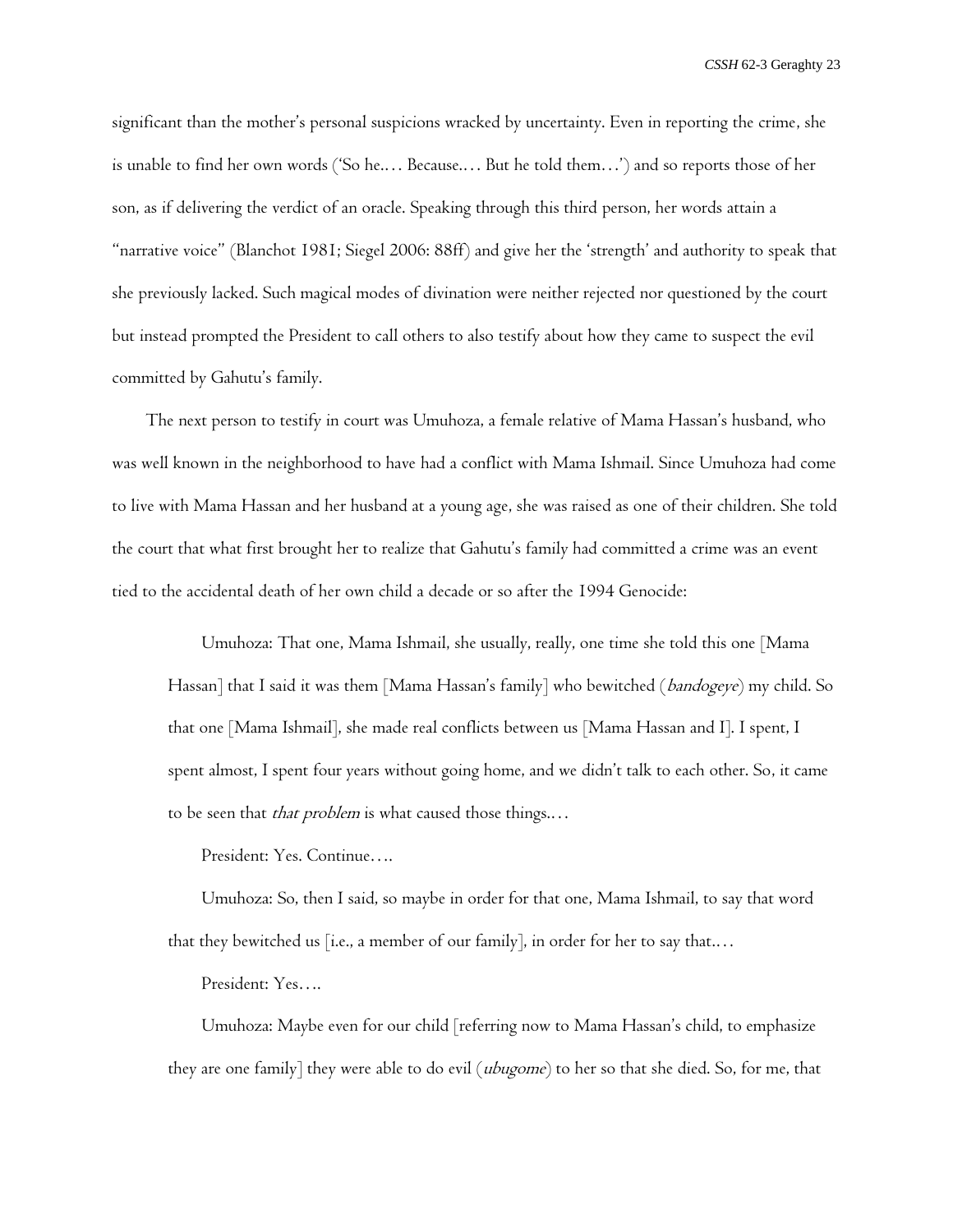thing is where I proceeded from.

When this woman's child unexpectedly died, 'witchcraft' was suspected. Again, misfortune, an unexpected and inexplicable death, brings one to feel the presence of a foreign power, a gift without provenance, and a witch is named. Later, however, Umuhoza came to realize that the witch, in fact, was not the one she initially suspected. Rather the witch was the one (Mama Ishmail) who revealed to Mama Hassan that Mama Hassan's own relative (Umuhoza) suspected Mama Hassan of witchcraft. However, this newly unmasked witch was not responsible for the death of this woman's child, but rather for that of her relative's child in 1994. The malevolence necessary to cause the death of Mama Hassan's child was revealed over a decade later by malicious speech that proved destructive of previously intimate social relations. The same destructive force lay behind the recent act of speaking evil and the distant act of doing evil.

The association of speaking evil words with executing acts of witchcraft was prevalent throughout Rwandan society. When Gravel conducted fieldwork in Rwanda in 1960, he noted that "speaking evil of someone is harmful," and referred to "a case in which a woman blamed her husband's sister for the sickness of her child because the husband's sister had spoken ill of the child" (1968: 146). And, notably, as in both that case and Mama Hassan's, witchcraft accusations often marked relations between affines, particularly female ones, within the context of patrilineal descent and patrilocal marriage (see Wilson 1951). In another context, I once asked an elderly Rwandan interlocutor who was discussing witchcraft accusations what would alert someone to suspect another of being a witch, and he replied: 'Those things were caused by bad words. When one said bad words, they would say that (s)he is a witch (umurozi).'

In the Gacaca narrative, bad words and acts of witchcraft were understood as different outward manifestations of the same internally located capacity to commit evil. This power had the force of compulsion, in that it drove Mama Ishmail into anti-social acts, both great and small, for no other reason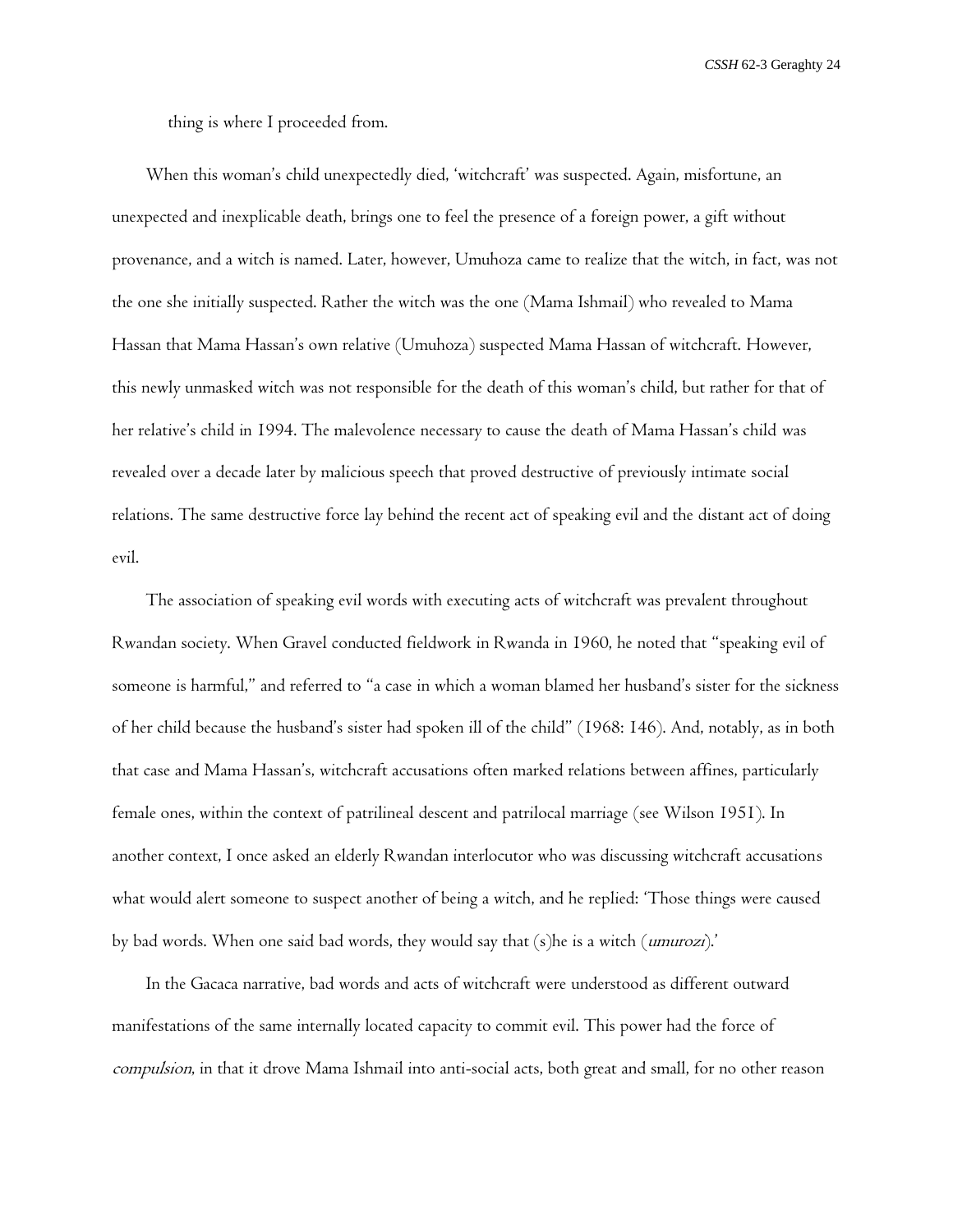than simply to commit evil. This force, as we saw in Mama Hassan's narrative, transcended discrete subjects to operate along familial lines, compelling Mama Ismail's daughters to victimize the innocent Hassan. If we can tie this imagined power to the one described by the two young men, whose formulations were interpellated by state discourses on genocide ideology, its ability to operate independently of particular subjects can be seen to extend even as far as the ethnic group, where it becomes a new menace of even greater proportions, namely, the destructive capacity of Hutu. That is, genocide ideology, following witchcraft, came to operate according to a local logic of contagion (cf. Fujii 2009: 99–102)—of which the 'curse' (umuvumo) was one named form—polluting, as we have seen, along lines of spatial as well as genealogical proximity and across great temporal distance. Such a hermeneutic constituted a form of chronotopic leakage—a wide latitude in identifying the locus of threat, its spatio-temporal bleeding along multiple lines of transmission—which amplified the paranoid readings that drove it, via a hypertrophied or schizmogenic response (Geraghty 2016). Critically, this hermeneutic was also a potential condition of possibility for genocide, constituting the boundaries of an enemy upon the overlapping of genealogical and socio-spatial intimacy. And yet here it was being furthered, rather than targeted, by the New Rwanda's campaign against genocide ideology, inscribing the latter into a relationship of *continuity* rather than rupture with the Genocide of 1994, when (amongst many other critical dynamics) this local hermeneutic came to be coopted and transformed through a cataclysmic state project of ethnic extermination.

That Umuhoza could accuse another of being a witch, without thereby revealing herself to be one, owed less to any "belief" or acceptance of what she was saying and more to the fear of being accused of genocide ideology, as the very transformation of witchcraft. Just after she spoke, one man, who was locally recognized as Tutsi and thereby afforded a greater ability to speak, began to point out that there were 'ordinary conflicts' motivating Umuhoza's testimony. He was immediately silenced with accusations of committing *gushinyagura* against the mother of the dead child, by both the President of the court and the overall President of Gacaca for this region (umurenge), who was sitting among the 'ordinary people' in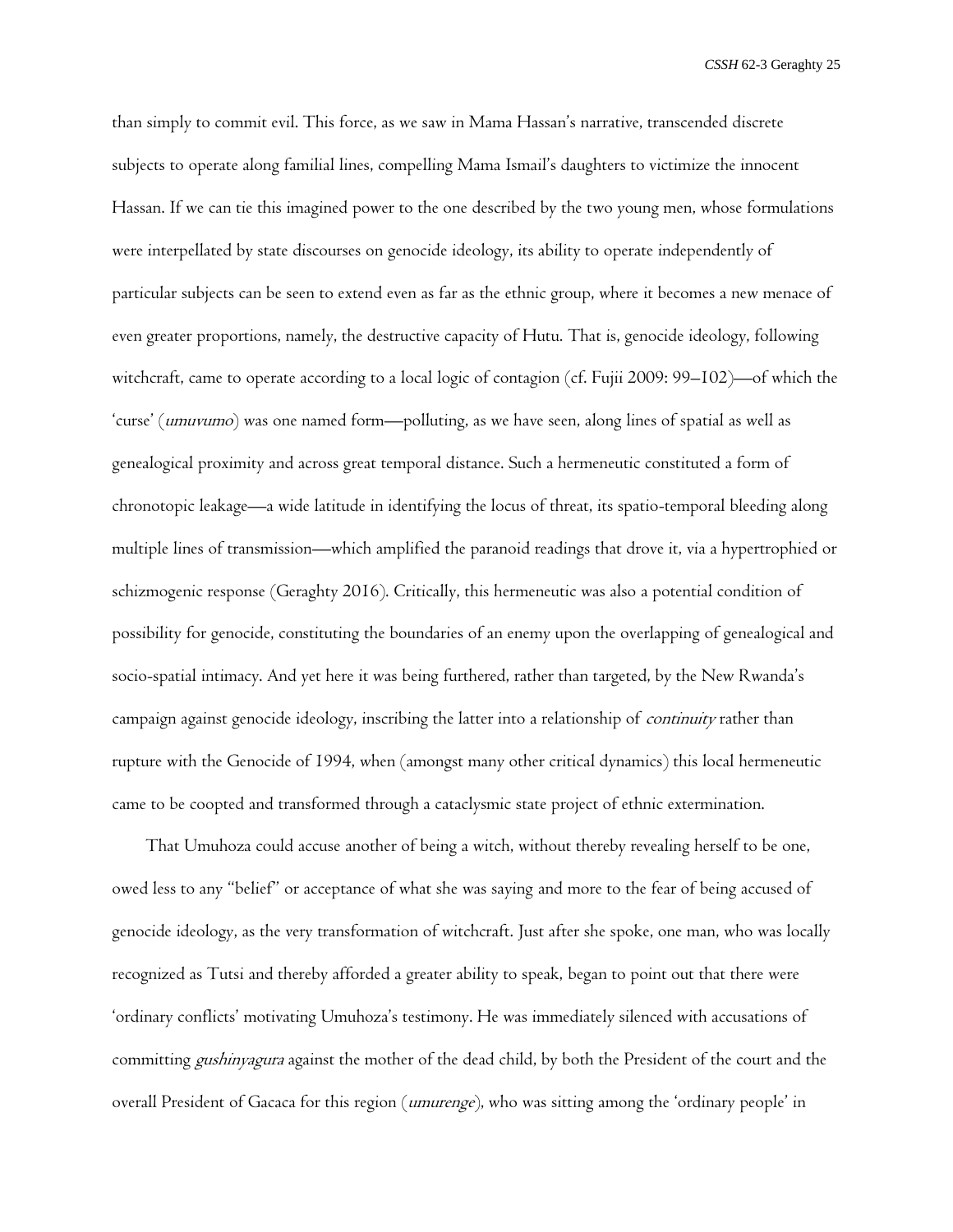attendance. Earlier in the trial, when Mama Ishmail had tried to narrate that Umuhoza was the 'driving force' (umurego) behind the case against her family, this same regional President, who had appointed himself to create the case files for those who were to be tried, silenced her with a direct threat: 'If there is certain information that she [Umuhoza] gave us, she [Mama Ishmail] should not hold it against her. And even to continue to act like this, makes clear she [Mama Ishmail] is trivializing genocide (*gupfobya jenoside*).... We are going to make a dossier (*dosiye*) for those things and we will charge her with them.'

Accusations of trivializing genocide, genocide ideology, or committing *gushinyagura* against the victims commonly met those defending the accused in Gacaca. Even when not explicitly invoked, such accusations haunted the ways in which people spoke as well as the pervasive silences of the vast majority of those in attendance. This produced another great contradiction of Gacaca: in the guise of 'allowing the ordinary people to speak,' it came to operate as a strategy of silencing. In less public spaces beyond the trial, within the circulations of hearsay among those critical of Gacaca, who included genocide survivors and other Tutsi opposed to these courts, accusations of genocide and genocide ideology were returned to the more mundane hatreds, petty conflicts, and the endemic "corruption payments" or 'fealty tributes' (uruswa) felt to motivate them.

For its part, the Gacaca court did not deny that there were mundane conflicts between these families. However, its entire modus operandi was dedicated to seeing *something more* in such interactions. The magical modes of divination—in the sense theorized by Siegel, following Mauss, of a copula tying two otherwise unrelated and unrelatable elements—used by those who reported their neighbors for genocide to Gacaca, paralleled the hermeneutical practices of the courts themselves, where every single sign either came to be suspect or rendered excessively meaningful, allowing a wide range of inferences and connections in ways that for the court were marked by paranoia. The Gacaca court became engaged, uncannily, in translating seemingly mundane events onto a completely different register, in which they were seen to be possessed by something altogether alarming.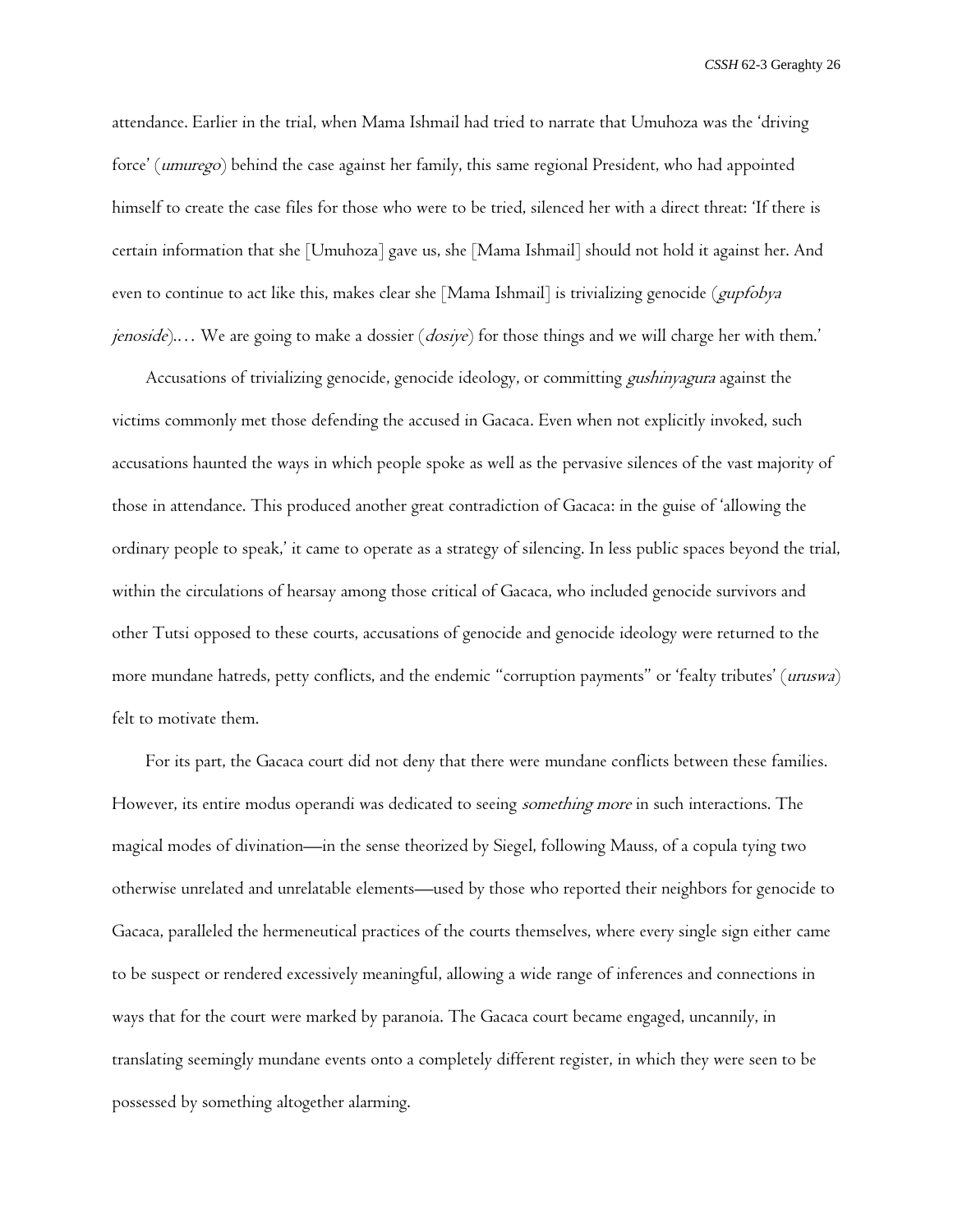#### GUSHINYAGURA, TRAUMA, REPETITION

Gahutu's role in the death of his neighbor's child only became visible to the court after his family was alleged to have committed an act of *gushinyagura*. Although this charge was used to justify his retrial, the court never clearly specified what his family had done, other than one incident it introduced only tangentially. Hitherto, the President had been placing all the blame upon Mama Ishmail for this act, and he used a distinctly gendered term for the 'cries of celebration' (impundu) he was condemning. Yet, when seemingly exasperated with her continued rejection of the charge, he abruptly changed tack and confronted her with a new challenge:

President: Do you not have a son who rides a motorbike?

M. Ishmail: I do but…

President: [interjecting] So how do you think I got to know about him? For me [addressing the people in attendance], what I know is that it was my first time to see them [saying he did not know Gahutu's family before the trial]. But really that son, the motorist, he came swerving on the moto in front of these people who lost (batsinzwe). Swerving around a lot! And he said, 'Papa I can put you on the *moto* and take you.' Those people were cut off and couldn't find a way to pass. These things come back!

So now the problem lies with the son, another indication that Gahutu was being tried for the "crimes" of his family, as its head (contra the principle of crime as individual within the writ of both Gacaca and Rwandan civil law). In this area, a motorbike was a sign of wealth, even though Gahutu's son had merely temporarily performed a taxi service for its owner. According to the President, after the court had sentenced Gahutu, his son had swerved his motorbike on the road in excitement, wanting to give his father a ride in an apparent victory celebration. The victims in the case had their path blocked by the son, his motorbike, and his conversation with his father, and abruptly confronted with the celebrations, and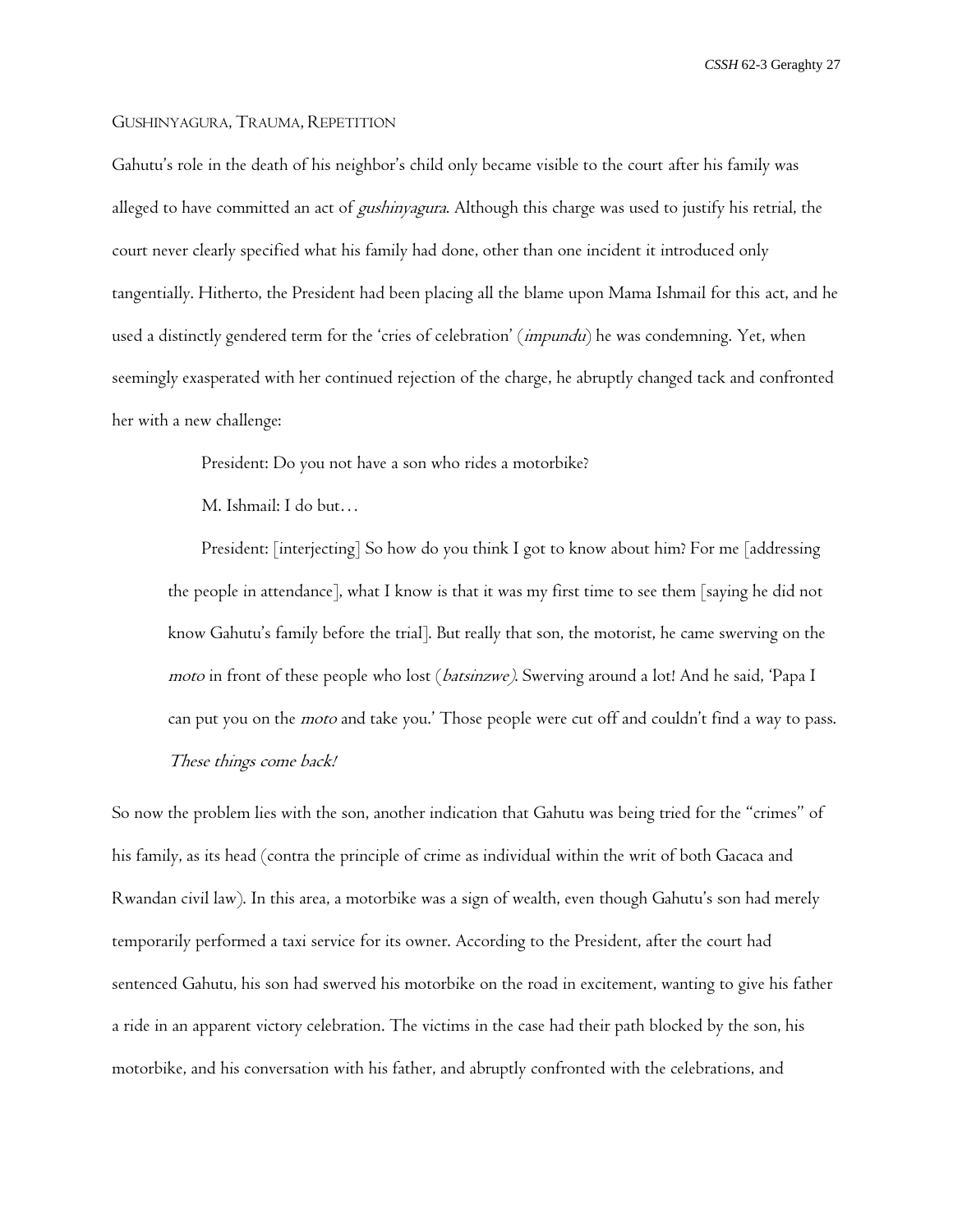prosperity, of people they had publicly revealed were their enemies yet failed to imprison, they were humiliated and were reminded of their now double 'loss.' For the President was claiming that such displays of victory and prosperity by those accused of genocide, at the expense of the survivors, resulted in a repetition of the traumatic effects of the Genocide upon the latter. Subject to the scrutiny of the Gacaca court, everyday interactions between persons differentiated as "Hutu" and "Tutsi" were always overdetermined. Many lines of convergence were brought to bear upon a single act, inscribing it with the unbearable weight of a horrific history, which called for its violence to be reciprocated and endlessly repeated.

'These things come back,' the President ominously warned her. Causing suffering to genocide survivors would have consequences—it would be subject to another form of repetition by the court, which placed itself in the position of the traumatized subject. Gacaca would intervene to punish present-day acts that not only menaced Tutsi but even 'disrespected' (gusuzugura) them or 'inverted the rightful hierarchical relation' of Tutsi with respect to Hutu, just as it punished atrocities committed in 1994. It would seek to reverse the 'loss' suffered by the "victims" by returning it to those being made to stand in for Hutu perpetrators (seemingly of "the Genocide," even though Gahutu had been acquitted of the genocide charge brought against him by these same victims). The Gacaca court acted as a stage for reenactment, an effort at redemption through repetition—with the difference that it could now subject violence and humiliation to the other side—in an effort to master its own trauma. Acts and utterances in the present that caused pain to survivors indexed the continuing Hutu threat to menace or humiliate Tutsi, which for the court precisely constituted the crime of genocide.

Thus, the crime of genocide could not simply have its energy bound to the period of 1990–1994. This was why so many who identified with the New Rwanda at the time of my research continued to emphasize that the Genocide had not ended, but 'still continues,' pointing out to me the 'hate-filled' acts and utterances of their neighbors as evidence. For the court, the present-day act of *gushinyagura* had a relation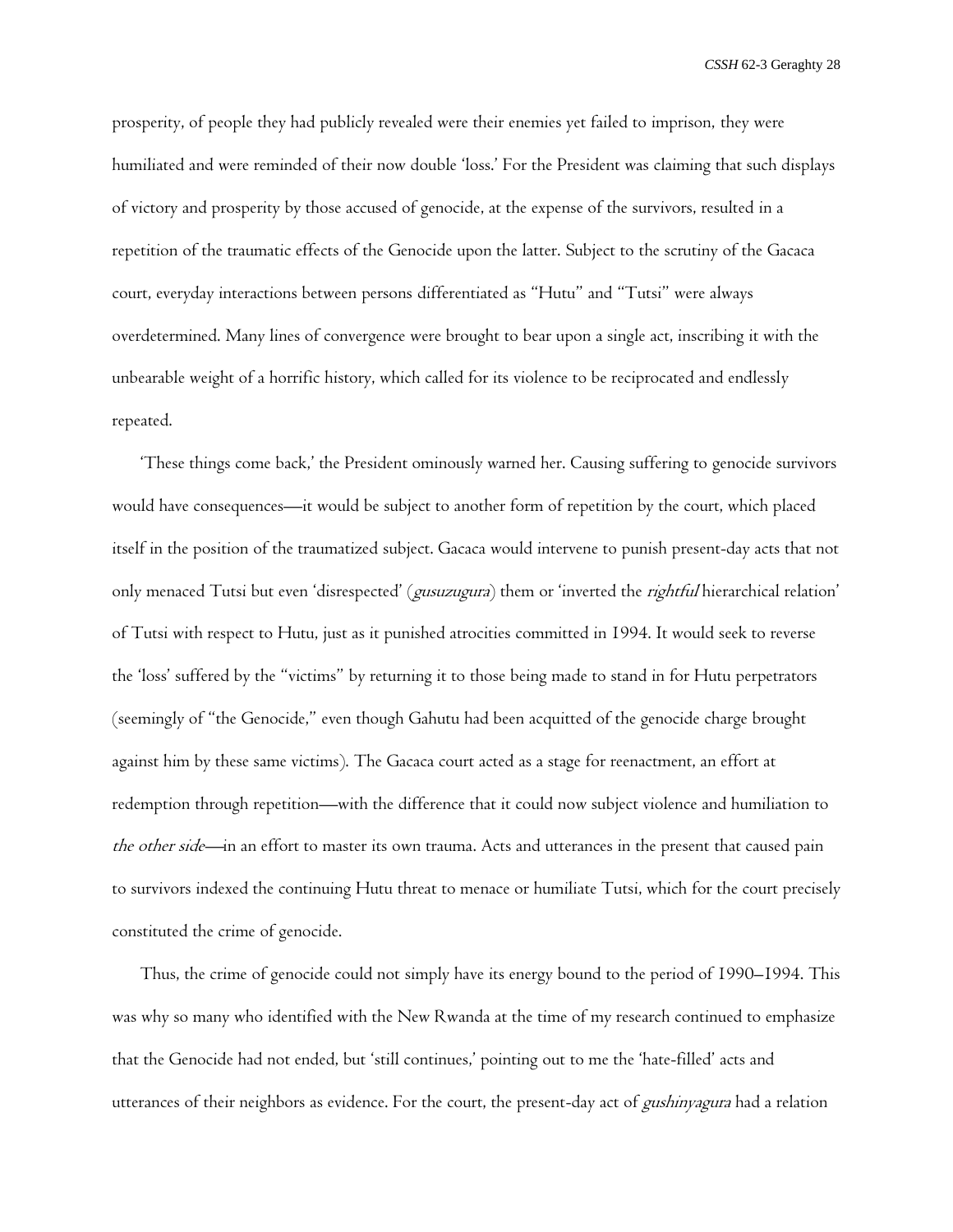of equivalence, structured by *iterability* (Derrida 1977), with the crime of genocide: the former stood as an iteration, or a *repetition-in-difference*, of the latter. While in the realm of written law *gushinyagura* was distinguished from crimes committed in 1994, in practice it became yet another instance of what, for the state, was the phenomenon of genocide ideology—a fetish whose presence constituted all acts in which it was detected as "genocide." Acts of genocide ideology became but a repetition of—or were subject to the iterability of—"the Genocide." Genocide thus was not a singular event or crime consigned to the past, but an on-going phenomenon that it was precisely the responsibility of the court to arrest—paradoxically, by repeating—its continued repetition in new forms and contexts. Gacaca sought to do so by divining hidden potentialities in the past, even if they had not reached the level of actualization; potentialities that could be made visible through revelations in the present. As an iteration of the crime of genocide, the act of gushinyagura revealed that Gahutu was guilty of genocide, that his family was possessed by a lethal compulsion to menace Tutsi. It was a repetition, however, that preceded the "original" act itself, which it therefore retroactively actualized, or performatively enacted, in the very process of its /repetition. Once Gahutu is determined to be possessed by this capacity, rendering him guilty of genocide, he must be eliminated through imprisonment in an effort to not only redeem the past but safeguard the future.

## GUILT, REPENTANCE, REVOLUTION

In court, the President never specified whether he had witnessed the motorbike scene or had merely heard about it. Constantly obscuring the sources of their knowledge and modes of surveillance, the panoptic power and terror of these courts derived in part from their secrecy and ambiguity. Such lacunae were central to how these courts produced and validated their narratives. The President made a claim for the veracity of the evidence he was presenting by arguing that it was only through the motorbike incident that he came to learn that the accused and his wife had a son who rode a motorbike. Given that he now knew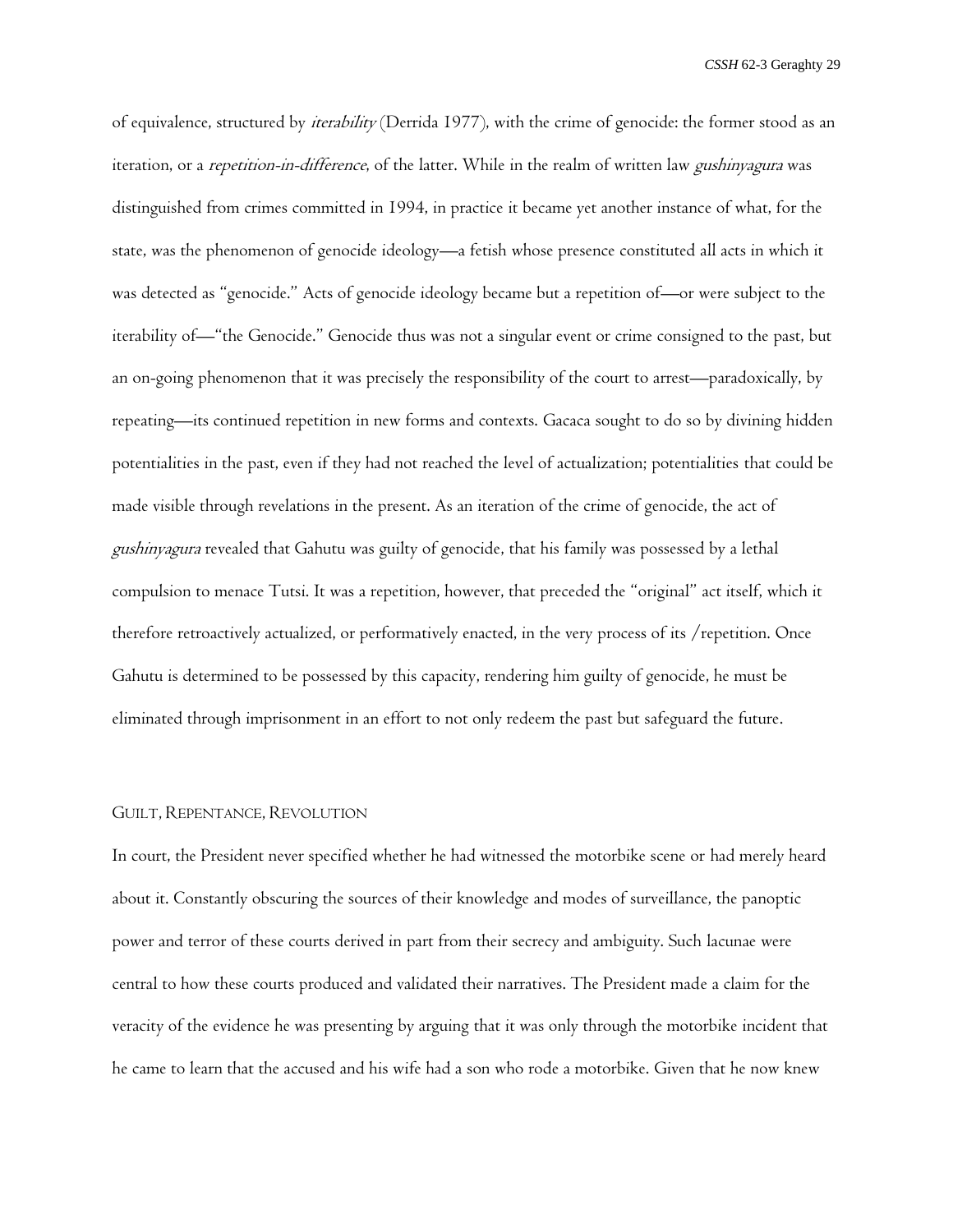this, the "truth" of the event was thereby demonstrated and indisputable. So, while evidence was cited in these public performances of truth, it could come from unknown, unverifiable, and unchallengeable sources, backed by the power and authority of the court. The President did not go into any analysis of the motorcycle incident. He raised it to remind Mama Ishmail that she could not continue to deny her family's guilt and should stop challenging the court. From the outset, the guilt of the family of the accused was known, illustrating that Gacaca, like other legal spectacles of sovereign power of the New Rwanda (see Mwambari 2019: 10), were not actually about adjudicating guilt.<sup>7</sup> Rather their task was to reveal, recognize, and name that guilt, while demanding that the accused accept it and perform their repentance.

As Gacaca courts inscribed those brought before them into the social type of the Hutu perpetrator, all efforts by the accused to argue for their innocence were understood as a continuation of Hutu aggression. As continuing enactments of the violent conflict of the past, such acts were deeply problematic, even potentially criminal, which reveals why Gacaca imprisoned so many witnesses for "lying." In addition to gushinyagura, the problem of challenging the court had been raised from the outset in order to justify Gahutu's retrial: 'Then there is another thing: Concerning the pardon we gave people who didn't even want it! Because there are some words that were said: 'Why did they give us a pardon when we didn't even ask for it?' We had a problem with that.' The President was suggesting that the court was deeply troubled to find that their ('lenient') sentencing was accorded neither appropriate respect nor quiet acceptance.

Critically, in Rwanda, 'asking for a pardon' (gusaba imbabazi), or rather 'begging for mercy,' was understood as placing the penitent in a subservient position to the authority being supplicated. It was a performance of respect for *rightful* hierarchy. This 'natural(ized) inequality' (cf. Maquet 1961) was not merely interpersonal but extended from the fundamental social division continuously re-inscribed by these courts—between Hutu perpetrators and Tutsi victims—all the way up to the authority of the state itself, which was seen as the ultimate determinant of status relations between Hutu and Tutsi. Throughout the retrial, the President continually accused Gahutu's family of 'refusing to show humility' or 'lower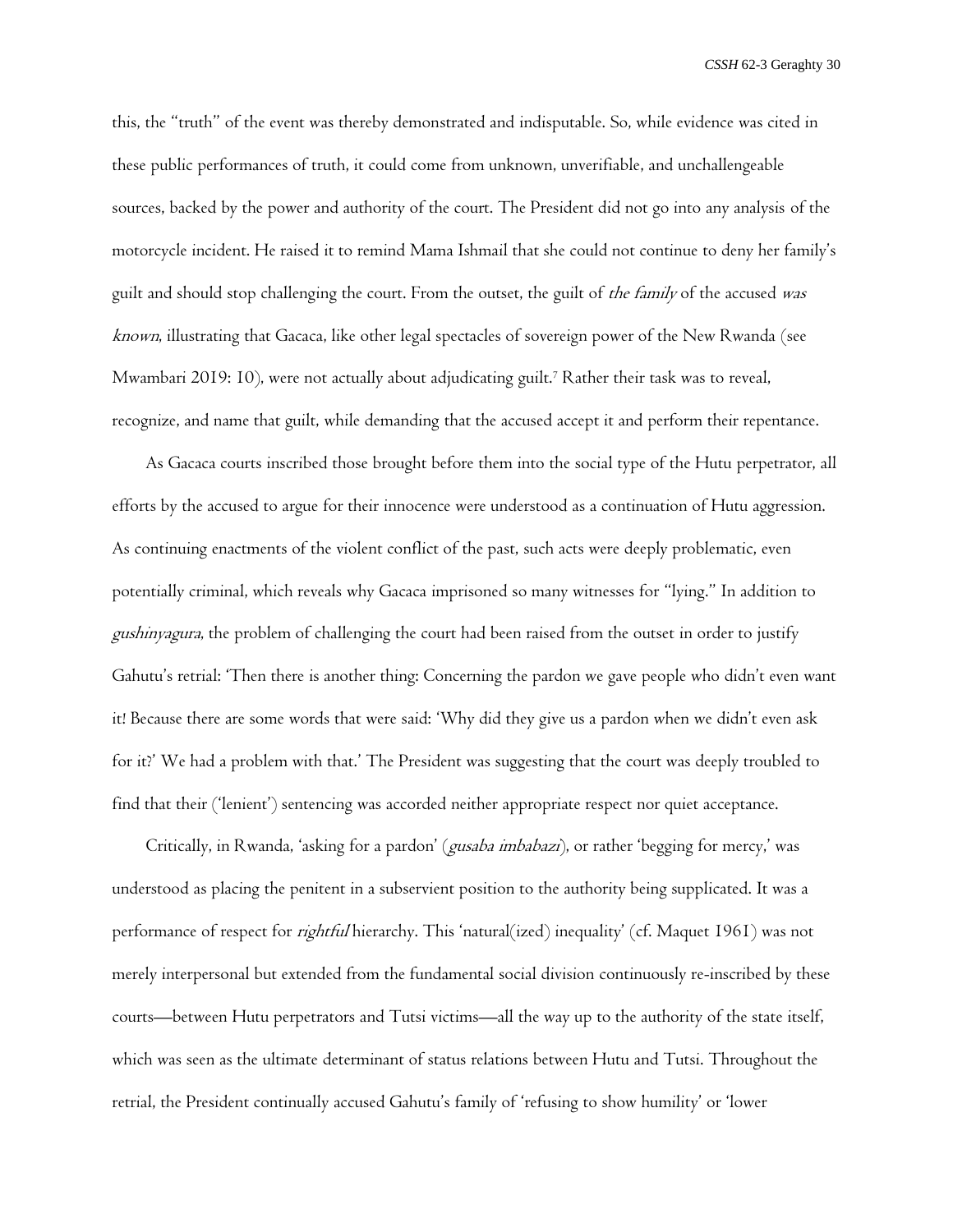themselves' (*ntibicishije bugufi*), which was thus not merely before genocide survivors but also the institution of the state, which positioned itself as their protector. Mama Ishmail's defense of her family in court was then read as a continuation of this deep disrespect for the authority of the court. When she responded to the President that she had not been with her son at the time of the motorbike incident, he issued her a direct threat: 'Mama Ishmail, don't keep standing your ground (*ntukihagarareho*). Because those things will bring you trouble (*ingorane*), if not here, then elsewhere.'

Protesting one's innocence, that is, denying one's guilt in contradiction to assertions of the court, was, whatever the basis of the charge, a serious problem which would demand redress, if not within Gacaca then perhaps through prosecution for genocide ideology in the regular courts. The demand that persons being tried ritually perform their submission and repentance, even for crimes that they had not been convicted of and acts that were legally not even crimes, both in their everyday lives before "survivors" and before Gacaca, reveals how these courts were interested in something other than confessions of responsibility for crimes committed in 1994. That is to say, *if Gacaca operated as an instrument of revenge, it was engaged* in exacting vengeance not primarily for the 1994 Genocide or its survivors, but rather for the <sup>1959</sup> Revolution and its elite Tutsi victims.

The 1994 state-sponsored, systematic extermination campaign against Rwanda's *internal* Tutsi population came at the culmination of a four-year war launched by the RPF rebel forces to capture the Rwandan state. This politico-military formation was founded by those who prior to 1994 had lived in exile—descendants of those who had been expelled from the country, as the hitherto ruling Tutsi elite, through a series of violence events retroactively inscribed by the regimes founded upon them as the 1959 "Hutu" Revolution. This Revolution had been discursively constructed as 'overturning centuries of oppressive Tutsi rule' to confer a new, *democratic*, authority upon "the Hutu," long inscribed as the demographic "majority" by colonial technologies of governmentality (bureaucratic surveillance, classification, standardization, quantification, systematization, etc.). For the RPF, this new social and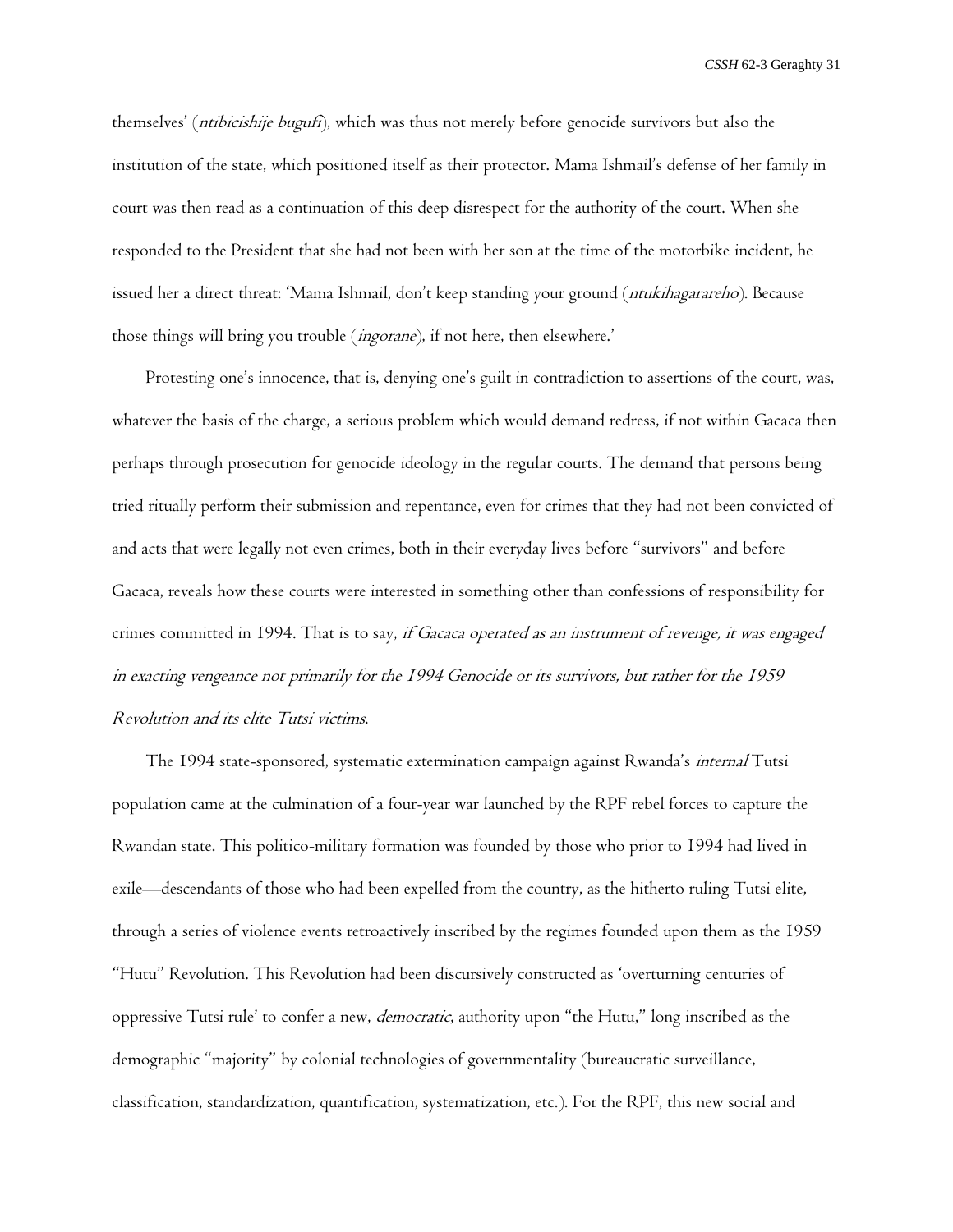political force, unleashed via a virulent discourse of ethnicity, overturned the *rightful* "traditional" "Rwandan" authority. Thus, the demand for Hutu to 'lower themselves' before "genocide survivors" and the institutions of the New Rwanda that claimed to champion them was understood precisely as the reassertion of the right order of things that had prevailed during the "precolonial tradition" invoked by Gacaca's self-legitimating narrative.

Critically, in unofficial, everyday discourse, the former exiles who dominated the RPF positioned themselves as the descendants of Rwanda's colonial and precolonial 'aristocracy,' in contradistinction to non-exiled, lower-status Tutsi (derogatorily labeled "uncivilized" sopecya, at least up to the time of Gacaca), who were victims of the 1994 Genocide yet, at the time of Gacaca, remained relatively marginalized within the New Rwanda, 'tainted' by decades 'mixing' and living under 'Hutu rule.' The RPF's 'Victory' (Intsinzi) in 1994, inaugurating the New Rwanda, was understood as having 'vanquished' the 1959 Revolution discursively constituting the latter as a purely destructive event responsible for unleashing a period of unprovoked violence against Tutsi. Once the term "genocide" was established in Rwandan political vocabulary after 1994, those tied to the RPF began propagating the discourse that the Genocide had begun in 1959. Thus, the 1994 Genocide was but an iteration of the force responsible for 1959, an event which itself came to be retroactively inscribed, post-1994, as "genocide," indeed as the very inception of the "Genocide Against the Tutsi." Since acts of genocide ideology were but a repetition of or were subject to the iterability of—the Genocide, "genocide ideology" named that destructive *democratic* force first unleashed in 1959, inaugurating Genocide (Geraghty 2016). This was why at the outset of the retrial the President already posed the question of *gushinyagura* as a 'return' to the problem of genocide and why it was understood as an iteration of genocide. This force continued to manifest itself in the failure of those inscribed as "Hutu" to recognize the right order of things and perform their rightful (naturalized) "traditional" subservience to Tutsi. While Genocide allowed both 1959 and the New Rwanda to be articulated, Genocide became a fetish substitute for 1959, rendering post-1959 Rwandan Tutsis, or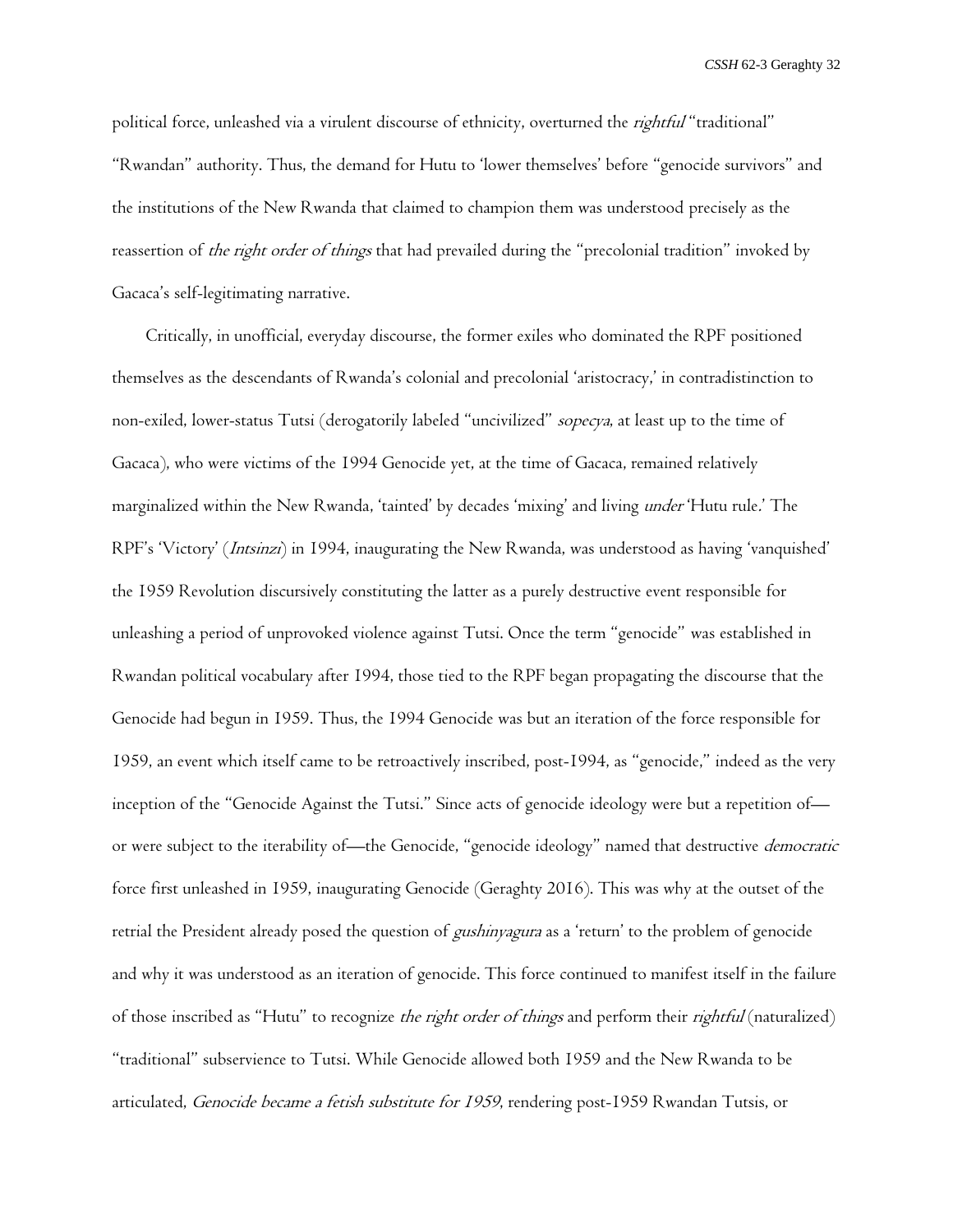genocide survivors, surrogate victims for exiled Tutsi victimage in 1959. Genocide allowed formerly exiled Tutsi to supplant their body doubles and take their rightful place. It was this that made Rwandan Tutsi (or genocide survivors) so problematic after 1994, as anachronisms in the New Rwanda. And it was why the formerly exiled Tutsi leaders of the New Rwanda, who were never targeted by the 1994 Genocide, were nevertheless so obsessed with it, while at the same time capable of exercising continual disregard for the plight of genocide survivors.

Like all other institutions of the New Rwanda, Gacaca was actively engaged in ensuring that all signs that came under its scrutiny performatively re-inscribed, or were subject to the iterability of, the RPF Victory. As this violent founding moment of the new state was understood to have spelled the end of the Hutu dominance promised by the Revolution, within Gacaca the only acceptable role for those it marked as "Hutu" was to continually perform humility, submission, or 'defeat.' For Gahutu's family to attempt to celebrate as though "they" were the 'victors' thus was not merely problematic for marginalized genocide survivors but deemed a threat to the state itself. Mama Ishmail's refusal to accept her family's guilt was a refusal to accept that their side, the Hutu, had lost. Her acceptance of 'being defeated' (baratsinzwe—the same verb as 'victory' [*intsinzi*], highlighting that *their* 'defeat' was *our* 'victory,' and vice versa) would have substituted for the 'defeat' or 'loss' (batsinzwe) suffered by the victims, which the President kept referring to. For those marked as "Hutu" to mock either the decisions of an institution critical to the new state's mode of exercising power, or "genocide survivors," who metonymically stood for all Tutsi to a state founded on appropriating their suffering, betrayed either continued allegiance to the former "Hutu" state or the recognition of one to come. To the state, such acts constituted performatives of "law-founding" violence (Benjamin 1997; Derrida 2002). Thus, the threat they were felt to pose was far greater than any ordinary crime, and indeed the category of "crime," we can now see, was not applicable to such a conception of genocide.

If the Gacaca court, as a state institution, placed itself in the position of the traumatized subject and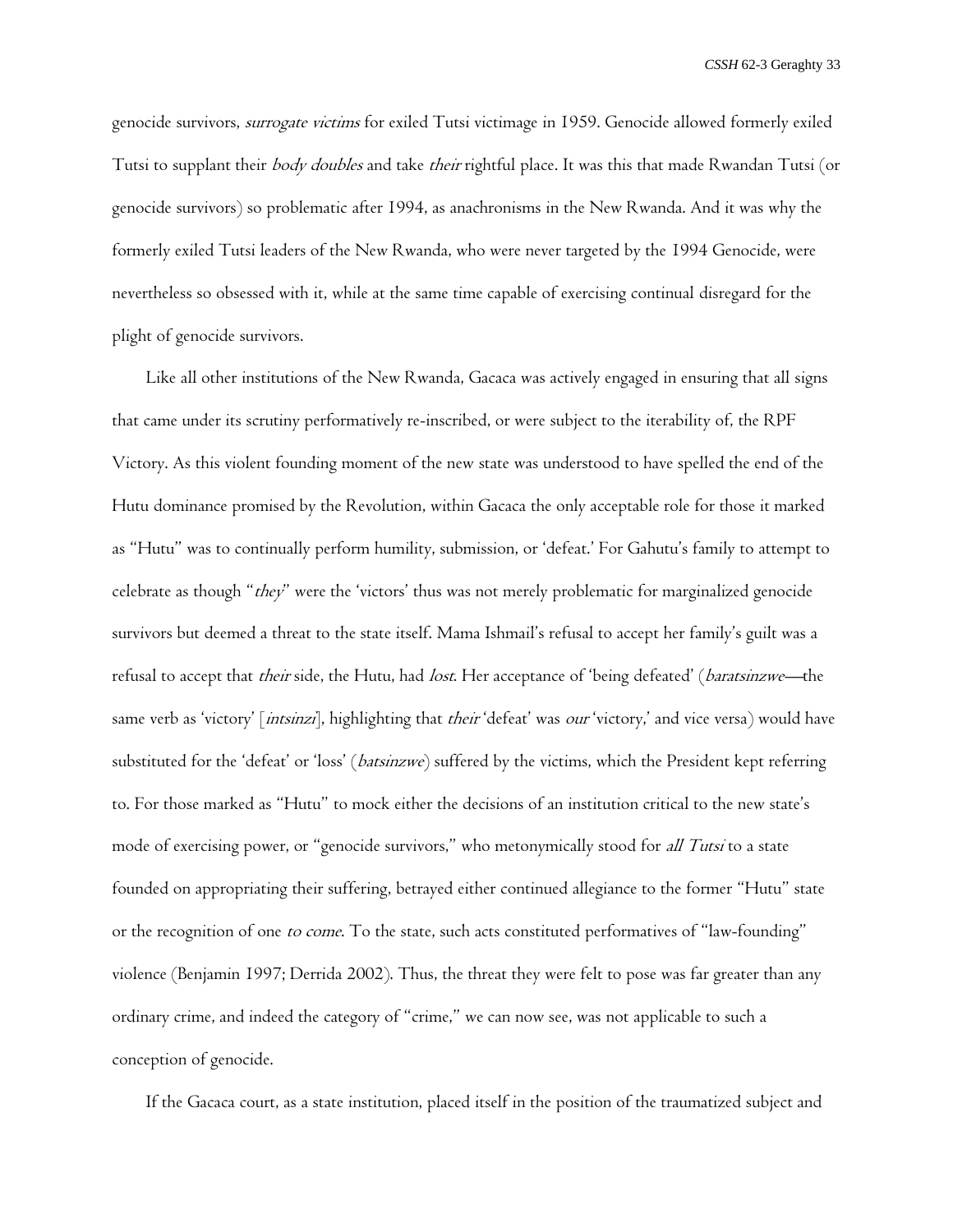was compelled to continually reenact the same mythical conflict of Hutu aggressor and innocent Tutsi victim, the "originary" traumatic event or structure it was bound to repeat was not that of the 1994 Genocide but rather the 1959 Revolution. The figure of the 'intransigent' (*impirimbanyi*) Hutu was associated with the suspected continued adherence, by opposition Hutu politicians—prior to the banning of the opposition "Hutu" MDR party for genocide ideology in 2003—to the 'principles' of the 1959 Revolution. This figure marked the 'obstinate refusal' to recognize the RPF's Victory—its own "revolution" or Liberation (Kwibohora)—as overturning the now illegitimate 'mayhem' (imvururu) of 1959. This figure appeared (from 1998) at the same moment that genocide ideology or its precursors were born as a national threat (Geraghty 2016). Gacaca drew upon this figure—previously limited to educated Hutu elites—to conjure the spectral threat of 'ordinary citizens' "harboring" genocide ideology, undermining the new state from below. Gacaca was also able to draw upon the discourse propagated even by foreign-based academics that the "post-genocide" Rwandan state presided over a "criminal population" (Mamdani 2001: 6–7, passim), which for the RPF meant an insurrectionary population. Such a paranoia involved projection, creating an interiority within 'others,' hidden just below the surface, always ready to erupt—the very criminal interiority officially named "genocide ideology." Part of Gacaca's project was precisely to manage such a threat, and through its practice it rendered all those it marked as "Hutu" potentially "criminal," capable of law-founding violence. All acts and utterances that failed to reiterate or performatively enact the defeat of "Hutu" rule came to mark one as "Hutu," now transformed into a negative political category, where such negativity was partially dislodged from the identity project of an ethnic group. While Gacaca had the effect of re-inscribing the primacy of ethnic difference within the New Rwanda, it transformed the meaning of those categories. "Hutu" came to signify "Interahamwe," or 'genocide killer,' and yet through the relay of "1959," such negative semantic content was returned back to the ethnicity "Hutu." Gacaca thereby rendered "Hutu" a spectral menace that threatened the very existence of the "new" nation-state.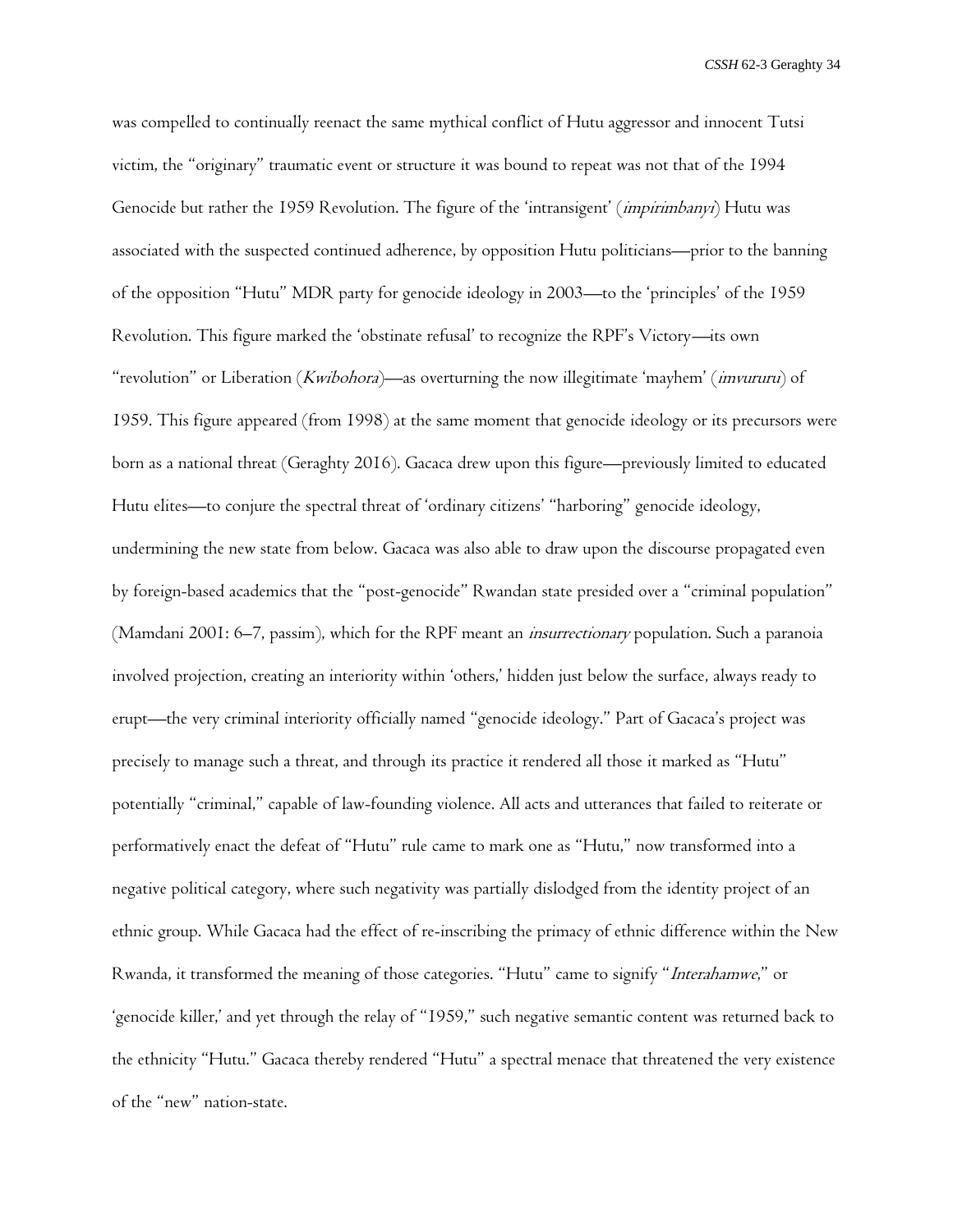Thus, the lethal capacity of the witch, for which Gahutu's neighbors sought to report his family to Gacaca, came to be paranoically substituted by the court with another foreign power—the feared, immanent energies of a destructive collective, their imagined capacity for revolutionary violence, a performative force that conjured the specter of a future Hutu state. The anti-social power of the witch thereby came to be translated by Gacaca into a pervasive and continuing destructive potential aimed at Tutsi, who were taken as metonymic of the new state. Genocide, thus, could not be conscribed to acts assigned to the past but represented a force that continued to operate within the country and constantly threatened to disrupt the future, the present, and the past. The translation of witchcraft into genocide through the practice of Gacaca transformed witchcraft from a non-ethnic, local-level phenomenon between social intimates into an ethno-national menace, which the state itself felt threatened by and sought to act against. From the limited perspective of the state, Gacaca's attempts to prosecute genocide—its divination of a revolutionary performative force within present-day acts and utterances, followed by the naming of that force as genocide ideology (as the interiority that compelled one to commit acts of genocide), leading to the imprisonment of all those associated with it—became an attempt to purge the presence of this felt menace from the nation-state in an effort to safeguard its very foundation. Once this force came to be identified, through the paranoid projections of the court, in the post-acquittal 'celebrations' of Gahutu's family, it necessitated that he—as a substitute for his family and as a momentary instantiation of the spectral figure of the "Hutu"—be retried and convicted for a "crime" that prior to his family's act(s) of gushinyagura (or 'mocking') was non-existent. Thus, by the end of the re-trial the Gacaca court sentenced Gahutu to fifteen years in prison. Justice came to be served to a man whom those who organized Gacaca trials locally subsequently came to refer to as one of the great "Interahamwe," or 'genocide killers,' of the neighborhood.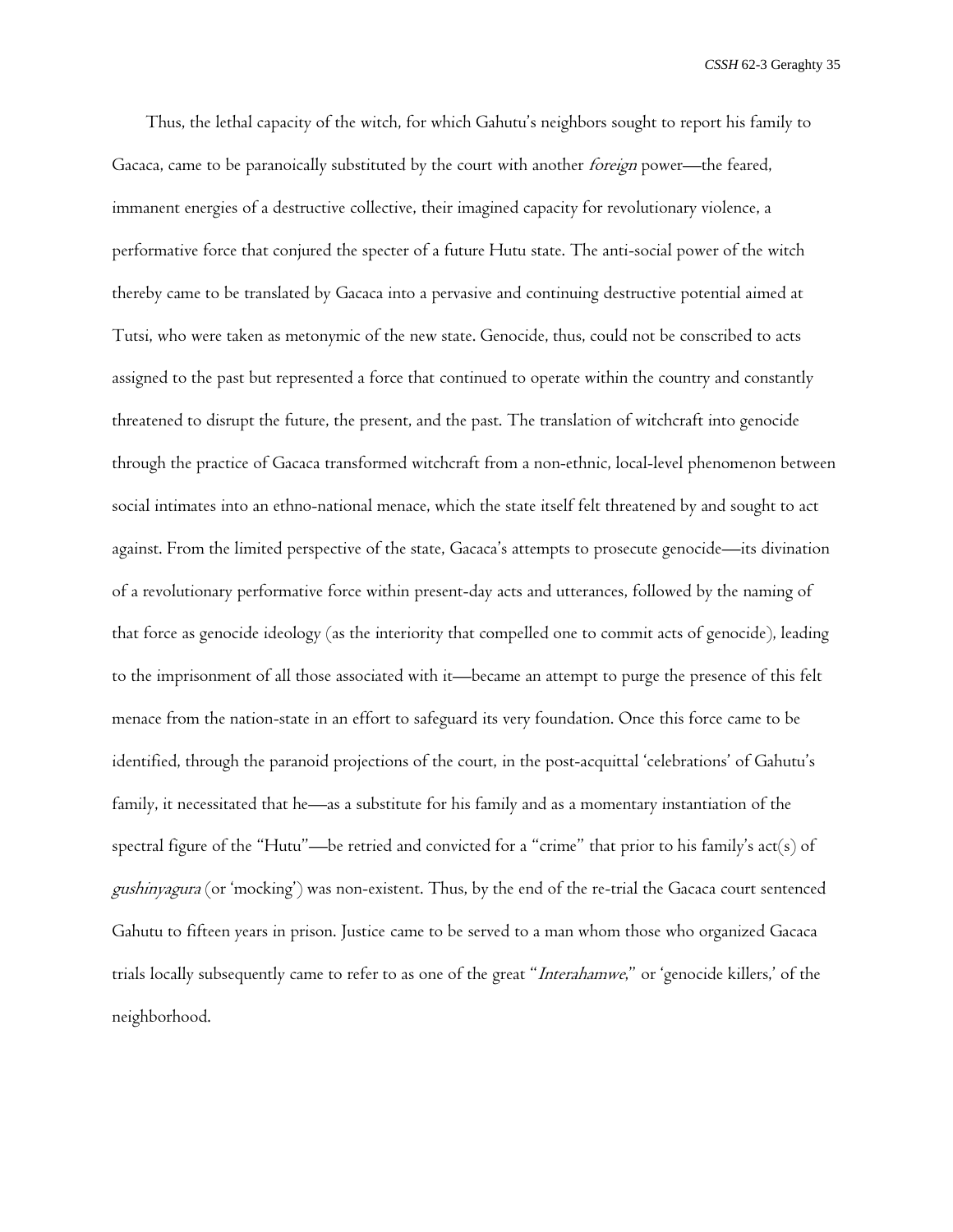#### **REFERENCES**

- Adorno, Theodor. 2010. Guilt and Defense: On the Legacies of National Socialism in Postwar Germany. Cambridge: Harvard University Press,.
- Amin, Shahid. 1995. Event, Metaphor, Memory: Chauri Chaura, 1922-1992. Berkeley: University of California Press.
- Austin, John. 1962. How To Do Things With Words. Oxford: Oxford University Press.
- Benjamin, Walter. 1997. "Critique of Violence [1921]." In Selected Writings, edited by Bullock and Jennings. Vol. 1. New York: Belknap, Harvard.
- —. 2006. Selected Writings. Edited by Jennings and Eiland. Vol. 4. New York: Belknap Harvard.
- Blanchot, Maurice. 1981. "The Narrative Voice." In The Gaze of Orpheus, and Other Literary Essays. Barrytown: Station Hill Press.
- Chakravarty, Anuradha. 2016. Investing in Authoritarian Rule: Punishment and Patronage in Rwanda's Gacaca Courts for Genocide Crimes. New York: Cambridge University Press.
- Chanock, Martin. 1985. Law, Custom, and Social Order: The Colonial Experience in Malawi and Zambia. Cambridge: Cambridge University Press.
- Clapham, Christopher. 1998. African Guerrillas. Oxford: James Currey.
- Comaroff, Jean, and John Comaroff. 2012. "History on Trial: Memory, Evidence, and the Forensic Production of the Past." In Theory from the South, 133-52. Boulder: Paradigm Publishers.
- Comaroff, John. 2001. "Colonialism, Culture, and the Law." Law & Social Inquiry 26 (02): 305–14.
- Corey, Allison, and Sandra Joireman. 2004. "Retributive Justice: The Gacaca Courts in Rwanda." African Affairs 103 (410): 73–89.
- Derrida, Jacques. 1977. Limited Inc. Evanston: Northwestern University Press.
- -. 2002. "Force of Law: The 'Mystical Foundation of Authority."" In Acts of Religion, edited by Gil Anidjar. New York: Routledge.
- Doughty, Kristin. 2016. Remediation in Rwanda: Grassroots Legal Forums. Philadelphia: University of Pennsylvania Press.
- Feldman, Allen. 2015. "Traumatizing the Truth Commission." In Archives of the Insensible: Of War, Photopolitics, and Dead Memory. Chicago: University of Chicago Press.
- Felman, Shoshana. 2002. The Juridical Unconscious: Trials and Traumas in the Twentieth Century. Cambridge: Harvard University Press.
- Fields, Karen. 1985. Revival and Rebellion in Colonial Central Africa. Princeton: Princeton University Press.
- Foucault, Michel. 2003. Society Must Be Defended: Lectures at the Collège de France, 1975-76. Edited by Fontana and Bertani. New York: Picador.
- -. 2014. *Wrong-Doing, Truth-Telling: The Function of Avowal in Justice*. Edited by Brion and Harcourt. Chicago: University of Chicago Press.
- Fujii, Lee Ann. 2009. Killing Neighbors: Webs of Violence in Rwanda. Ithaca: Cornell University Press.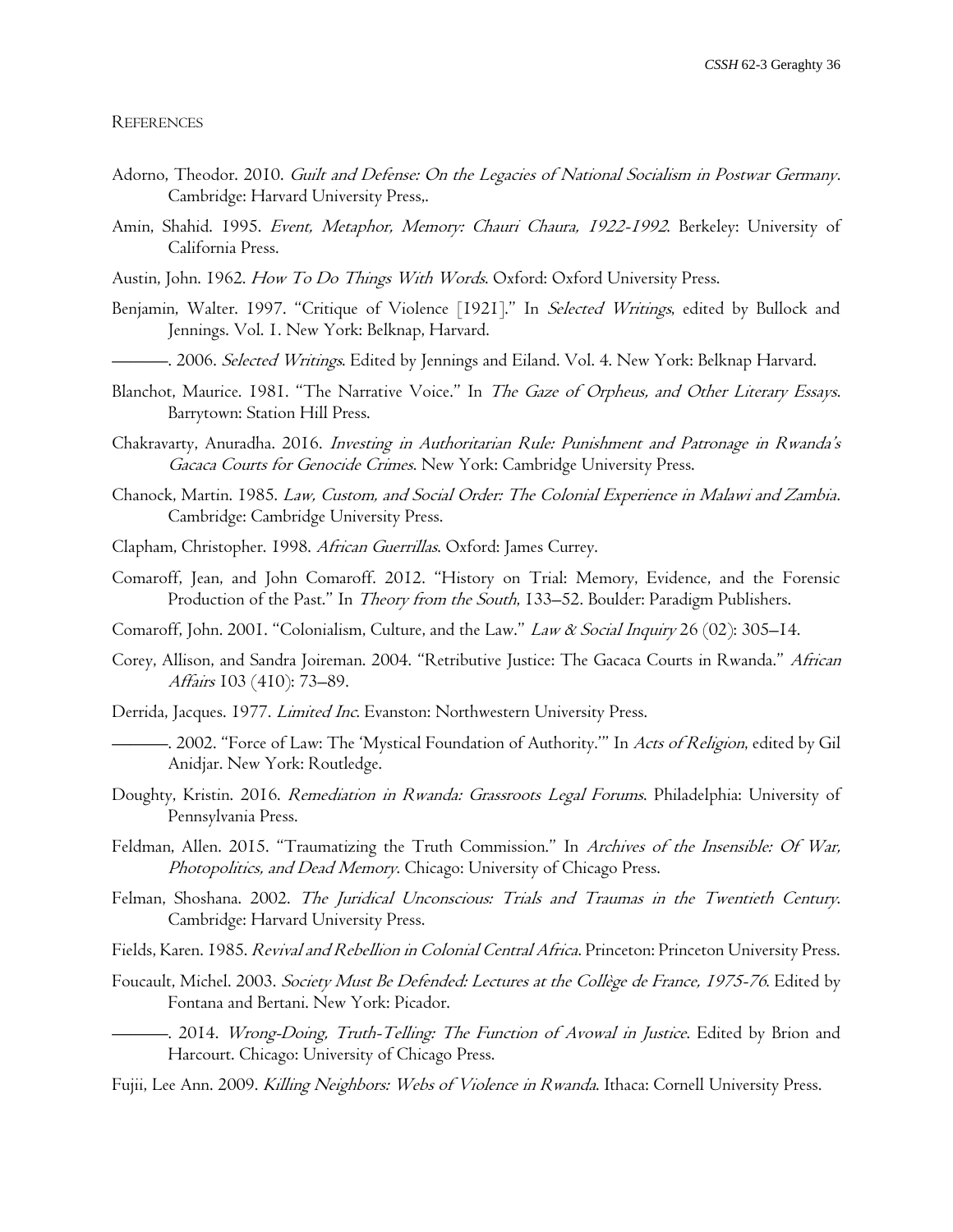- Geraghty, Mark Anthony. 2016. "Genocide Ideology, Nation-Building, Counter-Revolution: Specters of the Rwandan Nation-State." Doctoral Dissertation, ProQuest: University of Chicago.
- Getty, Arch, Oleg Naumov, and Benjamin Sher. 2010. The Road to Terror: Stalin and the Self-Destruction of the Bolsheviks, 1932-1939. New Haven: Yale University Press.
- Gravel, Pierre Bettez. 1968. Remera: A Community in Eastern Ruanda. Paris: Mouton.
- Henderson, Jennifer, and Pauline Wakeham, eds. 2013. Reconciling Canada: Critical Perspectives on the Culture of Redress. Toronto: University of Toronto Press.
- Hobsbawm, E. J., and T. O. Ranger. 1983. *The Invention of Tradition*. Cambridge: Cambridge University Press.
- Hodos, George H. 1987. Show Trials: Stalinist Purges in Eastern Europe, 1948-1954. New York: Praeger.
- Hofstadter, Richard. 1965. The Paranoid Style in American Politics and Other Essays. New York: Knopf.
- Humphrey, Michael. 2003. "From Victim to Victimhood: Truth Commissions and Trials as Rituals of Political Transition and Individual Healing." Australian Journal of Anthropology 14 (2): 171-87.
- Ingelaere, Bert. 2016. Inside Rwanda's Gacaca Courts: Seeking Justice after Genocide. Madison: University of Wisconsin Press.
- Kagame, Alexis. 1969. Introduction Aux Grands Genres Lyriques de l'ancien Rwanda. Butare: Éditions universitaires du Rwanda.
- Madley, Benjamin. 2016. An American Genocide: The United States and the California Indian Catastrophe, 1846-1873. New Haven: Yale University Press.
- Mamdani, Mahmood. 2000. "The Truth According to the TRC." In The Politics of Memory: Truth, Healing and Social Justice, edited by Amadiume and An-Na'im. London: Zed Books.
	- ———. 2001. When Victims Become Killers: Colonialism, Nativism, and the Genocide in Rwanda. Princeton: Princeton University Press.
- Maquet, Jacques Jérôme Pierre. 1961. The Premise of Inequality in Ruanda; a Study of Political Relations in a Central African Kingdom. London,: Published for the International African Institute by the Oxford University Press.
- Merry, Sally Engle, and Susan Bibler Coutin. 2014. "Technologies of Truth in the Anthropology of Conflict." American Ethnologist 41 (1): 1–16.
- Moodie, Ellen. 2010. El Salvador in the Aftermath of Peace. Philadelphia: University of Pennsylvania Press.
- Mwambari, David. 2019. "Music and the Politics of the Past: Kizito Mihigo and Music in the Commemoration of the Genocide against the Tutsi in Rwanda." Memory Studies, February, I-16.
- Nietzsche, Friedrich. 1998. On the Genealogy of Morality. Translated by Clark and Swensen. Indianapolis: Hackett.
- Perez, Isaias Rojas. 2008. "Writing the Aftermath: Anthropology and 'Post-Conflict.'" In A Companion to Latin American Anthropology, edited by Deborah Poole, 254–75. Malden: Blackwell Publishing.
- Prunier, Gérard. 2009. Africa's World War: Congo, the Rwandan Genocide, and the Making of a Continental Catastrophe. Oxford: Oxford University Press.
- Reyntjens, Filip. 1990. "Le Gacaca Ou La Justice Du Gazon Au Rwanda." Politique Africaine 40: 31–41.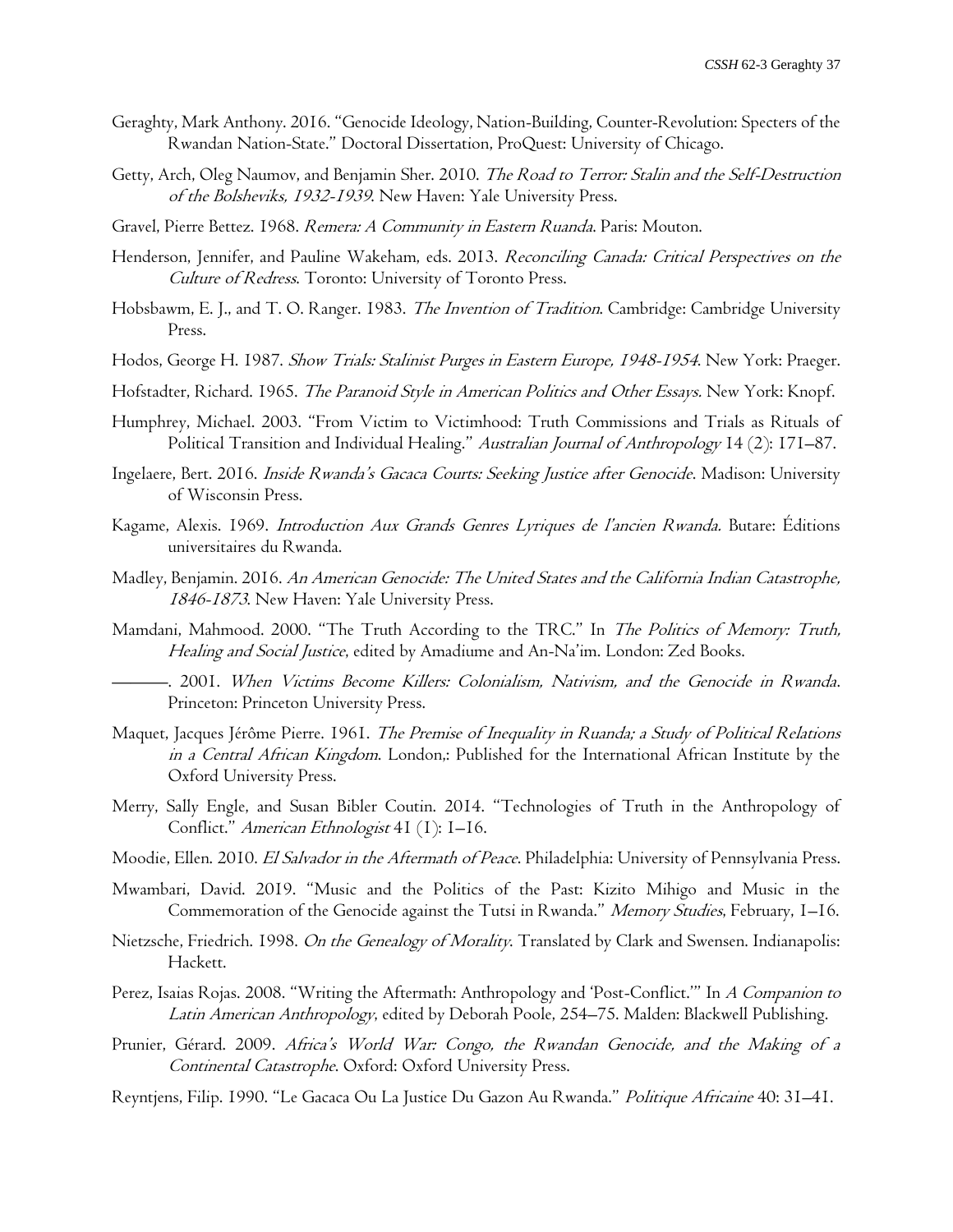-. 2013. Political Governance in Post-Genocide Rwanda. New York: Cambridge University Press.

- Sedgwick, Eve. 2003. "Paranoid Reading and Reparative Reading." In Touching Feeling, 123-51. Duke University Press.
- Shaw, Rosalind, Lars Waldorf, and Pierre Hazan, eds. 2010. Localizing Transitional Justice: Interventions and Priorities after Mass Violence. Stanford: Stanford University Press.
- Siegel, James. 2006. Naming the Witch. Stanford: Stanford University Press.
- Slotta, James. 2015. "Phatic Rituals of the Liberal Democratic Polity: Hearing Voices in the Hearings of the Royal Commission on Aboriginal Peoples." Comparative Studies in Society and History 57 (1 (Jan)): 130–60.
- Taussig, Mick. 1989. "Terror as Usual: Walter Benjamin's Theory of History as a State of Siege." Social Text, no. 23: 3.
- Teitel, Ruti. 2008. "Transitional Justice Globalized." International Journal of Transitional Justice 2 (1): 1– 4.
- Theidon, Kimberly. 2014. *Intimate Enemies: Violence and Reconciliation in Peru*. Philadelphia: University of Pennsylvania Press.
- Viola, Lynne. 2017. Stalinist Perpetrators on Trial: Scenes from the Great Terror in Soviet Ukraine. New York: Oxford University Press.
- Waldorf, Lars. 2006. "Mass Justice for Mass Atrocity: Rethinking Local Justice as Transitional Justice." Temple Law Review 79 (1): 1–87.
- Whyte, Martin King. 1974. Small Groups and Political Rituals in China. Berkeley: University of California Press.
- Wilson, Monica Hunter. 1951. "Witch Beliefs and Social Structure." The American Journal of Sociology 56 (4): 307–13.
- Wilson, Richard. 2001. The Politics of Truth and Reconciliation in South Africa: Legitimizing the Post-Apartheid State. Cambridge: Cambridge University Press.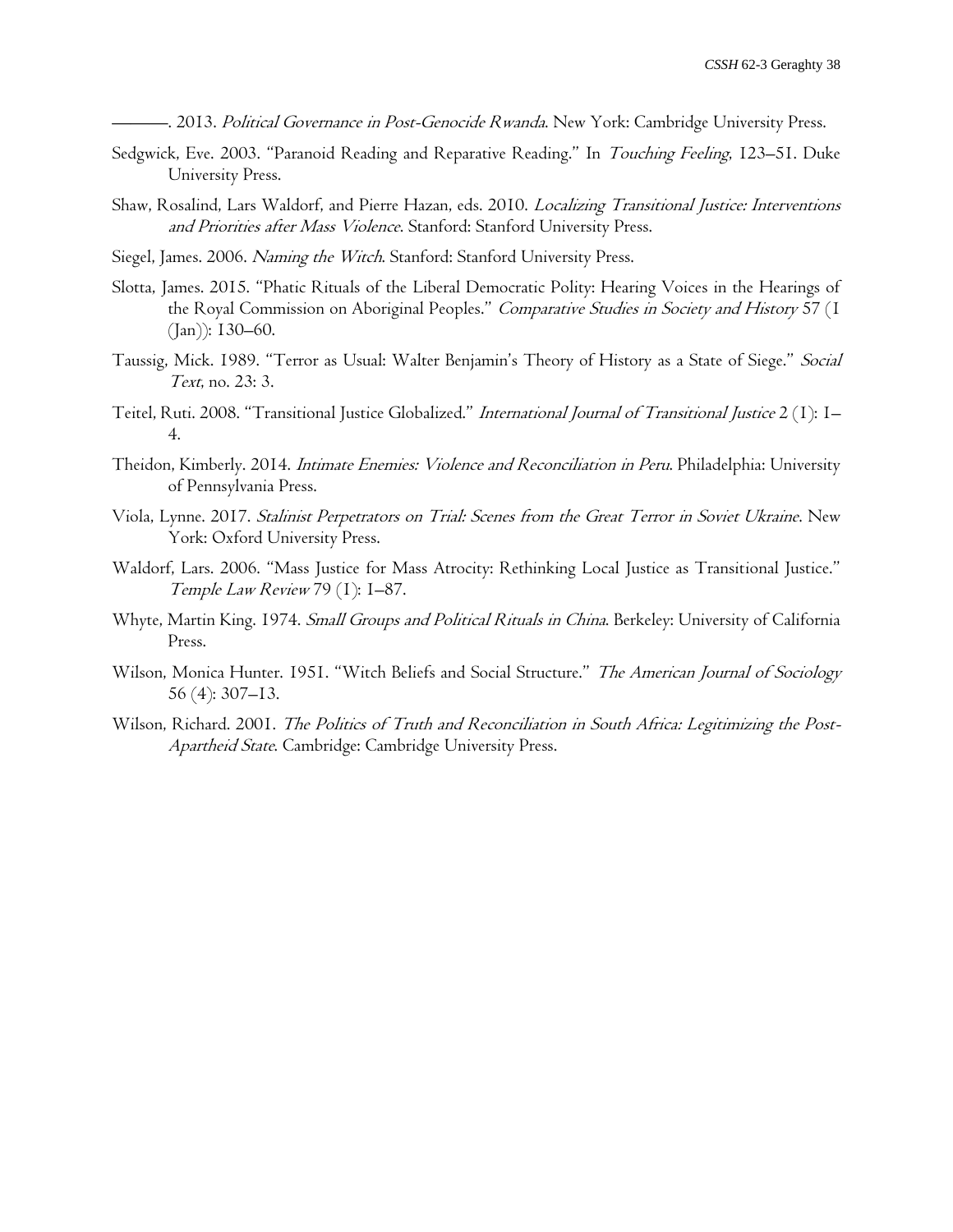#### ABSTRACT

This article investigates the violent aftermaths of Rwanda's 1994 Genocide and Liberation war by analyzing its Gacaca Courts, which framed themselves as a "traditional" mechanism of transitional justice. These specialized genocide tribunals, in operation between 2002 and 2012, authorized laypersons to sentence their neighbors to up to life in prison. They passed judgment on almost two million cases, at an official conviction rate of 86 percent. I argue that through their practice, "genocide" came to be constituted as a crime whose contours extended far beyond the boundaries of any international legal definition. It included a wide range of acts, utterances, and inner states, as potentially infinite manifestations of a boundless criminal interiority named "genocide ideology," the necessary 'driving force' behind acts of genocide. Within Gacaca, genocide ideology was constituted as the *continuing* destructive *potential* of Hutu to menace or even disrespect innocent Tutsi, who were constituted as metonymic of the "new" state. The paranoid hermeneutics of those trials led them to project such an interiority within 'others,' imagined as constantly on the verge of erupting into insurrectionary violence, threatening the state's very foundation. The figure of the "Hutu" was transformed into a negative political category operating as a spectral threat haunting the New Rwanda. Gacaca led to a realization throughout the vast population that it marked as "Hutu" that the crime of genocide could potentially inhabit any and perhaps even all of them, thereby producing a generalized fear and pervasive silence.

Key words: Gacaca, genocide, genocide ideology, violent aftermaths, law-founding violence, revolution, the New Rwanda, witchcraft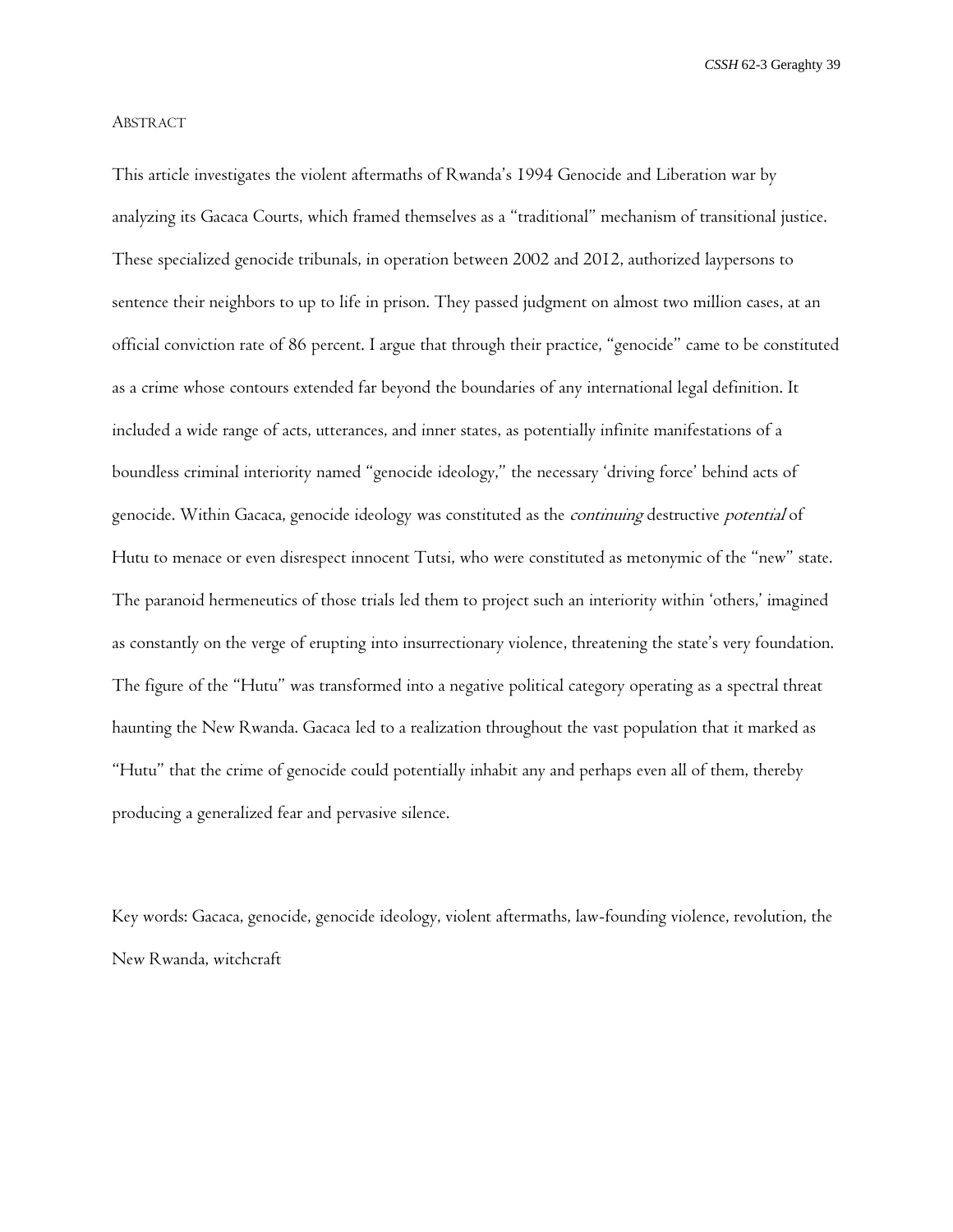Dedication: In memory of Kizito Mihigo (1981-2020) who survived the Genocide in 1994 only to become the latest victim of its continuing aftermath. Ntidukwiriye kwibagirwa Intwari nyazo zarokotse Jenoside, nyuma zikamburwa ubuzima n'abihaye izina ry'ubutwari.

Acknowledgments: I am indebted to Constantine Nakassis and Rihan Yeh for their incisive comments on an early draft of this paper.

<sup>1</sup> I use single quotation marks for my translations or glosses of Kinyarwanda language terms, and double quotation marks for direct quotes or when voicing a discourse other than my own. For those terms that circulate widely in Rwanda in both languages, including official state translations, I use double quotes for both versions.

<sup>2</sup> The latter is based on what I was told secretly by *Inyangamugayo*, local government leaders, and RPF members. Because people were routinely coerced into joining the party, many members did not see themselves as aligned with its interests.

<sup>3</sup> Chakravarty is an exception, led by her normative and comparative approach to "authoritarianism" (2016: 172ff.).

<sup>4</sup> This is contra Chakravarty's liberal assumption that self-consciously rationalizing and self-maximizing Rwandan actors could seamlessly trade submission for safety (2016: 6, passim).

<sup>5</sup> This is contra Doughty's characterization of an almost liberal ideal of "active debating," "broad participation," and "minimal hierarchy" (2016: 9, 13, 21, passim). Though Gacaca courts were sites of vociferous verbiage, like illiberal trials elsewhere (Hodos 1987; Getty, Naumov, and Sher 2010), which could give Westerners the impression of "vigorous debate," there were great constraints on who could speak and what could be said, which in the New Rwanda, under the specter of genocide ideology accusations, characterized all public fora (Geraghty 2016).

6 It did so, through very peculiar "felicity conditions" (Austin 1962), which not only presupposed a